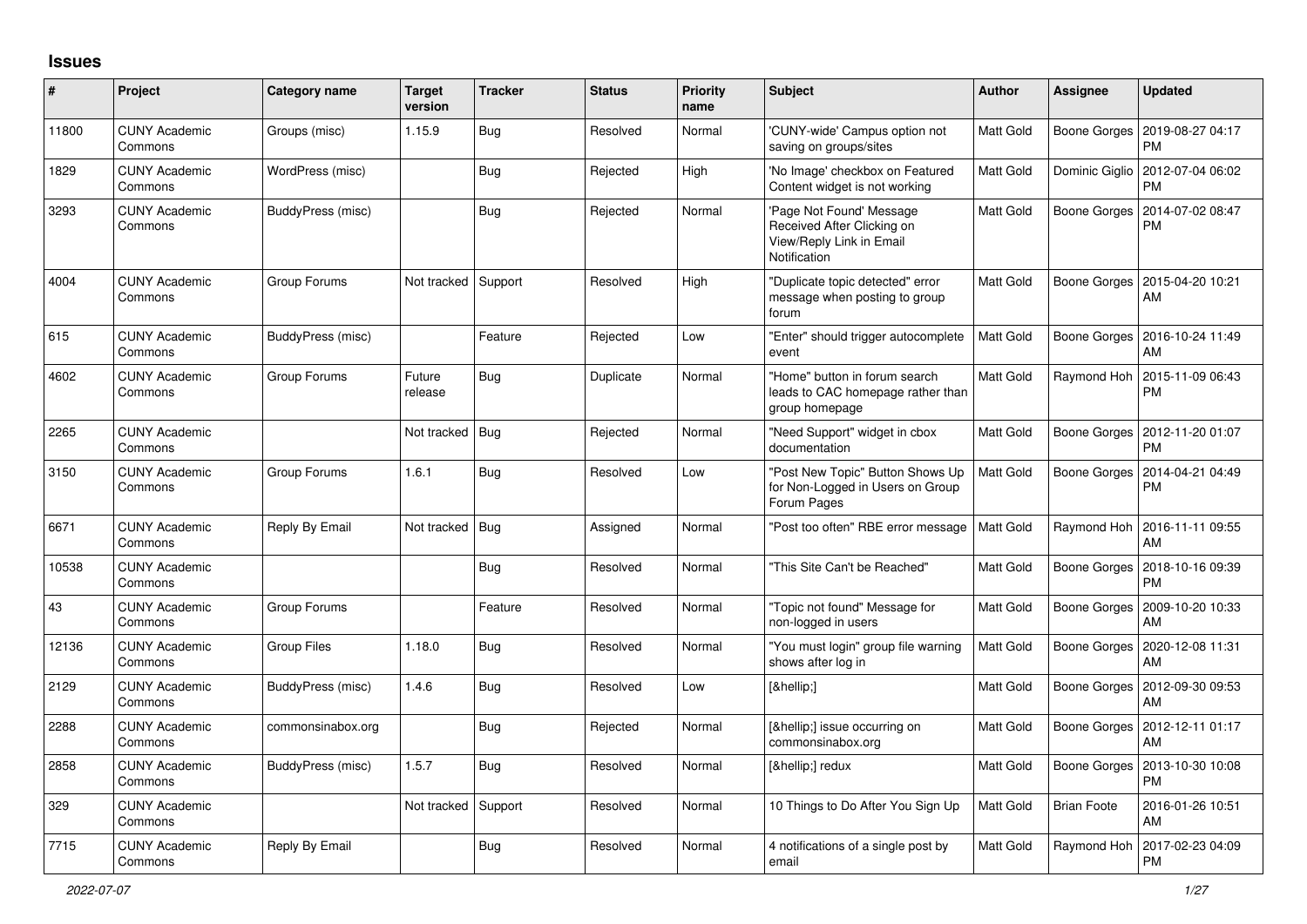| #     | Project                         | <b>Category name</b>     | <b>Target</b><br>version | <b>Tracker</b> | <b>Status</b> | <b>Priority</b><br>name | Subject                                                                                                                      | Author           | <b>Assignee</b>    | <b>Updated</b>                              |
|-------|---------------------------------|--------------------------|--------------------------|----------------|---------------|-------------------------|------------------------------------------------------------------------------------------------------------------------------|------------------|--------------------|---------------------------------------------|
| 35    | <b>CUNY Academic</b><br>Commons | Group Forums             |                          | <b>Bug</b>     | Resolved      | Normal                  | 404 Email Notification Settings<br>Links                                                                                     | Matt Gold        | Boone Gorges       | 2009-12-10 09:24<br>PM                      |
| 10164 | <b>CUNY Academic</b><br>Commons | Group Forums             | 1.13.8                   | Bug            | Resolved      | Normal                  | A few oddities related to a<br>cross-posted forum post                                                                       | Matt Gold        | Boone Gorges       | 2018-08-17 10:12<br>AM                      |
| 705   | <b>CUNY Academic</b><br>Commons | WordPress (misc)         | 1.2.1                    | Feature        | Resolved      | Normal                  | A way to mass upload files?                                                                                                  | <b>Matt Gold</b> | Boone Gorges       | 2011-04-27 12:04<br>AM                      |
| 10263 | <b>CUNY Academic</b><br>Commons | Groups (misc)            | 1.17.0                   | Feature        | Resolved      | Normal                  | Accept multiple group membership<br>requests                                                                                 | Matt Gold        | Boone Gorges       | 2020-07-28 11:09<br>AM                      |
| 8899  | <b>CUNY Academic</b><br>Commons | Accessibility            | 1.13                     | Feature        | Resolved      | Normal                  | <b>Accessibility Fixes</b>                                                                                                   | Matt Gold        | Boone Gorges       | 2018-04-23 10:55<br>AM                      |
| 2161  | <b>CUNY Academic</b><br>Commons | WordPress (misc)         | 1.5                      | Support        | Resolved      | Normal                  | <b>Account Confirmation Email Edits</b>                                                                                      | Matt Gold        | Chris Stein        | 2013-08-21 04:54<br><b>PM</b>               |
| 266   | <b>CUNY Academic</b><br>Commons | BuddyPress (misc)        | 1.0.1                    | Bug            | Resolved      | Normal                  | <b>Account Deletion Process</b>                                                                                              | <b>Matt Gold</b> | Boone Gorges       | 2010-07-19 11:07<br>AM                      |
| 9977  | <b>CUNY Academic</b><br>Commons | <b>WordPress Plugins</b> | 1.13.5                   | <b>Bug</b>     | Rejected      | High                    | ACERT website down                                                                                                           | Matt Gold        | Boone Gorges       | 2018-07-03 02:09<br>PM                      |
| 15123 | <b>CUNY Academic</b><br>Commons | BuddyPress (misc)        | 1.19.1                   | Feature        | Resolved      | Low                     | Actions in notification list unclear?                                                                                        | Matt Gold        | Boone Gorges       | 2022-01-11 04:41<br><b>PM</b>               |
| 1344  | <b>CUNY Academic</b><br>Commons | BuddyPress (misc)        | 1.3                      | Bug            | Resolved      | Normal                  | Activity Feed Items not Appearing in<br>Group                                                                                | Matt Gold        | Boone Gorges       | 2011-11-14 11:26<br>AM                      |
| 360   | <b>CUNY Academic</b><br>Commons | BuddyPress (misc)        | 1.0.3                    | Bug            | Resolved      | High                    | <b>Activity Feed Problems</b>                                                                                                | <b>Matt Gold</b> | Boone Gorges       | 2010-09-28 11:45<br>AM                      |
| 1672  | <b>CUNY Academic</b><br>Commons | BuddyPress (misc)        | 1.3.11                   | Bug            | Resolved      | Normal                  | Activity replies in groups                                                                                                   | <b>Matt Gold</b> | Boone Gorges       | 2012-04-04 09:37<br>AM                      |
| 11209 | <b>CUNY Academic</b><br>Commons | BuddyPress (misc)        | 1.14.11                  | Bug            | Resolved      | Normal                  | Activity timestamp errors                                                                                                    | Matt Gold        |                    | Raymond Hoh   2019-04-23 12:27<br><b>PM</b> |
| 11016 | <b>CUNY Academic</b><br>Commons | Home Page                | 1.14.7                   | Bug            | Resolved      | Normal                  | Activity timestamps on homepage<br>are borked                                                                                | Matt Gold        | Raymond Hoh        | 2019-02-26 02:04<br>PM                      |
| 3729  | <b>CUNY Academic</b><br>Commons | WordPress (misc)         | 1.7.11                   | Feature        | Resolved      | Normal                  | Add 'contact us' line to failed login<br>screen                                                                              | Matt Gold        | Daniel Jones       | 2015-02-02 01:16<br>AM                      |
| 1178  | <b>CUNY Academic</b><br>Commons | WordPress (misc)         | 1.2.5                    | Feature        | Resolved      | Normal                  | Add "Chunk" Theme to the<br>Commons                                                                                          | <b>Matt Gold</b> | Boone Gorges       | 2011-11-14 08:25<br><b>PM</b>               |
| 119   | <b>CUNY Academic</b><br>Commons | Upgrades                 |                          | Bug            | Resolved      | Normal                  | Add "Create a Group" to BP Admin<br>bar at bottom of My Groups listing                                                       | <b>Matt Gold</b> | <b>CIC Michael</b> | 2010-05-11 04:40<br>PM                      |
| 261   | <b>CUNY Academic</b><br>Commons | BuddyPress (misc)        |                          | Feature        | Resolved      | Normal                  | Add "more groups" and "more<br>blogs" and "more members" links to<br>homepage under lists of recently<br>active groups/blogs | Matt Gold        | Boone Gorges       | 2010-06-24 03:44<br>PM                      |
| 486   | <b>CUNY Academic</b><br>Commons | BuddyPress (misc)        | 1.1.4                    | Feature        | Resolved      | Normal                  | Add "Post Topic" to Group Forum<br>pages                                                                                     | Matt Gold        |                    | Boone Gorges   2010-12-16 11:13<br>AM       |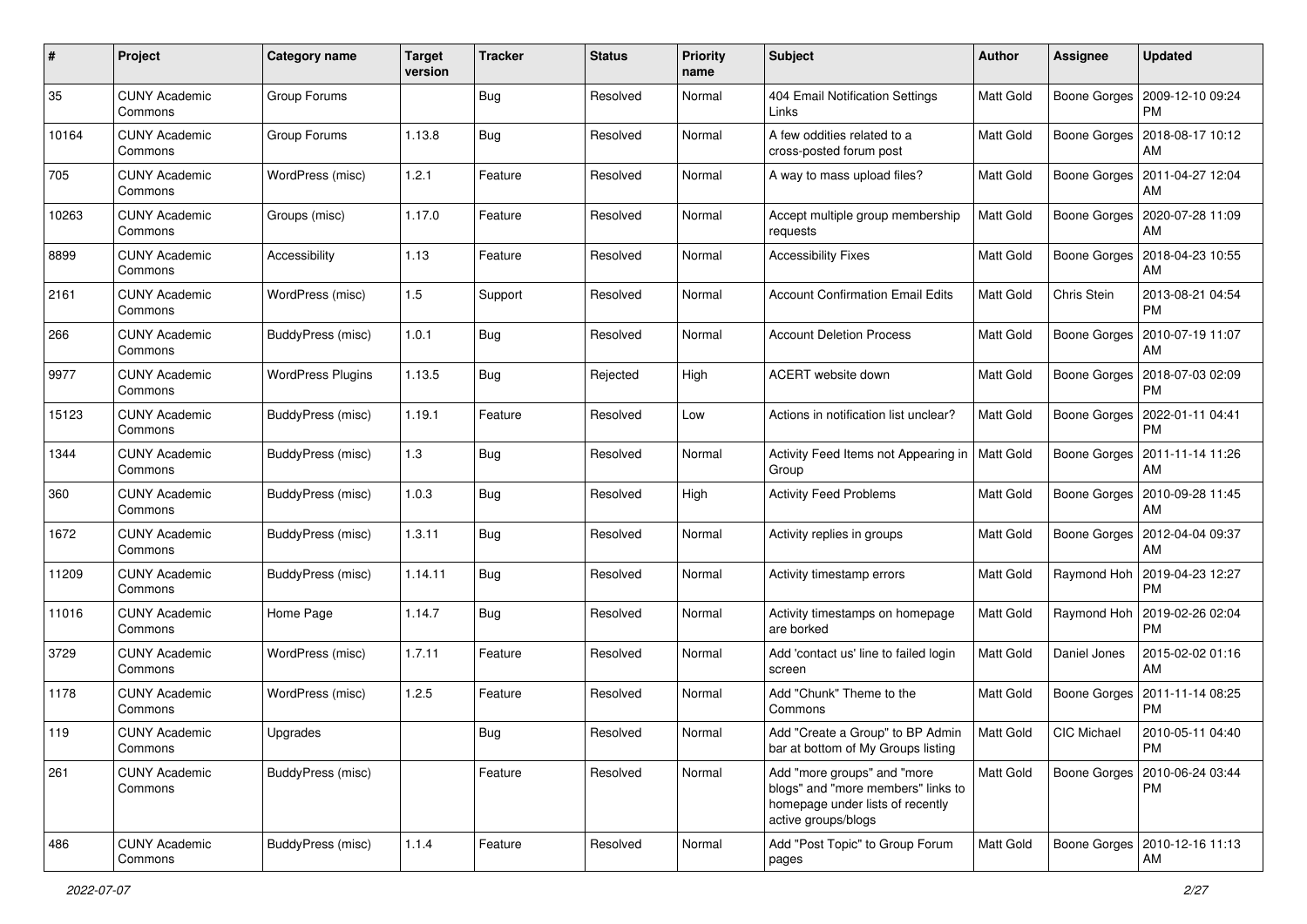| #     | Project                         | Category name              | <b>Target</b><br>version | <b>Tracker</b> | <b>Status</b> | <b>Priority</b><br>name | <b>Subject</b>                                                                             | <b>Author</b> | <b>Assignee</b> | <b>Updated</b>                |
|-------|---------------------------------|----------------------------|--------------------------|----------------|---------------|-------------------------|--------------------------------------------------------------------------------------------|---------------|-----------------|-------------------------------|
| 1527  | <b>CUNY Academic</b><br>Commons |                            | Not tracked              | Publicity      | Resolved      | Normal                  | Add "THEME SONG FOR OUR<br>TIME: SLF, OWS, CUNY AC" to<br><b>Commons Buzz</b>              | Matt Gold     | scott voth      | 2014-02-08 02:37<br><b>PM</b> |
| 70    | <b>CUNY Academic</b><br>Commons | WordPress (misc)           |                          | Feature        | Resolved      | Low                     | Add @cunycommons twitter feed to<br>News page sidebar                                      | Matt Gold     | Boone Gorges    | 2009-12-09 12:23<br><b>PM</b> |
| 5519  | <b>NYCDH Community Site</b>     |                            |                          | Feature        | Resolved      | Normal                  | Add all NYCDH members to the<br>Announcements Group                                        | Matt Gold     | Raymond Hoh     | 2016-07-20 07:30<br><b>PM</b> |
| 1387  | <b>CUNY Academic</b><br>Commons | BuddyPress (misc)          | Not tracked              | Feature        | Resolved      | Normal                  | Add Alumnus/a Category for BP<br><b>Profile Fields</b>                                     | Matt Gold     | Matt Gold       | 2011-11-29 12:04<br>AM        |
| 534   | <b>CUNY Academic</b><br>Commons | WordPress (misc)           | 1.1.10                   | Feature        | Resolved      | Normal                  | Add an apple-touch-icon.pgn of the<br>CUNY Favicon.ico to the root<br>directory at 114x114 | Matt Gold     | Matt Gold       | 2011-03-08 07:34<br>AM        |
| 647   | <b>CUNY Academic</b><br>Commons | WordPress (misc)           | 1.2                      | Feature        | Resolved      | Normal                  | <b>Add Antisnews Theme</b>                                                                 | Matt Gold     | Boone Gorges    | 2011-03-26 07:58<br><b>PM</b> |
| 2653  | <b>CUNY Academic</b><br>Commons | WordPress (misc)           | 1.4.31                   | Feature        | Resolved      | Normal                  | Add AR2 beta theme                                                                         | Matt Gold     | Boone Gorges    | 2013-07-11 11:42<br>AM        |
| 1646  | <b>CUNY Academic</b><br>Commons | WordPress (misc)           | Not tracked              | Support        | Rejected      | Immediate               | Add ARC Plugins/Themes ASAP                                                                | Matt Gold     | Boone Gorges    | 2012-02-21 02:19<br><b>PM</b> |
| 2847  | <b>CUNY Academic</b><br>Commons | WordPress (misc)           | 1.5.7                    | Feature        | Resolved      | Normal                  | Add Archive.org WP Plugin                                                                  | Matt Gold     | Boone Gorges    | 2013-11-01 02:41<br><b>PM</b> |
| 257   | <b>CUNY Academic</b><br>Commons | BuddyPress (misc)          | 1.1                      | Feature        | Resolved      | Normal                  | Add avatar dimensions to the<br>Change Avatar page.                                        | Matt Gold     | Chris Stein     | 2010-11-16 03:58<br><b>PM</b> |
| 6623  | <b>CUNY Academic</b><br>Commons | <b>Email Notifications</b> | 1.10.1                   | Bug            | Resolved      | Normal                  | Add blank line in cross-posted email   Matt Gold<br>notifications                          |               | Daniel Jones    | 2016-11-08 01:07<br><b>PM</b> |
| 2689  | <b>CUNY Academic</b><br>Commons | commonsinabox.org          | Not tracked              | Publicity      | Resolved      | Normal                  | Add BLSCI site to CBOX showcase                                                            | Matt Gold     | scott voth      | 2014-02-08 01:39<br><b>PM</b> |
| 2806  | <b>CUNY Academic</b><br>Commons | WordPress (misc)           | 1.5.5                    | Feature        | Rejected      | Normal                  | Add Bones Theme                                                                            | Matt Gold     | Boone Gorges    | 2013-10-11 11:28<br>AM        |
| 2362  | <b>CUNY Academic</b><br>Commons | commonsinabox.org          | Not tracked              | Feature        | Resolved      | Low                     | Add border to showcase images on<br>cbox site                                              | Matt Gold     | scott voth      | 2014-02-08 10:16<br>AM        |
| 32    | <b>CUNY Academic</b><br>Commons | BuddyPress (misc)          | 1.1                      | Feature        | Resolved      | Low                     | Add BP External Group Blogs<br>Plugin                                                      | Matt Gold     | Boone Gorges    | 2010-10-06 05:12<br><b>PM</b> |
| 16307 | <b>CUNY Academic</b><br>Commons |                            |                          | Bug            | New           | Normal                  | Add brief messaging to<br>accept/decline group membership<br>requests                      | Matt Gold     | Boone Gorges    | 2022-06-27 06:13<br><b>PM</b> |
| 699   | <b>CUNY Academic</b><br>Commons | WordPress (misc)           | 1.2                      | Feature        | Resolved      | Normal                  | Add BTCNew Plugin to the<br>Commons                                                        | Matt Gold     | Raymond Hoh     | 2011-04-24 04:15<br><b>PM</b> |
| 782   | <b>CUNY Academic</b><br>Commons | BuddyPress (misc)          | 1.2.3                    | Feature        | Resolved      | Normal                  | Add Captcha Plugin                                                                         | Matt Gold     | Boone Gorges    | 2011-06-06 10:37<br>AM        |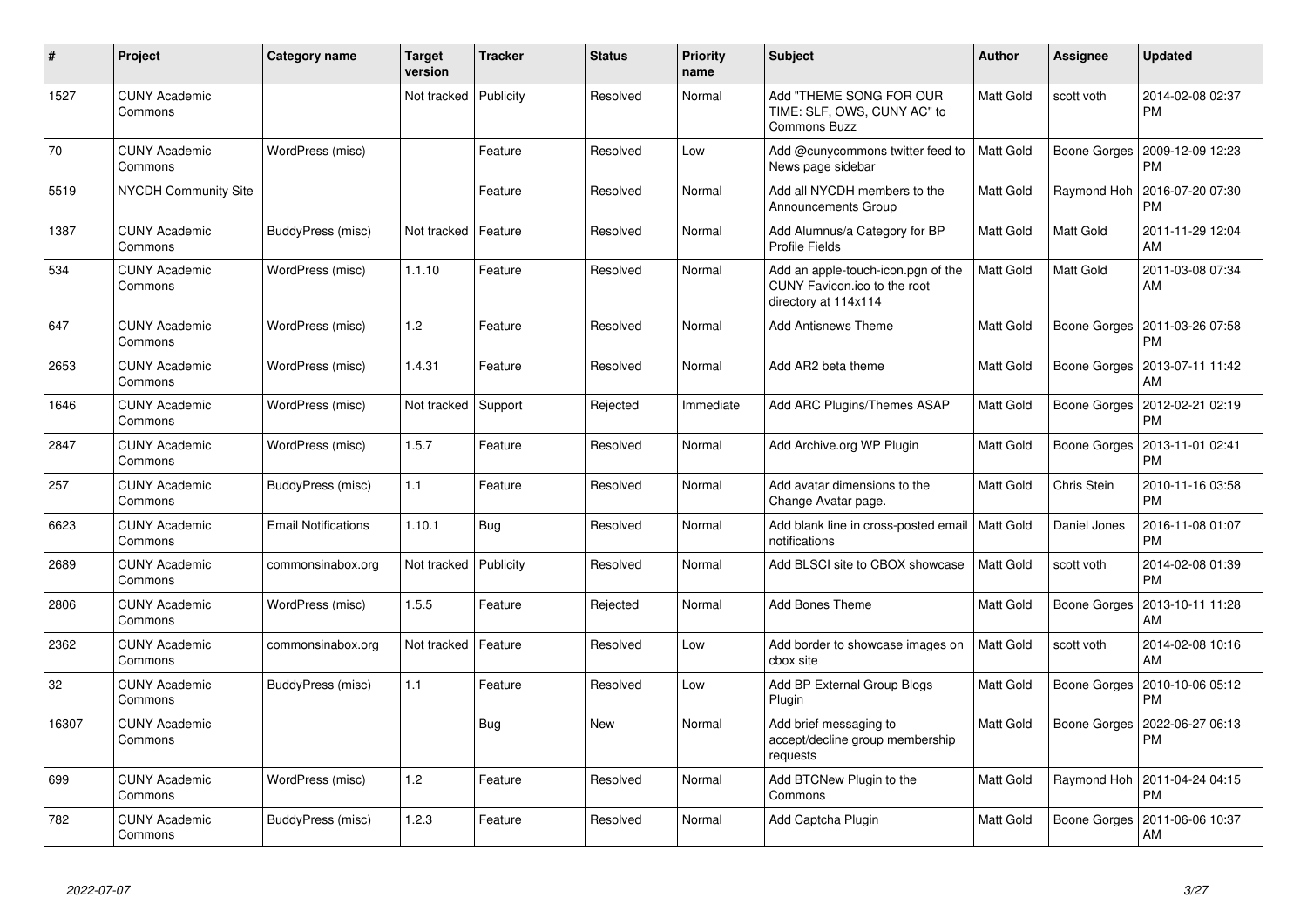| #    | Project                         | Category name           | <b>Target</b><br>version | Tracker   | <b>Status</b> | <b>Priority</b><br>name | <b>Subject</b>                                                          | <b>Author</b> | Assignee       | <b>Updated</b>                |
|------|---------------------------------|-------------------------|--------------------------|-----------|---------------|-------------------------|-------------------------------------------------------------------------|---------------|----------------|-------------------------------|
| 2645 | <b>CUNY Academic</b><br>Commons | commonsinabox.org       | Not tracked              | Bug       | Resolved      | Normal                  | Add CASCI site to Showcase                                              | Matt Gold     | scott voth     | 2014-02-08 11:07<br>AM        |
| 1809 | <b>CUNY Academic</b><br>Commons | WordPress (misc)        | 1.3.11                   | Feature   | Resolved      | Normal                  | Add CataBlog Plugin                                                     | Matt Gold     | Boone Gorges   | 2012-04-04 10:03<br>AM        |
| 2268 | <b>CUNY Academic</b><br>Commons |                         |                          | Bug       | Rejected      | Normal                  | Add CBOX icon to dashboard<br>menu?                                     | Matt Gold     | Boone Gorges   | 2012-11-18 10:58<br>PM        |
| 2967 | <b>CUNY Academic</b><br>Commons | commonsinabox.org       | Not tracked              | Feature   | Resolved      | Normal                  | Add ccss5 to CBOX showcase                                              | Matt Gold     | scott voth     | 2014-01-26 01:24<br>PM        |
| 2711 | <b>CUNY Academic</b><br>Commons | BuddyPress (misc)       | 1.5.1                    | Feature   | Resolved      | Normal                  | Add Change Avatar Link/Interface to   Matt Gold<br>Profile Editing Page |               | Boone Gorges   | 2013-08-28 12:40<br><b>PM</b> |
| 291  | <b>CUNY Academic</b><br>Commons | BuddyPress (misc)       | Future<br>release        | Feature   | Rejected      | Normal                  | Add Chat/IM functionality                                               | Matt Gold     | Boone Gorges   | 2015-11-12 01:36<br>AM        |
| 1637 | <b>CUNY Academic</b><br>Commons | WordPress (misc)        | 1.3.7.1                  | Feature   | Resolved      | Urgent                  | Add Clean Child Theme for ARC<br>Project                                | Matt Gold     | Boone Gorges   | 2012-02-21 06:13<br><b>PM</b> |
| 640  | <b>CUNY Academic</b><br>Commons | WordPress (misc)        | 1.2                      | Feature   | Resolved      | Normal                  | Add Clean Home Theme to Site                                            | Matt Gold     | Matt Gold      | 2011-04-20 06:55<br><b>PM</b> |
| 2517 | <b>CUNY Academic</b><br>Commons | WordPress (misc)        | 1.4.22                   | Bug       | Resolved      | Normal                  | <b>Add Constant Contact Plugin</b>                                      | Matt Gold     | Boone Gorges   | 2013-03-20 01:53<br><b>PM</b> |
| 1434 | <b>CUNY Academic</b><br>Commons | WordPress (misc)        | Not tracked              | Outreach  | Resolved      | Normal                  | Add Converge Article to Commons<br><b>Buzz</b>                          | Matt Gold     | scott voth     | 2011-12-31 03:54<br><b>PM</b> |
| 7112 | <b>CUNY Academic</b><br>Commons | WordPress (misc)        | 1.14                     | Feature   | Resolved      | Normal                  | Add Copyright option/question to<br>users on blog creation wizard       | Matt Gold     | Raymond Hoh    | 2018-11-14 10:34<br>AM        |
| 9801 | <b>CUNY Academic</b><br>Commons | Courses                 | 1.14                     | Feature   | Resolved      | Normal                  | Add courses item to main Commons   Matt Gold<br>nav                     |               | Boone Gorges   | 2018-11-13 02:15<br><b>PM</b> |
| 1507 | <b>CUNY Academic</b><br>Commons | BuddyPress (misc)       | 1.3.3                    | Feature   | Resolved      | Normal                  | Add Custom Sidebar Plugin                                               | Matt Gold     | Boone Gorges   | 2012-01-10 07:30<br><b>PM</b> |
| 1440 | <b>CUNY Academic</b><br>Commons | WordPress (misc)        | 1.3.1                    | Feature   | Resolved      | Normal                  | Add Custom Sidebar Plugin                                               | Matt Gold     | Boone Gorges   | 2011-12-15 02:46<br><b>PM</b> |
| 3100 | <b>CUNY Academic</b><br>Commons | <b>WordPress Themes</b> | 1.5.20                   | Bug       | Resolved      | Normal                  | <b>Add Customizr Theme</b>                                              | Matt Gold     | Boone Gorges   | 2014-03-11 10:35<br><b>PM</b> |
| 5131 | <b>CUNY Academic</b><br>Commons | Commons In A Box        |                          | Outreach  | Resolved      | Normal                  | Add digital archaeology commons to   Matt Gold<br><b>CBOX</b> showcase  |               | scott voth     | 2016-01-16 03:27<br><b>PM</b> |
| 2626 | <b>CUNY Academic</b><br>Commons | commonsinabox.org       | Not tracked              | Publicity | Resolved      | Normal                  | Add Digital Historians site to CBOX<br>Showcase                         | Matt Gold     | scott voth     | 2014-02-08 02:38<br><b>PM</b> |
| 3072 | <b>CUNY Academic</b><br>Commons | commonsinabox.org       | Not tracked              | Publicity | Resolved      | Normal                  | Add Digital Thoreau to CBOX<br>showcase                                 | Matt Gold     | scott voth     | 2014-03-01 09:48<br>AM        |
| 2060 | CUNY Academic<br>Commons        | WordPress (misc)        | 1.4.3                    | Support   | Resolved      | Normal                  | Add Digital University Theme to<br>Commons                              | Matt Gold     | Dominic Giglio | 2012-08-27 03:38<br>PM        |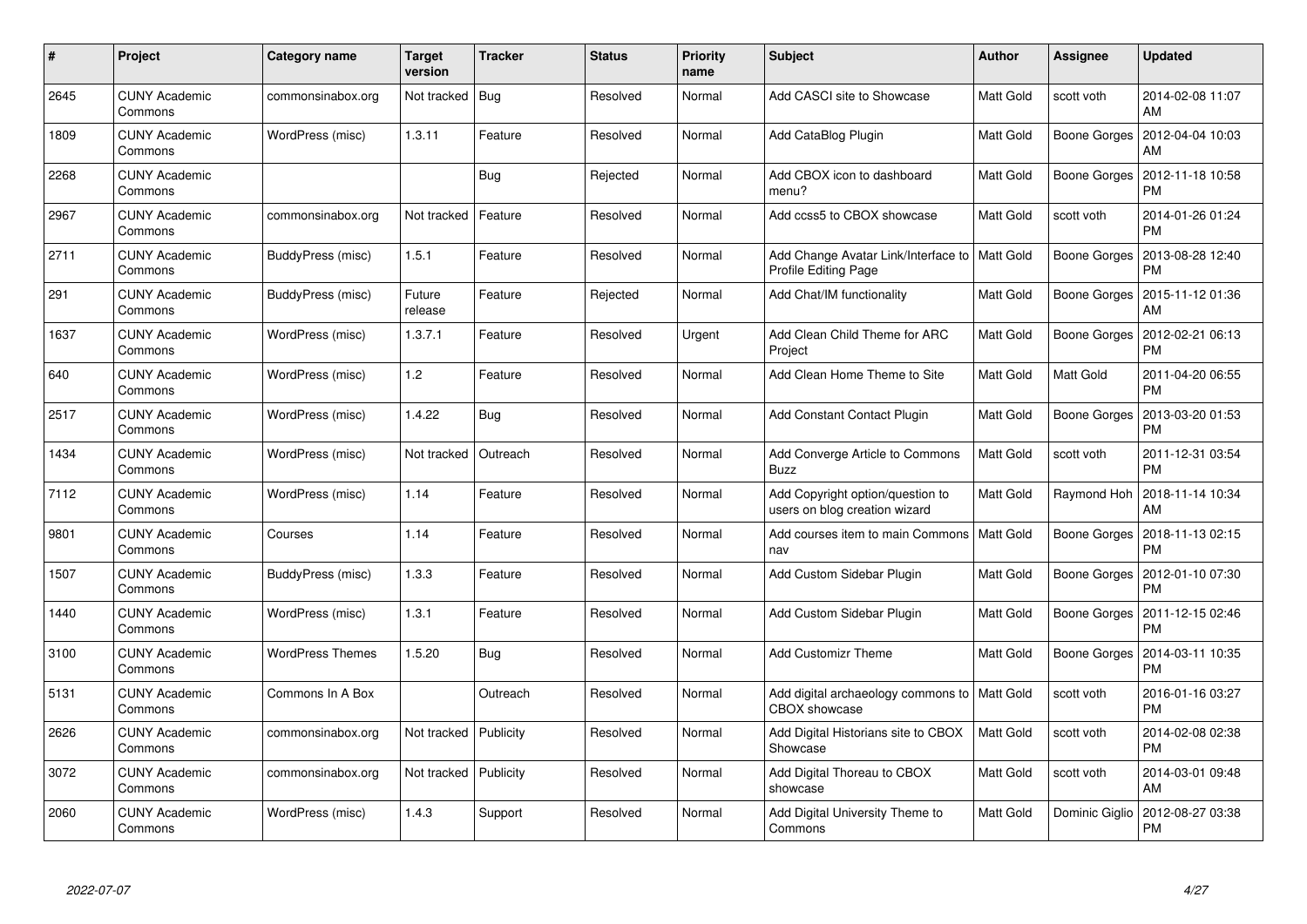| #    | Project                         | Category name            | Target<br>version | <b>Tracker</b> | <b>Status</b> | <b>Priority</b><br>name | <b>Subject</b>                                                                           | <b>Author</b> | Assignee            | <b>Updated</b>                |
|------|---------------------------------|--------------------------|-------------------|----------------|---------------|-------------------------|------------------------------------------------------------------------------------------|---------------|---------------------|-------------------------------|
| 3796 | <b>CUNY Academic</b><br>Commons | Documentation            | Not tracked       | Documentation  | Resolved      | Normal                  | Add domain mapping info to Uses<br>sites page                                            | Matt Gold     | scott voth          | 2015-02-08 10:02<br><b>PM</b> |
| 2520 | <b>CUNY Academic</b><br>Commons | WordPress (misc)         | 1.4.22            | Bug            | Resolved      | Normal                  | Add Edit Flow Plugin                                                                     | Matt Gold     | Boone Gorges        | 2013-03-20 02:01<br><b>PM</b> |
| 544  | <b>CUNY Academic</b><br>Commons | WordPress (misc)         | 1.1.8             | Feature        | Resolved      | Normal                  | Add Elegant Themes themepack to<br>site                                                  | Matt Gold     | Matt Gold           | 2011-01-25 01:40<br>AM        |
| 2346 | <b>CUNY Academic</b><br>Commons | WordPress (misc)         | 1.4.16            | Feature        | Resolved      | Normal                  | Add Enable Media Replace Plugin                                                          | Matt Gold     | Boone Gorges        | 2013-01-08 03:53<br><b>PM</b> |
| 2007 | <b>CUNY Academic</b><br>Commons | WordPress (misc)         | 1.3.17            | Feature        | Resolved      | Normal                  | Add Events Manager Plugin                                                                | Matt Gold     | Boone Gorges        | 2012-07-30 09:19<br>AM        |
| 349  | <b>CUNY Academic</b><br>Commons | BuddyPress (misc)        | 1.2               | Feature        | Resolved      | Normal                  | Add explanatory note to Group<br>Send Invites Page                                       | Matt Gold     | Boone Gorges        | 2011-03-08 08:44<br><b>PM</b> |
| 1074 | <b>CUNY Academic</b><br>Commons | WordPress (misc)         | 1.2.5             | Feature        | Resolved      | Normal                  | Add Facebook Page Photo Gallery<br>plugin                                                | Matt Gold     | Boone Gorges        | 2011-09-12 06:11<br><b>PM</b> |
| 1437 | <b>CUNY Academic</b><br>Commons | WordPress (misc)         | 1.3               | Feature        | Resolved      | Normal                  | Add FD Footnotes Plugin                                                                  | Matt Gold     | Boone Gorges        | 2011-12-14 01:00<br>PM        |
| 325  | <b>CUNY Academic</b><br>Commons | BuddyPress (misc)        | 1.3               | Feature        | Resolved      | Normal                  | Add folder hierarchies to Group<br>Documents plugin                                      | Matt Gold     | Boone Gorges        | 2011-05-23 01:33<br>AM        |
| 2323 | <b>CUNY Academic</b><br>Commons | WordPress (misc)         | 1.4.12            | Feature        | Resolved      | Normal                  | Add four themeforest themes                                                              | Matt Gold     | Dominic Giglio      | 2012-12-01 02:30<br><b>PM</b> |
| 3915 | <b>CUNY Academic</b><br>Commons | commonsinabox.org        | Not tracked       | Publicity      | Resolved      | Normal                  | Add Futures Initiative to CBOX<br>showcase                                               | Matt Gold     | scott voth          | 2015-03-19 09:34<br><b>PM</b> |
| 5925 | <b>CUNY Academic</b><br>Commons | <b>WordPress Plugins</b> | 1.9.26            | Feature        | Resolved      | High                    | Add Github Embed plugin                                                                  | Matt Gold     | Boone Gorges        | 2016-08-24 12:56<br><b>PM</b> |
| 2113 | <b>CUNY Academic</b><br>Commons | WordPress (misc)         | 1.4.6             | Support        | Resolved      | Normal                  | Add google docs shortcode<br>documentation to plugin                                     | Matt Gold     | Raymond Hoh         | 2012-09-30 10:57<br><b>PM</b> |
| 1073 | <b>CUNY Academic</b><br>Commons | WordPress (misc)         | 1.2.5             | Feature        | Resolved      | Normal                  | Add Google Plus One Plugin                                                               | Matt Gold     | Boone Gorges        | 2011-09-12 06:06<br><b>PM</b> |
| 9010 | <b>CUNY Academic</b><br>Commons | Groups (misc)            | 1.13              | Feature        | Resolved      | Normal                  | Add group email address in<br>prominent way to Group homepage                            | Matt Gold     | <b>Erik Trainer</b> | 2018-05-07 12:32<br><b>PM</b> |
| 546  | <b>CUNY Academic</b><br>Commons | BuddyPress (misc)        | 1.1.8             | Bug            | Resolved      | Normal                  | Add Group/Group Blog Author<br>Syncing on an Automated Basis to<br>the Group Blog Plugin | Matt Gold     | Boone Gorges        | 2011-02-03 08:44<br>AM        |
| 77   | <b>CUNY Academic</b><br>Commons | Upgrades                 |                   | Feature        | Resolved      | Normal                  | Add Help link to BP admin bar<br>under CUNY Academic Commons                             | Matt Gold     | <b>CIC Michael</b>  | 2009-12-02 06:46<br><b>PM</b> |
| 5521 | NYCDH Community Site            |                          |                   | Feature        | Resolved      | Normal                  | Add help text to registration process<br>re Announcement group add                       | Matt Gold     | Raymond Hoh         | 2020-11-23 08:53<br>PM        |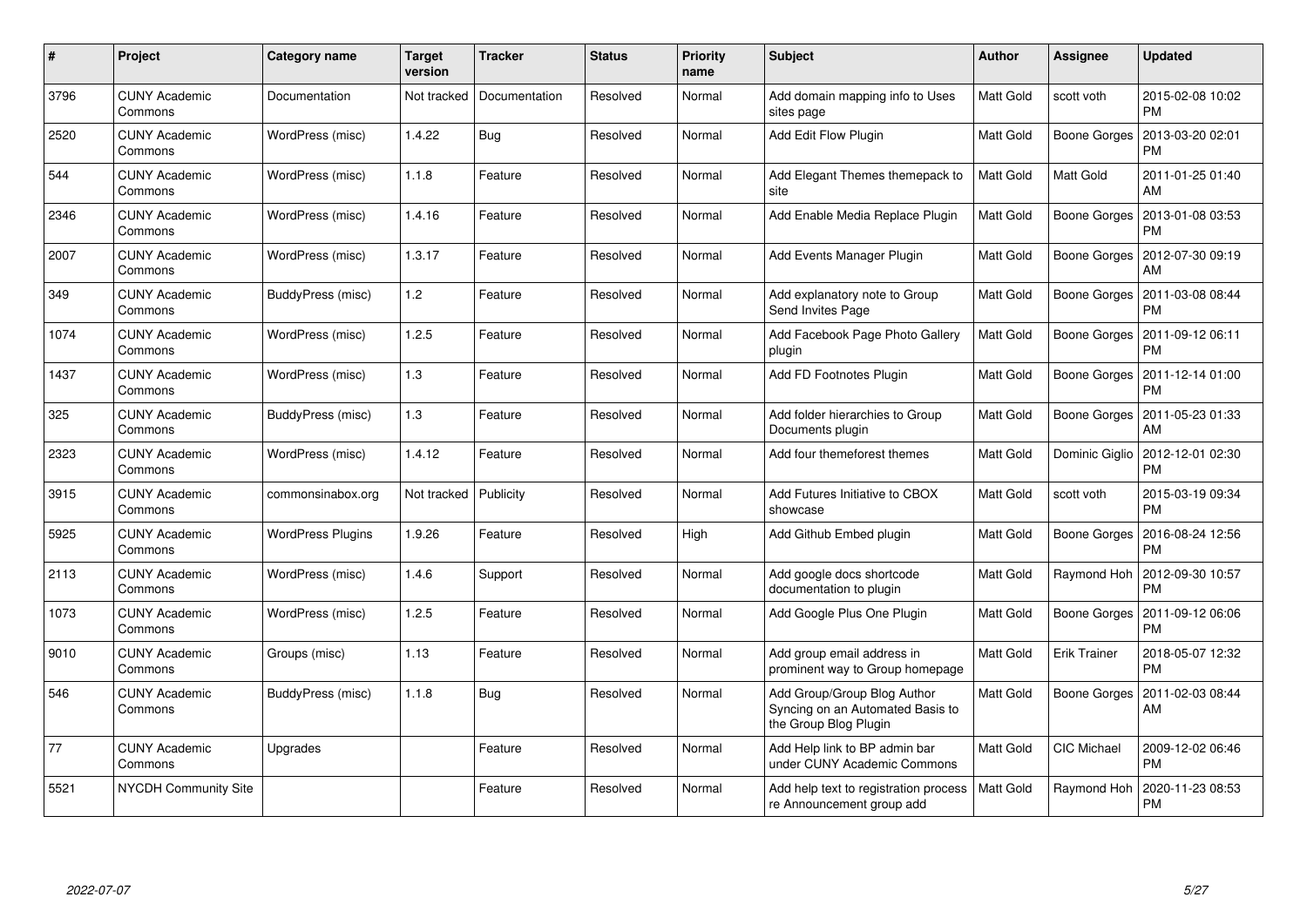| #     | Project                         | Category name           | <b>Target</b><br>version | <b>Tracker</b> | <b>Status</b> | <b>Priority</b><br>name | Subject                                                                                | <b>Author</b> | <b>Assignee</b> | <b>Updated</b>                               |
|-------|---------------------------------|-------------------------|--------------------------|----------------|---------------|-------------------------|----------------------------------------------------------------------------------------|---------------|-----------------|----------------------------------------------|
| 2273  | <b>CUNY Academic</b><br>Commons | commonsinabox.org       | Not tracked              | Bug            | Resolved      | Normal                  | <b>Add Hosting</b><br>recommendations/minimum<br>requirements to CBOX<br>documentation | Matt Gold     | scott voth      | 2014-02-09 11:37<br>AM                       |
| 3095  | <b>CUNY Academic</b><br>Commons | commonsinabox.org       | Not tracked              | Publicity      | Resolved      | Normal                  | Add Hostos site to CBOX showcase                                                       | Matt Gold     | scott voth      | 2014-08-20 07:06<br><b>PM</b>                |
| 4078  | <b>CUNY Academic</b><br>Commons | Events                  | 1.8.12                   | Feature        | Resolved      | Normal                  | Add iCal link to Event Calendar<br>notification emails                                 | Matt Gold     | Raymond Hoh     | 2015-09-25 09:39<br><b>PM</b>                |
| 4663  | <b>CUNY Academic</b><br>Commons | Events                  |                          | Feature        | Duplicate     | Normal                  | Add ICS download link to events<br>email notification                                  | Matt Gold     |                 | Boone Gorges   2015-09-22 08:10<br><b>PM</b> |
| 3220  | <b>CUNY Academic</b><br>Commons | <b>Public Portfolio</b> | Future<br>release        | Feature        | Assigned      | Normal                  | Add indent/outdent option to<br>Formatting Buttons on Profile Page                     | Matt Gold     | Boone Gorges    | 2014-05-21 10:39<br><b>PM</b>                |
| 709   | <b>CUNY Academic</b><br>Commons | WordPress (misc)        | 1.2.1                    | Feature        | Rejected      | Low                     | Add Inspiration Theme to Site                                                          | Matt Gold     | Boone Gorges    | 2011-04-28 08:15<br><b>PM</b>                |
| 1640  | <b>CUNY Academic</b><br>Commons | WordPress (misc)        | 1.3.7                    | Feature        | Resolved      | Urgent                  | Add Jetpack plugin                                                                     | Matt Gold     | Boone Gorges    | 2012-02-21 02:30<br><b>PM</b>                |
| 1889  | CUNY Academic<br>Commons        | WordPress (misc)        | 1.3.13                   | Feature        | Resolved      | Normal                  | Add jQuery Lightbox plugin                                                             | Matt Gold     |                 | Boone Gorges   2012-05-17 11:11<br>AM        |
| 10647 | <b>CUNY Academic</b><br>Commons | Publicity               |                          | Publicity      | Resolved      | Normal                  | Add JTD to list of Publications on<br>the Commmons                                     | Matt Gold     | scott voth      | 2018-11-01 01:33<br><b>PM</b>                |
| 2361  | <b>CUNY Academic</b><br>Commons | WordPress (misc)        | 1.4.15                   | Feature        | Resolved      | Urgent                  | Add KingSize Theme                                                                     | Matt Gold     | Boone Gorges    | 2013-01-02 11:41<br>AM                       |
| 627   | <b>CUNY Academic</b><br>Commons | BuddyPress (misc)       | 1.2                      | Feature        | Resolved      | Normal                  | Add LaTeX support for BP Group<br>Forums                                               | Matt Gold     | Boone Gorges    | 2011-05-09 05:21<br><b>PM</b>                |
| 2775  | <b>CUNY Academic</b><br>Commons | BuddyPress (misc)       | 1.5.1.1                  | Bug            | Resolved      | High                    | Add Lehman College to List of<br>Colleges in Profiles                                  | Matt Gold     | Boone Gorges    | 2013-09-06 04:40<br><b>PM</b>                |
| 777   | <b>CUNY Academic</b><br>Commons | WordPress (misc)        | Not tracked              | Bug            | Resolved      | Normal                  | Add Library Technology Journal<br>Article to Commons Buzz                              | Matt Gold     | scott voth      | 2011-06-19 01:00<br><b>PM</b>                |
| 1673  | <b>CUNY Academic</b><br>Commons | WordPress (misc)        | Not tracked              | Support        | Resolved      | Normal                  | Add link to redmine on help page                                                       | Matt Gold     | scott voth      | 2014-02-08 09:50<br>AM                       |
| 1258  | <b>CUNY Academic</b><br>Commons | WordPress (misc)        | Not tracked              | Feature        | Resolved      | Normal                  | Add links to CAC Social Media<br><b>Accounts in Footer</b>                             | Matt Gold     | Boone Gorges    | 2011-11-16 12:28<br><b>PM</b>                |
| 795   | <b>CUNY Academic</b><br>Commons | Wiki                    | Not tracked   Bug        |                | Resolved      | Normal                  | Add Links to Other Articles to<br>Wikipedia Page                                       | Matt Gold     | scott voth      | 2011-06-19 01:00<br>PM                       |
| 2015  | <b>CUNY Academic</b><br>Commons | WordPress (misc)        | 1.4                      | Feature        | Resolved      | Low                     | <b>Add Minimatica Theme</b>                                                            | Matt Gold     |                 | Boone Gorges   2012-08-06 01:33<br><b>PM</b> |
| 3201  | <b>CUNY Academic</b><br>Commons | commonsinabox.org       | Not tracked   Bug        |                | Resolved      | Normal                  | Add MuseCommons to the<br>Showcase                                                     | Matt Gold     | scott voth      | 2014-07-12 01:29<br><b>PM</b>                |
| 2262  | <b>CUNY Academic</b><br>Commons | commonsinabox.org       |                          | Feature        | Resolved      | Normal                  | Add new favicon to<br>commonsinabox.org                                                | Matt Gold     |                 | Boone Gorges   2012-11-18 10:51<br>PM        |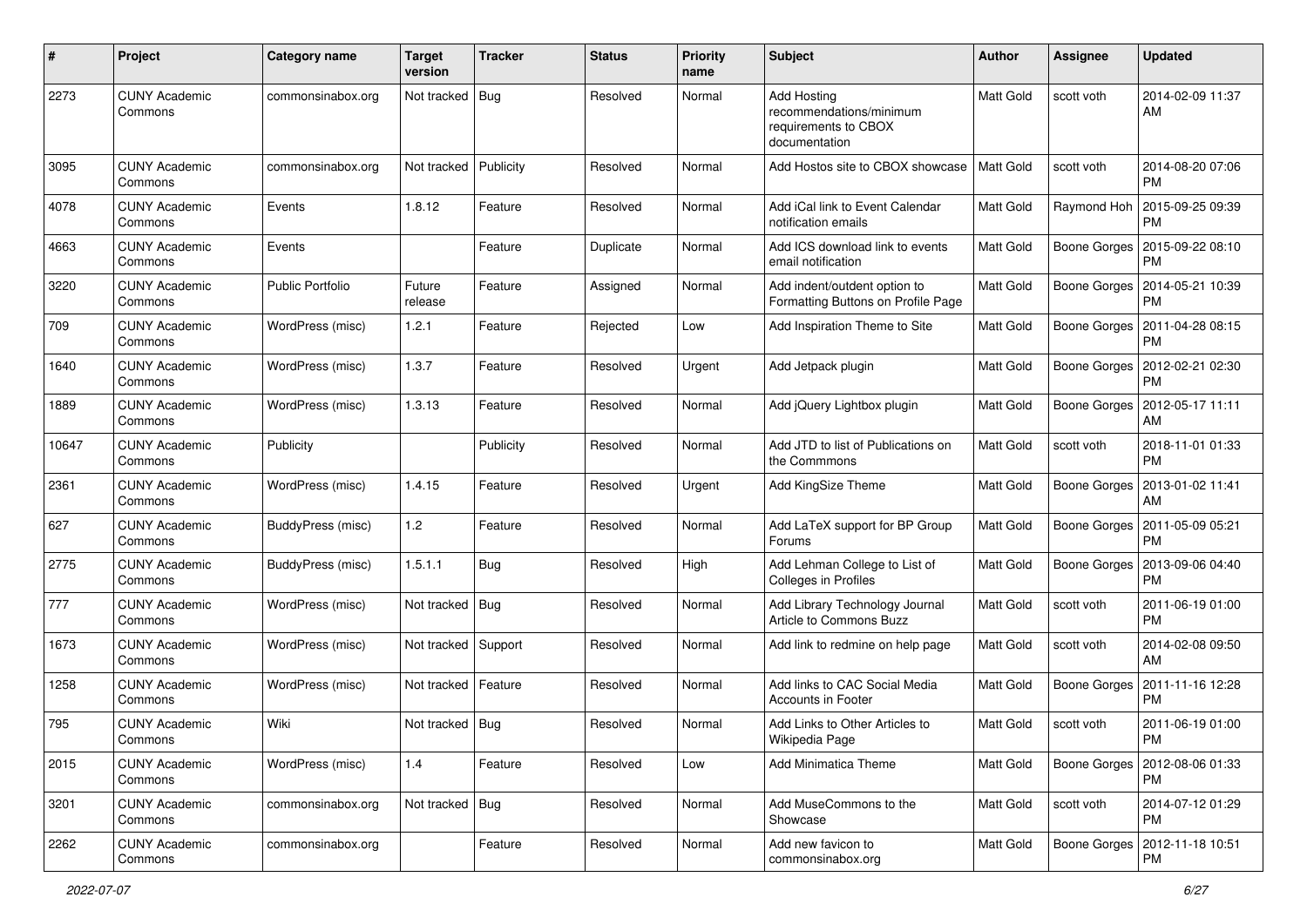| #     | Project                         | Category name            | <b>Target</b><br>version | <b>Tracker</b> | <b>Status</b> | <b>Priority</b><br>name | <b>Subject</b>                                                                      | <b>Author</b>    | Assignee            | <b>Updated</b>                |
|-------|---------------------------------|--------------------------|--------------------------|----------------|---------------|-------------------------|-------------------------------------------------------------------------------------|------------------|---------------------|-------------------------------|
| 547   | <b>CUNY Academic</b><br>Commons | WordPress (misc)         | 1.1.8                    | Feature        | Resolved      | Normal                  | Add new themes                                                                      | Matt Gold        | Matt Gold           | 2011-01-27 01:52<br><b>PM</b> |
| 380   | <b>CUNY Academic</b><br>Commons | WordPress (misc)         | 1.1                      | Feature        | Resolved      | Normal                  | Add New Themes to Site                                                              | Matt Gold        | Matt Gold           | 2010-12-03 02:13<br>AM        |
| 1818  | <b>CUNY Academic</b><br>Commons | WordPress (misc)         | 1.3.12                   | Feature        | Resolved      | High                    | Add news announcement scroll<br>plugin                                              | Matt Gold        | Boone Gorges        | 2012-04-09 03:15<br>PM        |
| 95    | <b>CUNY Academic</b><br>Commons | Upgrades                 |                          | <b>Bug</b>     | Resolved      | Normal                  | Add News/Dev Blog feeds to News<br>Page                                             | <b>Matt Gold</b> | Boone Gorges        | 2009-12-09 12:23<br><b>PM</b> |
| 1199  | <b>CUNY Academic</b><br>Commons | BuddyPress (misc)        | 1.4                      | Feature        | Resolved      | Normal                  | Add Option for Open Text Field to<br><b>BP Profile Checkbox Fields</b>              | Matt Gold        | Boone Gorges        | 2012-08-01 05:23<br>PM        |
| 2223  | <b>CUNY Academic</b><br>Commons | <b>WordPress Plugins</b> | Future<br>release        | Feature        | Assigned      | Low                     | Add Participad to the CUNY<br>Academic Commons                                      | Matt Gold        | Boone Gorges        | 2014-09-17 10:03<br>PM        |
| 1648  | <b>CUNY Academic</b><br>Commons | BuddyPress (misc)        | 1.3.9                    | Feature        | Resolved      | Urgent                  | <b>Add Password Protect WordPress</b><br>Plugin                                     | Matt Gold        |                     | 2012-02-24 10:22<br>AM        |
| 6220  | <b>CUNY Academic</b><br>Commons | Support                  | Not tracked              | Documentation  | Resolved      | Normal                  | Add password protection info to<br>privacy page                                     | Matt Gold        | scott voth          | 2016-10-16 11:36<br>AM        |
| 3561  | <b>CUNY Academic</b><br>Commons | Group Forums             | 1.7.1                    | Feature        | Resolved      | Normal                  | Add Post New Topics link to top of<br>forums                                        | Matt Gold        | <b>Boone Gorges</b> | 2014-10-21 06:48<br><b>PM</b> |
| 1393  | <b>CUNY Academic</b><br>Commons | BuddyPress (misc)        | Not tracked              | Feature        | Resolved      | Normal                  | Add Postdoc option to Profile Role                                                  | Matt Gold        | Matt Gold           | 2011-12-03 04:17<br><b>PM</b> |
| 13347 | <b>CUNY Academic</b><br>Commons | <b>Public Portfolio</b>  | 1.18.0                   | Feature        | Resolved      | Normal                  | Add Preferred Gender Pronouns to<br><b>CAC Profile</b>                              | Matt Gold        | Boone Gorges        | 2020-12-08 11:31<br>AM        |
| 1130  | <b>CUNY Academic</b><br>Commons | WordPress (misc)         | 1.2.5                    | Feature        | Resolved      | Normal                  | <b>Add PressWork Theme</b>                                                          | Matt Gold        | Boone Gorges        | 2011-11-14 08:11<br><b>PM</b> |
| 1934  | <b>CUNY Academic</b><br>Commons | WordPress (misc)         | 1.3.14                   | Feature        | Resolved      | Normal                  | Add Q and A Plugin                                                                  | Matt Gold        | Boone Gorges        | 2012-06-12 09:12<br>AM        |
| 745   | <b>CUNY Academic</b><br>Commons | WordPress (misc)         | Not tracked              | Feature        | Resolved      | Normal                  | Add Radical Teacher Article to<br><b>Commons Buzz</b>                               | Matt Gold        | scott voth          | 2011-05-12 09:40<br><b>PM</b> |
| 1382  | <b>CUNY Academic</b><br>Commons | WordPress (misc)         | Not tracked              | Outreach       | Resolved      | Normal                  | <b>Add Recent Commons</b><br>Presentations to "Campus<br>Outreach" Tab on News Blog | Matt Gold        | scott voth          | 2016-03-04 08:48<br>AM        |
| 2313  | <b>CUNY Academic</b><br>Commons | WordPress (misc)         | 1.4.12                   | Feature        | Resolved      | Normal                  | Add Recovery Theme                                                                  | Matt Gold        | Dominic Giglio      | 2012-11-29 04:01<br><b>PM</b> |
| 2380  | <b>CUNY Academic</b><br>Commons | commonsinabox.org        |                          | <b>Bug</b>     | Resolved      | High                    | Add search to Commonsinabox.org                                                     | Matt Gold        | Boone Gorges        | 2013-03-20 11:41<br>AM        |
| 2538  | <b>CUNY Academic</b><br>Commons | WordPress (misc)         | 1.4.25                   | Bug            | Resolved      | High                    | Add security plugins                                                                | Matt Gold        | Boone Gorges        | 2013-04-22 10:37<br>AM        |
| 2918  | <b>CUNY Academic</b><br>Commons | WordPress (misc)         | 1.5.11                   | Bug            | Resolved      | Normal                  | Add Sensitive WP Theme                                                              | Matt Gold        | Boone Gorges        | 2013-12-03 03:17<br>PM        |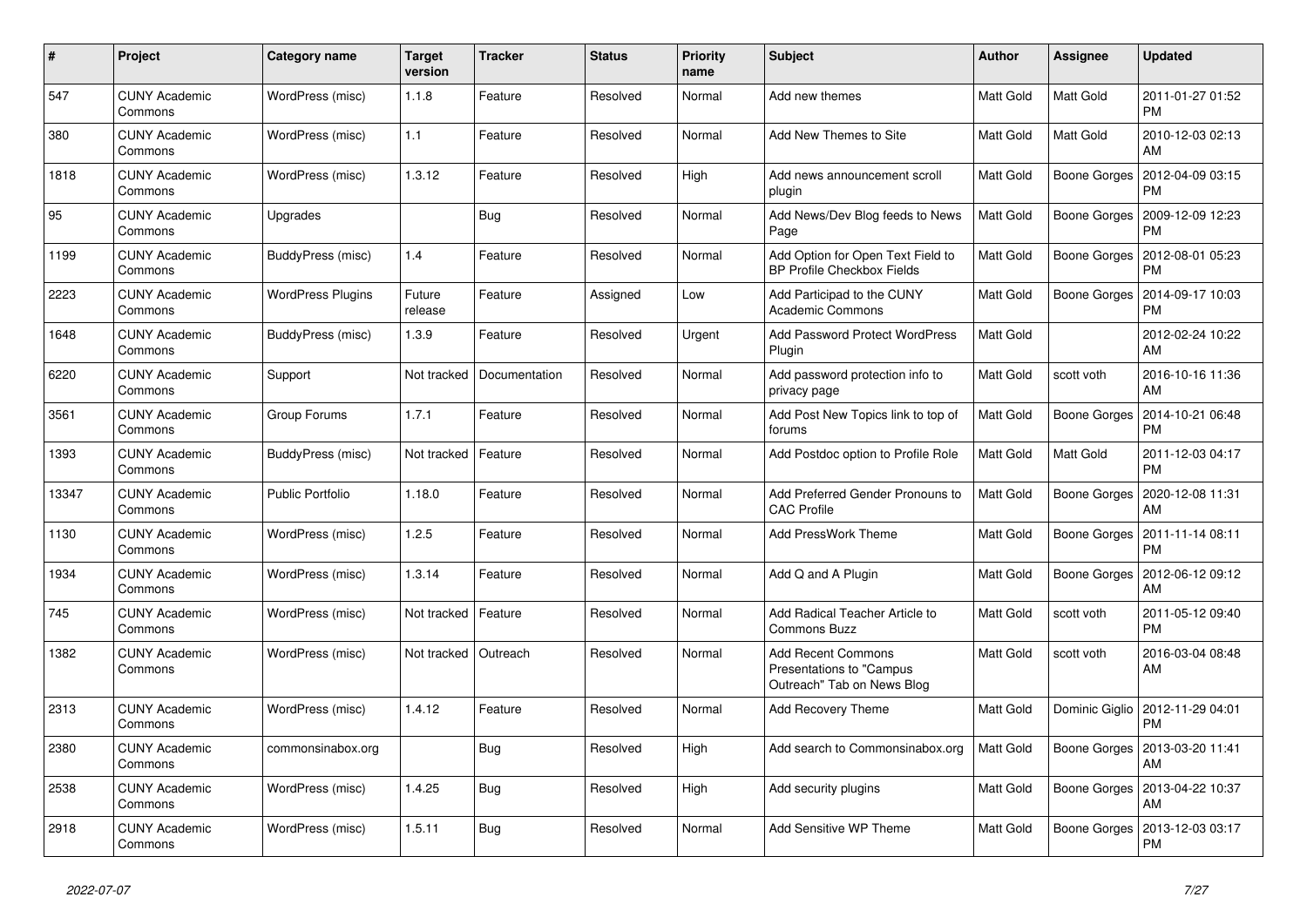| #    | Project                         | <b>Category name</b> | <b>Target</b><br>version | <b>Tracker</b> | <b>Status</b> | <b>Priority</b><br>name | <b>Subject</b>                                                               | <b>Author</b>    | Assignee       | <b>Updated</b>                |
|------|---------------------------------|----------------------|--------------------------|----------------|---------------|-------------------------|------------------------------------------------------------------------------|------------------|----------------|-------------------------------|
| 2299 | <b>CUNY Academic</b><br>Commons | WordPress (misc)     | 1.4.12                   | Feature        | Resolved      | Normal                  | Add Shaken Grid Premium Theme                                                | <b>Matt Gold</b> | Dominic Giglio | 2012-11-29 04:01<br>PM        |
| 1146 | <b>CUNY Academic</b><br>Commons | WordPress (misc)     | 1.3                      | Feature        | Resolved      | Normal                  | Add Shaken Grid Theme to Site                                                | <b>Matt Gold</b> | Matt Gold      | 2011-11-28 03:27<br>PM        |
| 208  | <b>CUNY Academic</b><br>Commons | WordPress (misc)     |                          | Feature        | Resolved      | Normal                  | Add slide to homepage                                                        | Matt Gold        | Boone Gorges   | 2010-05-05 07:07<br>PM        |
| 2003 | <b>CUNY Academic</b><br>Commons |                      | Not tracked              | Publicity      | Resolved      | Low                     | Add Sloan-C award to wikipedia<br>page                                       | Matt Gold        | scott voth     | 2012-08-06 10:15<br>AM        |
| 1561 | <b>CUNY Academic</b><br>Commons | WordPress (misc)     | 1.3.12                   | Outreach       | Resolved      | Normal                  | Add Social Media Icons back to top<br>of side column of News page            | Matt Gold        | Boone Gorges   | 2012-04-12 04:39<br>PM        |
| 1560 | <b>CUNY Academic</b><br>Commons | BuddyPress (misc)    | 1.3.12                   | Outreach       | Resolved      | Normal                  | Add social media icons/info to About   Matt Gold<br>page and Contact Us page |                  | Boone Gorges   | 2012-04-12 09:07<br>AM        |
| 1549 | <b>CUNY Academic</b><br>Commons | WordPress (misc)     | 1.3.5                    | <b>Bug</b>     | Resolved      | Normal                  | Add SOPA Protest Plugin                                                      | Matt Gold        | Boone Gorges   | 2012-01-17 06:19<br>PM        |
| 1075 | <b>CUNY Academic</b><br>Commons | WordPress (misc)     | 1.2.5                    | Feature        | Resolved      | Normal                  | Add Spam Free WordPress plugin                                               | Matt Gold        | Boone Gorges   | 2011-09-12 06:08<br>PM        |
| 2839 | <b>CUNY Academic</b><br>Commons | WordPress (misc)     | 1.5.6                    | Feature        | Resolved      | Normal                  | <b>Add Storify Plugin</b>                                                    | <b>Matt Gold</b> | Boone Gorges   | 2013-10-26 07:21<br>PM        |
| 3151 | <b>CUNY Academic</b><br>Commons | Toolbar              | 1.7                      | Feature        | Resolved      | Low                     | Add submenu items in Help section<br>of WP Admin Bar                         | <b>Matt Gold</b> | Daniel Jones   | 2014-07-11 08:14<br>РM        |
| 3519 | <b>CUNY Academic</b><br>Commons | commonsinabox.org    | Not tracked              | Publicity      | Resolved      | Normal                  | Add SUNY Geneseo English to<br>CBOX showcase & Rearrange order               | Matt Gold        | scott voth     | 2014-10-10 12:08<br>AM        |
| 3611 | <b>CUNY Academic</b><br>Commons | Publicity            | 1.7.3                    | Feature        | Resolved      | Normal                  | Add Susana's Video to a<br>Standalone page on the Commons                    | <b>Matt Gold</b> | Dominic Giglio | 2014-11-04 02:07<br>PM        |
| 3610 | <b>CUNY Academic</b><br>Commons | Home Page            | 1.7.3                    | Feature        | Resolved      | Normal                  | Add Susana's Video to the<br>Homepage                                        | Matt Gold        | Dominic Giglio | 2014-11-04 03:42<br>PM        |
| 3820 | <b>CUNY Academic</b><br>Commons | commonsinabox.org    | Not tracked              | Publicity      | Resolved      | Normal                  | Add Texas DH site to CBOX<br>showcase                                        | Matt Gold        | scott voth     | 2015-03-04 09:24<br>AM        |
| 1188 | <b>CUNY Academic</b><br>Commons | WordPress (misc)     | 1.2.5                    | Feature        | Resolved      | Normal                  | Add Text Expander Plugin                                                     | Matt Gold        | Boone Gorges   | 2011-11-14 08:21<br>PM        |
| 415  | <b>CUNY Academic</b><br>Commons | WordPress (misc)     | 1.1                      | Feature        | Resolved      | Normal                  | Add text sizer plugin to Commons                                             | Matt Gold        | Boone Gorges   | 2010-12-02 03:58<br>PM        |
| 727  | <b>CUNY Academic</b><br>Commons | WordPress (misc)     | 1.2.1                    | Bug            | Resolved      | Normal                  | Add The Erudite Theme                                                        | Matt Gold        | Raymond Hoh    | 2011-05-01 05:02<br>AM        |
| 566  | <b>CUNY Academic</b><br>Commons | WordPress (misc)     | 1.1.10                   | Feature        | Resolved      | Normal                  | Add The Morning After Theme                                                  | Matt Gold        | Matt Gold      | 2011-02-06 11:40<br><b>PM</b> |
| 28   | CUNY Academic<br>Commons        | Group Forums         | 1.7                      | Feature        | Resolved      | Low                     | Add threaded replies to forum posts                                          | Matt Gold        | Raymond Hoh    | 2014-10-13 09:38<br>PM        |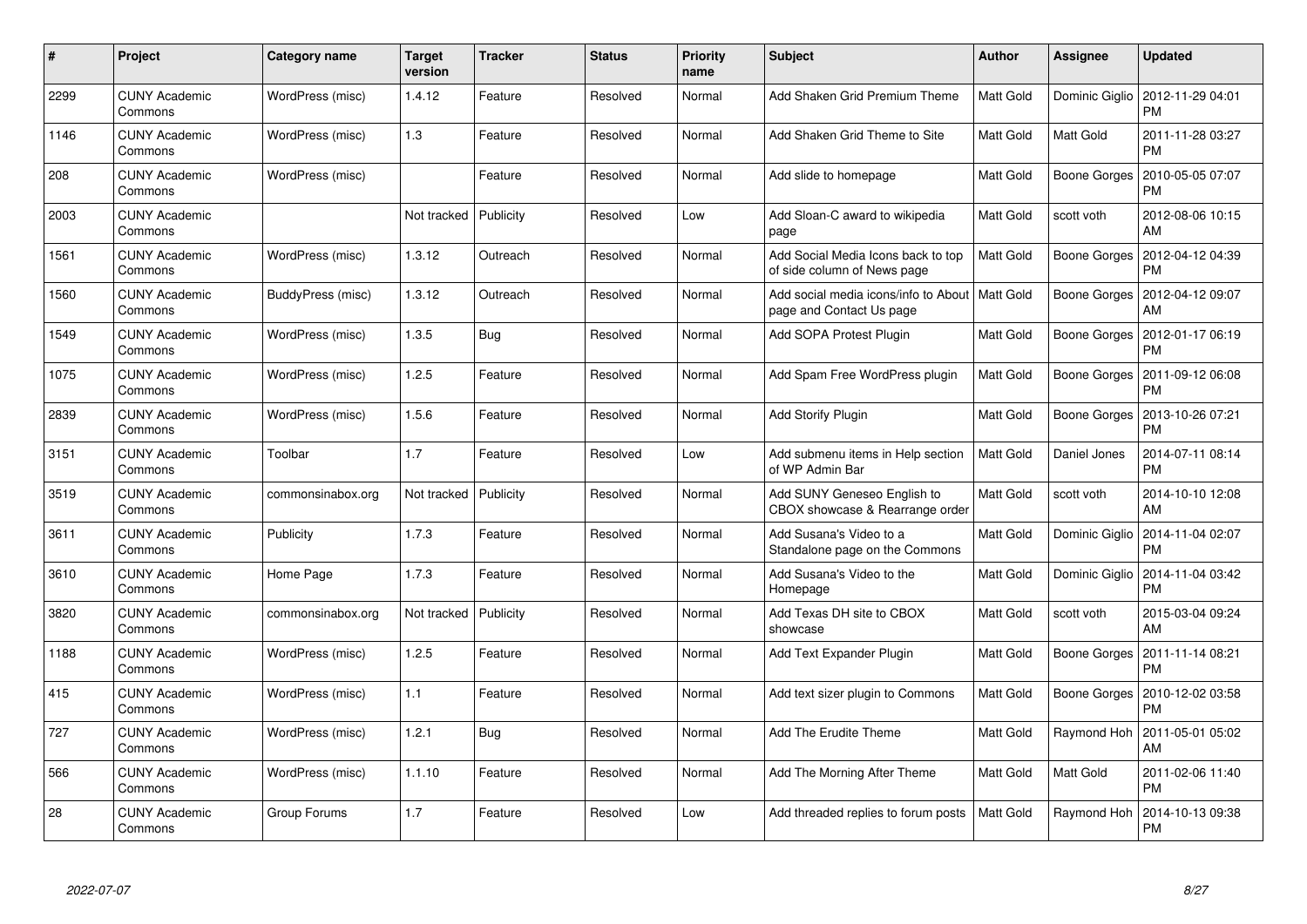| #    | Project                         | <b>Category name</b>     | <b>Target</b><br>version | <b>Tracker</b> | <b>Status</b> | <b>Priority</b><br>name | <b>Subject</b>                                                            | <b>Author</b>    | Assignee       | <b>Updated</b>                |
|------|---------------------------------|--------------------------|--------------------------|----------------|---------------|-------------------------|---------------------------------------------------------------------------|------------------|----------------|-------------------------------|
| 233  | <b>CUNY Academic</b><br>Commons | BuddyPress (misc)        | 1.0                      | Feature        | Resolved      | Low                     | Add time limit to forum post editing<br>capabilities                      | Matt Gold        | Boone Gorges   | 2010-08-29 02:09<br><b>PM</b> |
| 133  | <b>CUNY Academic</b><br>Commons |                          |                          | Feature        | Resolved      | Low                     | Add TinyMCE to BP Profiles?                                               | Matt Gold        | Boone Gorges   | 2010-01-07 01:59<br>PM        |
| 554  | <b>CUNY Academic</b><br>Commons | BuddyPress (misc)        | Future<br>release        | Feature        | Assigned      | Normal                  | Add Trackback notifications to<br>site-wide activity feed                 | Matt Gold        | Boone Gorges   | 2015-11-09 06:19<br>PM        |
| 2301 | <b>CUNY Academic</b><br>Commons | WordPress (misc)         | 1.4.12                   | Feature        | Resolved      | Normal                  | Add Twenty Twelve JP365 Child<br>Theme                                    | Matt Gold        | Dominic Giglio | 2012-11-29 03:41<br>PM        |
| 2210 | <b>CUNY Academic</b><br>Commons | WordPress (misc)         | 1.4.9                    | <b>Bug</b>     | Resolved      | Normal                  | Add Twenty Twelve Theme                                                   | Matt Gold        | Boone Gorges   | 2012-11-01 10:26<br>AM        |
| 711  | <b>CUNY Academic</b><br>Commons | WordPress (misc)         | 1.2.1                    | Feature        | Resolved      | Normal                  | Add Twitter Blackbird Pie Plugin                                          | Matt Gold        | Boone Gorges   | 2011-05-04 10:17<br>AM        |
| 2641 | <b>CUNY Academic</b><br>Commons | commonsinabox.org        | Not tracked              | Feature        | Resolved      | Normal                  | Add UAA to CBOX Showcase                                                  | Matt Gold        | scott voth     | 2014-02-08 10:19<br>AM        |
| 5978 | <b>CUNY Academic</b><br>Commons | BuddyPress (misc)        | Not tracked              | Feature        | Resolved      | Normal                  | Add Undergraduate Student to<br>Checkable filters on People page          | Matt Gold        | Boone Gorges   | 2016-09-04 09:48<br>PM        |
| 5977 | <b>CUNY Academic</b><br>Commons | Registration             | Not tracked              | Feature        | Resolved      | Normal                  | Add Undergraduate Student to list<br>of Profile choices upon registration | Matt Gold        | Boone Gorges   | 2016-09-04 09:47<br>PM        |
| 2429 | <b>CUNY Academic</b><br>Commons | WordPress (misc)         |                          | Bug            | Rejected      | Normal                  | Add User Switching Plugin?                                                | Matt Gold        | Boone Gorges   | 2013-02-28 10:51<br>AM        |
| 1541 | <b>CUNY Academic</b><br>Commons | WordPress (misc)         | 1.3.4                    | Feature        | Resolved      | Normal                  | Add UserVoice embed code                                                  | Matt Gold        | Boone Gorges   | 2012-01-13 10:17<br>AM        |
| 2800 | <b>CUNY Academic</b><br>Commons | BuddyPress (misc)        | 1.5.6                    | Feature        | Resolved      | Normal                  | Add Vimeo & Github social media<br>account fields to Profiles             | <b>Matt Gold</b> | Dominic Giglio | 2013-10-14 04:51<br><b>PM</b> |
| 4111 | <b>CUNY Academic</b><br>Commons | commonsinabox.org        | Not tracked              | Bug            | Resolved      | Normal                  | Add Virginia DH site to CBOX<br>showcase                                  | Matt Gold        | scott voth     | 2015-06-08 10:01<br>PM        |
| 399  | <b>CUNY Academic</b><br>Commons | WordPress (misc)         | 1.1                      | Feature        | Resolved      | Normal                  | Add Widgetize Google Plugin                                               | Matt Gold        | Boone Gorges   | 2010-11-23 05:40<br>PM        |
| 236  | <b>CUNY Academic</b><br>Commons | WordPress (misc)         | 1.1                      | Feature        | Resolved      | Normal                  | Add WooThemes to Site                                                     | <b>Matt Gold</b> | Matt Gold      | 2010-12-03 08:00<br>AM        |
| 841  | <b>CUNY Academic</b><br>Commons | WordPress (misc)         | Not tracked              | Feature        | Resolved      | Normal                  | Add wordpressthemeshock<br>accolade to Commons Buzz                       | Matt Gold        | scott voth     | 2011-06-22 09:36<br>PM        |
| 2960 | <b>CUNY Academic</b><br>Commons | WordPress (misc)         | 1.5.16                   | Bug            | Resolved      | Normal                  | Add WP Accessibility Plugin                                               | Matt Gold        | Boone Gorges   | 2014-02-01 02:55<br>PM        |
| 3760 | <b>CUNY Academic</b><br>Commons | <b>WordPress Plugins</b> | 1.7.11                   | Feature        | Resolved      | Normal                  | Add WP Accessiblity Plugin                                                | Matt Gold        | Raymond Hoh    | 2015-02-02 02:30<br>AM        |
| 2697 | CUNY Academic<br>Commons        | WordPress (misc)         | 1.5                      | Feature        | Resolved      | Normal                  | <b>Add WP Document Revisions</b><br>Plugin                                | Matt Gold        | Boone Gorges   | 2013-08-22 11:28<br>AM        |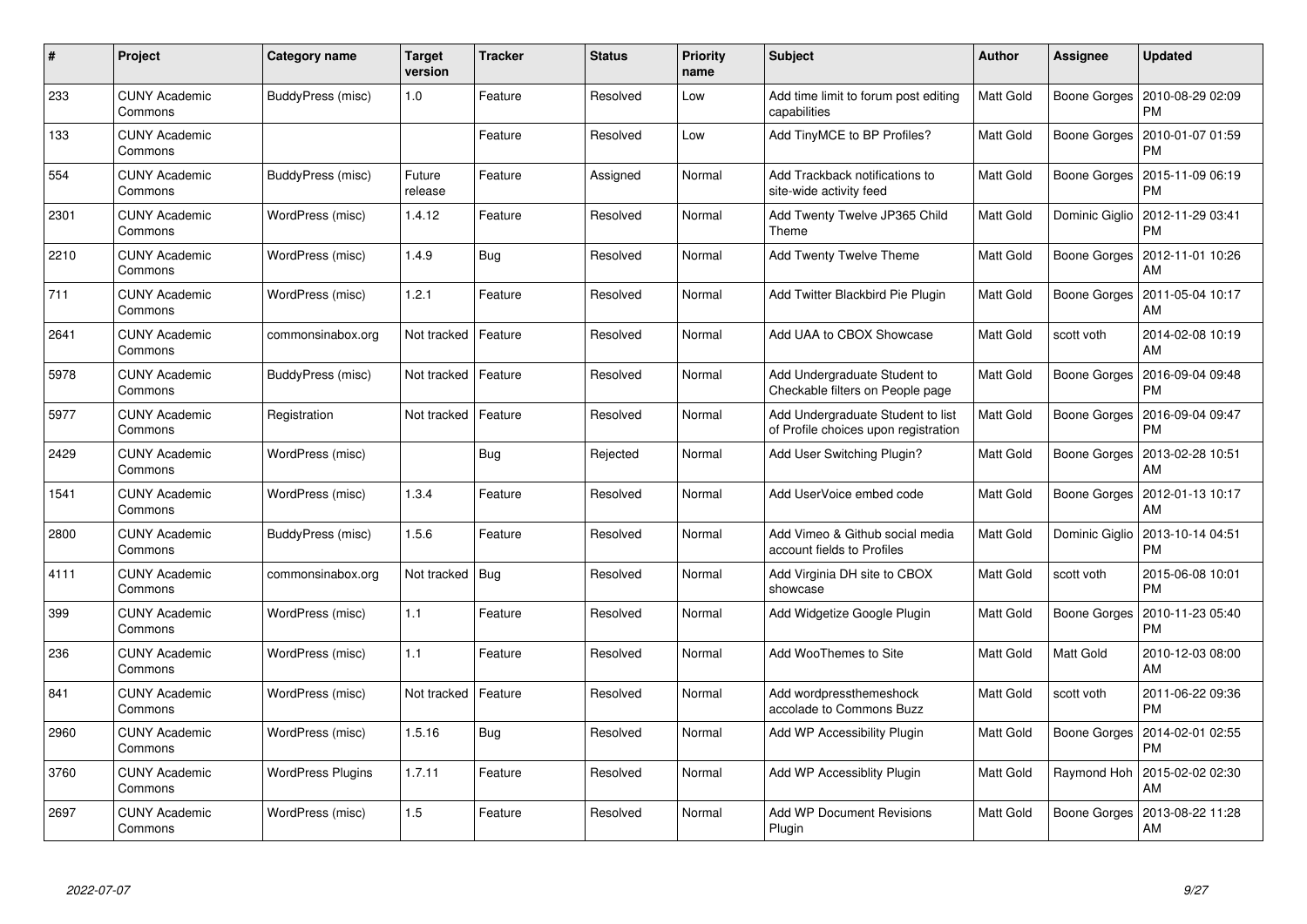| $\#$  | Project                         | <b>Category name</b>    | <b>Target</b><br>version | <b>Tracker</b> | <b>Status</b> | <b>Priority</b><br>name | <b>Subject</b>                                                     | <b>Author</b>    | Assignee       | <b>Updated</b>                |
|-------|---------------------------------|-------------------------|--------------------------|----------------|---------------|-------------------------|--------------------------------------------------------------------|------------------|----------------|-------------------------------|
| 1439  | <b>CUNY Academic</b><br>Commons | WordPress (misc)        | 1.3.1                    | Feature        | Resolved      | Normal                  | Add WP Hide Post Plugin                                            | Matt Gold        | Boone Gorges   | 2011-12-15 02:50<br><b>PM</b> |
| 1863  | <b>CUNY Academic</b><br>Commons | WordPress (misc)        | 1.3.13                   | Feature        | Resolved      | Normal                  | <b>Add WP Publication Repository</b><br>plugin                     | Matt Gold        | Boone Gorges   | 2012-05-10 01:57<br>AM        |
| 2296  | <b>CUNY Academic</b><br>Commons | WordPress (misc)        | 1.4.12                   | Feature        | Resolved      | Normal                  | Add WP Retina Plugin                                               | Matt Gold        | Dominic Giglio | 2012-12-02 09:10<br>AM        |
| 2185  | <b>CUNY Academic</b><br>Commons | BuddyPress (misc)       | 1.4.8                    | Feature        | Resolved      | Normal                  | Add WP Touch plugin                                                | Matt Gold        | Dominic Giglio | 2012-10-15 01:33<br>PM        |
| 1639  | <b>CUNY Academic</b><br>Commons | WordPress (misc)        | 1.3.7                    | Feature        | Resolved      | Urgent                  | Add WP-Cumulus Plugin                                              | Matt Gold        | Boone Gorges   | 2012-02-21 02:32<br>PM        |
| 1933  | <b>CUNY Academic</b><br>Commons | WordPress (misc)        | 1.3.14                   | Feature        | Resolved      | Normal                  | Add WP-Markdown Plugin                                             | Matt Gold        | Boone Gorges   | 2012-06-12 08:56<br>AM        |
| 1438  | <b>CUNY Academic</b><br>Commons | WordPress (misc)        | 1.3.1                    | Feature        | Resolved      | Normal                  | Add WP-Print Plugin                                                | <b>Matt Gold</b> | Boone Gorges   | 2011-12-15 02:49<br><b>PM</b> |
| 496   | <b>CUNY Academic</b><br>Commons | WordPress (misc)        | 1.1.5                    | Feature        | Resolved      | Normal                  | Add wp-resume Plugin to Site                                       | Matt Gold        | Boone Gorges   | 2010-12-20 10:09<br>AM        |
| 1093  | <b>CUNY Academic</b><br>Commons | WordPress (misc)        | 1.2.5                    | Feature        | Resolved      | Normal                  | Add WP-SyntaxEvolved Plugin                                        | Matt Gold        | Boone Gorges   | 2011-09-12 06:13<br><b>PM</b> |
| 567   | <b>CUNY Academic</b><br>Commons | WordPress (misc)        | 1.1.10                   | Feature        | Resolved      | Normal                  | Add WPFolio and Bibliotype<br><b>Themes</b>                        | Matt Gold        | Matt Gold      | 2011-02-21 04:16<br><b>PM</b> |
| 5516  | <b>CUNY Academic</b><br>Commons | Social Paper            | 1.9.19                   | <b>Bug</b>     | Rejected      | Normal                  | Adding a link to Social Paper jumps<br>position to top of page     | Matt Gold        | Boone Gorges   | 2016-06-21 09:54<br><b>PM</b> |
| 13581 | <b>CUNY Academic</b><br>Commons | Group Library           |                          | <b>Bug</b>     | Rejected      | Normal                  | Adding link to library didn't generate<br>notification email       | Matt Gold        | Raymond Hoh    | 2020-11-17 12:33<br><b>PM</b> |
| 56    | <b>CUNY Academic</b><br>Commons | BuddyPress (misc)       |                          | <b>Bug</b>     | Resolved      | Normal                  | Addition of a Profile Field Option<br>Removes Existing One         | Matt Gold        | Zach Davis     | 2009-10-27 05:14<br><b>PM</b> |
| 1830  | <b>CUNY Academic</b><br>Commons |                         | Not tracked              | Support        | Resolved      | Normal                  | Addition to Help Wanted Blog                                       | Matt Gold        | scott voth     | 2012-04-16 09:47<br><b>PM</b> |
| 10209 | <b>CUNY Academic</b><br>Commons | BuddyPress (misc)       | 1.13.8                   | Bug            | Resolved      | Normal                  | Additional login prompt                                            | Matt Gold        | Raymond Hoh    | 2018-08-29 03:23<br><b>PM</b> |
| 84    | <b>CUNY Academic</b><br>Commons | Upgrades                |                          | <b>Bug</b>     | Resolved      | Normal                  | Additional QA round                                                | Matt Gold        | Zach Davis     | 2010-05-11 04:54<br><b>PM</b> |
| 3574  | <b>CUNY Academic</b><br>Commons | My Commons              |                          | <b>Bug</b>     | Duplicate     | Normal                  | Address awkward possessive cases   Matt Gold<br>on My Commons page |                  | Raymond Hoh    | 2015-04-13 04:41<br><b>PM</b> |
| 2733  | <b>CUNY Academic</b><br>Commons | <b>Public Portfolio</b> | 1.6                      | <b>Bug</b>     | Resolved      | Normal                  | Address UX issues in Profile<br>submenu on admin bar               | Matt Gold        | Chris Stein    | 2014-03-31 10:52<br><b>PM</b> |
| 11223 | <b>CUNY Academic</b><br>Commons | Design                  | 1.15                     | Feature        | Resolved      | Normal                  | Adjust CC licensing statement on<br>sitewide footer                | Matt Gold        | Sonja Leix     | 2019-05-07 02:31<br><b>PM</b> |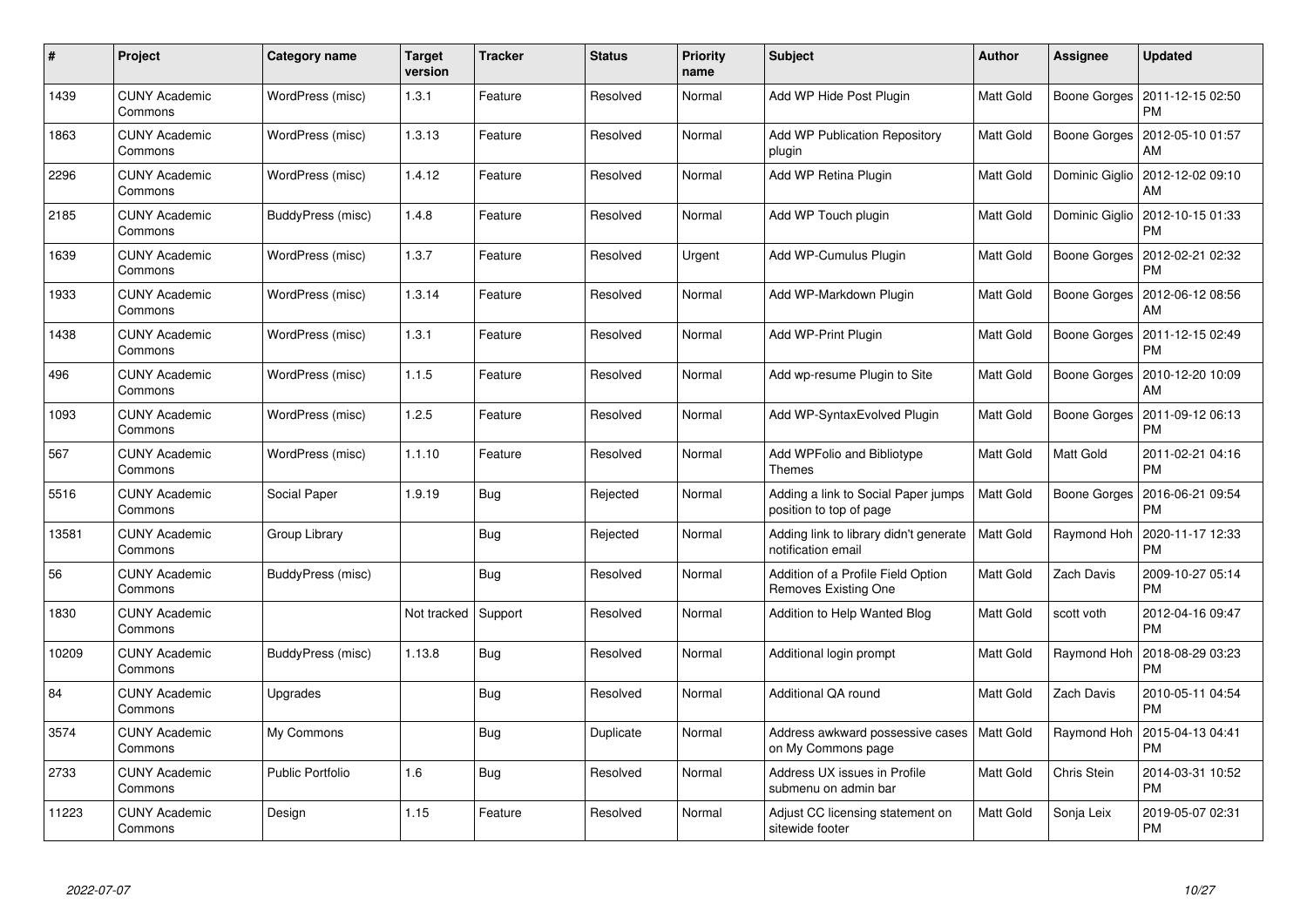| $\pmb{\#}$ | Project                         | Category name      | <b>Target</b><br>version | <b>Tracker</b> | <b>Status</b> | Priority<br>name | <b>Subject</b>                                                                        | <b>Author</b> | Assignee       | <b>Updated</b>                               |
|------------|---------------------------------|--------------------|--------------------------|----------------|---------------|------------------|---------------------------------------------------------------------------------------|---------------|----------------|----------------------------------------------|
| 12966      | <b>CUNY Academic</b><br>Commons | BuddyPress (misc)  | 1.16.15                  | Feature        | Resolved      | Normal           | Adjust export data page language to<br>indicate that you should not leave<br>the page | Matt Gold     | Raymond Hoh    | 2020-07-14 12:07<br><b>PM</b>                |
| 773        | <b>CUNY Academic</b><br>Commons | WordPress (misc)   | 1.2.4.2                  | Feature        | Resolved      | Low              | Adjust Featured Content Widget<br>Default Images                                      | Matt Gold     |                | Boone Gorges   2011-11-02 01:44<br>AM        |
| 2184       | <b>CUNY Academic</b><br>Commons | BuddyPress (misc)  | 1.4.9                    | Support        | Resolved      | Normal           | Adjust Invite Directions to include<br>info about max invites                         | Matt Gold     | Boone Gorges   | 2012-11-03 04:23<br><b>PM</b>                |
| 2483       | <b>CUNY Academic</b><br>Commons | WordPress (misc)   | 1.4.21                   | Feature        | Resolved      | Normal           | Advanced iFrame plugin request                                                        | Matt Gold     | Boone Gorges   | 2013-03-11 03:06<br><b>PM</b>                |
| 1419       | <b>CUNY Academic</b><br>Commons | Wiki               | 1.3                      | <b>Bug</b>     | Rejected      | Normal           | Ajax autosuggest on wiki tags not<br>working                                          | Matt Gold     | Boone Gorges   | 2011-12-12 03:51<br><b>PM</b>                |
| 1145       | <b>CUNY Academic</b><br>Commons | BuddyPress (misc)  | 1.2.5                    | Bug            | Resolved      | Low              | Alert Box on Group Join                                                               | Matt Gold     | Boone Gorges   | 2011-09-12 05:56<br><b>PM</b>                |
| 3267       | <b>CUNY Academic</b><br>Commons | Server             | Not tracked              | Support        | Resolved      | Normal           | Alert Domain-Mapped Blog Owners<br>about upcoming downtime                            | Matt Gold     | scott voth     | 2014-08-24 02:09<br><b>PM</b>                |
| 115        | <b>CUNY Academic</b><br>Commons | Upgrades           |                          | Bug            | Resolved      | High             | Alliw spreadsheet attachments on<br>forum posts                                       | Matt Gold     | Boone Gorges   | 2009-12-06 12:13<br>AM                       |
| 14221      | <b>CUNY Academic</b><br>Commons | Group Forums       |                          | Feature        | Rejected      | Normal           | Allow .ics files to be posted as<br>forum attachments                                 | Matt Gold     |                | Boone Gorges   2021-03-23 08:53<br><b>PM</b> |
| 5606       | <b>CUNY Academic</b><br>Commons | Group Forums       | Not tracked              | Feature        | Resolved      | Normal           | Allow .txt files as forum post<br>attachments                                         | Matt Gold     | Boone Gorges   | 2016-05-24 07:37<br>AM                       |
| 5016       | <b>CUNY Academic</b><br>Commons | Events             | Future<br>release        | Feature        | Assigned      | Low              | Allow comments to be posted on<br>events                                              | Matt Gold     | Raymond Hoh    | 2019-03-01 02:23<br><b>PM</b>                |
| 539        | <b>CUNY Academic</b><br>Commons | BuddyPress (misc)  | 1.2                      | Feature        | Rejected      | Normal           | Allow document category names to<br>be edited                                         | Matt Gold     | Boone Gorges   | 2011-01-24 12:52<br><b>PM</b>                |
| 2948       | <b>CUNY Academic</b><br>Commons | WordPress (misc)   | Not tracked              | Feature        | Resolved      | Normal           | Allow epub file uploads to blogs                                                      | Matt Gold     | Boone Gorges   | 2014-01-02 02:58<br><b>PM</b>                |
| 2322       | <b>CUNY Academic</b><br>Commons | BuddyPress (misc)  | 1.5                      | Feature        | Resolved      | Normal           | Allow File uploads to be added<br>'quietly" (without email notification)              | Matt Gold     | Dominic Giglio | 2013-08-21 05:23<br><b>PM</b>                |
| 188        | <b>CUNY Academic</b><br>Commons | BuddyPress (misc)  |                          | Feature        | Resolved      | Low              | Allow Group Documents to be<br>Sorted by Date                                         | Matt Gold     | Boone Gorges   | 2010-05-11 10:14<br><b>PM</b>                |
| 3354       | <b>CUNY Academic</b><br>Commons | <b>Group Files</b> | Future<br>release        | Feature        | Assigned      | Low              | Allow Group Download of Multiple<br><b>Selected Files</b>                             | Matt Gold     | Chris Stein    | 2014-08-01 08:50<br>AM                       |
| 827        | <b>CUNY Academic</b><br>Commons | Groups (misc)      |                          | Feature        | Deferred      | Normal           | Allow Groups to have sub-groups                                                       | Matt Gold     | Chris Stein    | 2015-04-08 05:40<br><b>PM</b>                |
| 1504       | <b>CUNY Academic</b><br>Commons | BuddyPress (misc)  | 1.4                      | Feature        | Resolved      | Normal           | Allow members to choose multiple<br>colleges on Profile pages                         | Matt Gold     | Boone Gorges   | 2012-08-01 03:34<br>PM                       |
| 1505       | <b>CUNY Academic</b><br>Commons | BuddyPress (misc)  | 1.4                      | Feature        | Duplicate     | Normal           | Allow members to clear past status<br>updates                                         | Matt Gold     | Boone Gorges   | 2012-04-06 04:42<br>PM                       |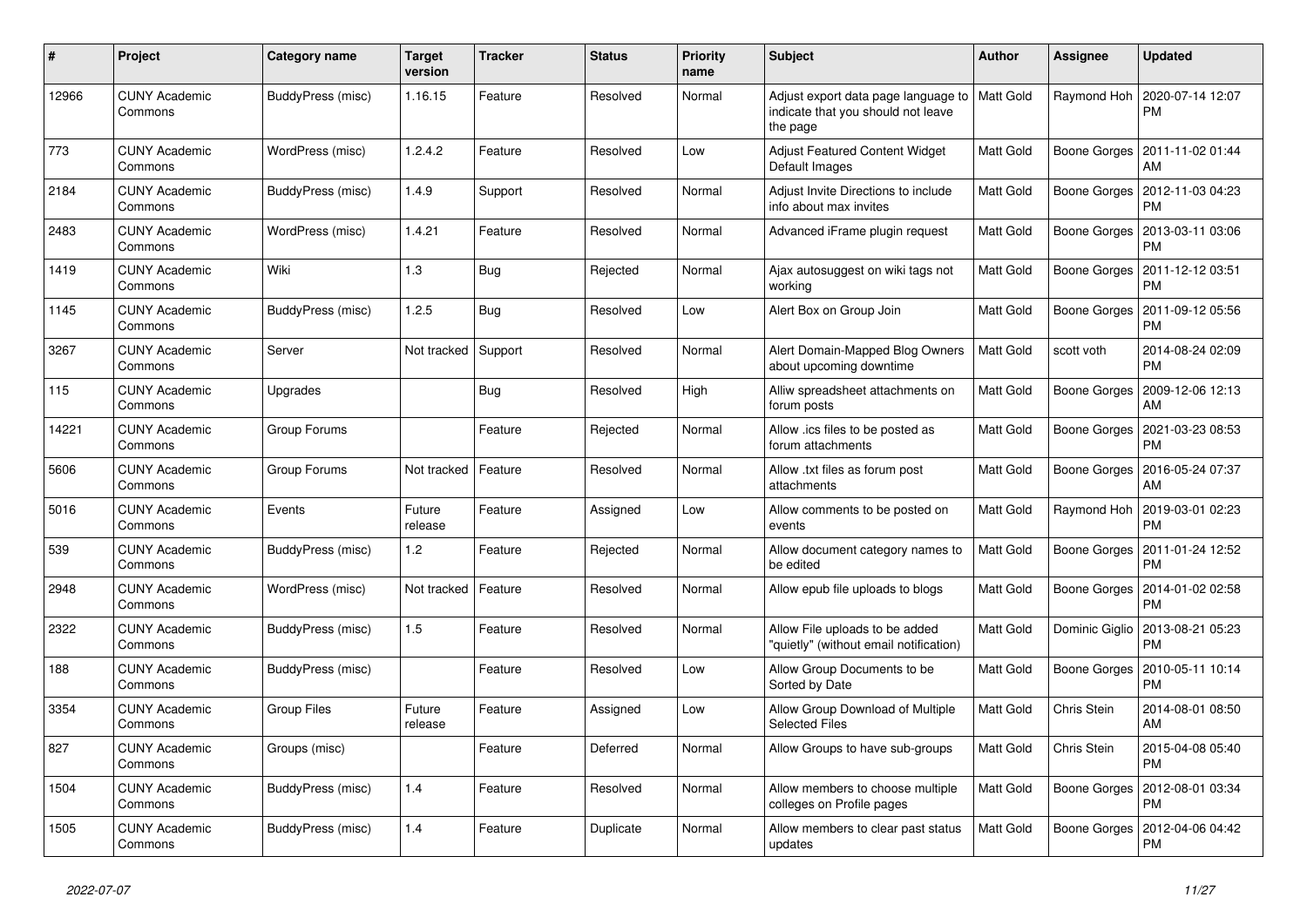| #    | Project                         | <b>Category name</b>    | <b>Target</b><br>version | <b>Tracker</b> | <b>Status</b> | <b>Priority</b><br>name | <b>Subject</b>                                                                        | <b>Author</b>    | Assignee       | <b>Updated</b>                        |
|------|---------------------------------|-------------------------|--------------------------|----------------|---------------|-------------------------|---------------------------------------------------------------------------------------|------------------|----------------|---------------------------------------|
| 177  | <b>CUNY Academic</b><br>Commons | BuddyPress (misc)       |                          | Feature        | Resolved      | Normal                  | Allow members to edit forum posts                                                     | Matt Gold        | Boone Gorges   | 2010-05-11 10:01<br>PM                |
| 532  | <b>CUNY Academic</b><br>Commons | BuddyPress (misc)       | 1.3                      | Feature        | Resolved      | Normal                  | Allow members to paste in a group<br>of email addresses when sending<br>invites       | Matt Gold        | Boone Gorges   | 2011-09-13 01:12<br>PM                |
| 2192 | <b>CUNY Academic</b><br>Commons | <b>Group Files</b>      | 1.6                      | Feature        | Resolved      | Normal                  | Allow members to replace files                                                        | Matt Gold        | Boone Gorges   | 2014-03-21 03:37<br>PM                |
| 3308 | <b>CUNY Academic</b><br>Commons | Group Invitations       | Future<br>release        | Feature        | Assigned      | Normal                  | Allow members to rescind group<br>invitations                                         | Matt Gold        | Boone Gorges   | 2015-04-01 08:53<br>РM                |
| 1457 | <b>CUNY Academic</b><br>Commons | BuddyPress (misc)       | 1.4                      | Feature        | Resolved      | Low                     | Allow people to clear old status<br>updates                                           | Matt Gold        | Dominic Giglio | 2012-04-24 10:35<br>AM                |
| 2833 | <b>CUNY Academic</b><br>Commons | <b>Group Files</b>      | 1.6                      | Bug            | Resolved      | Normal                  | Allow silent file deletions                                                           | <b>Matt Gold</b> |                | Boone Gorges   2014-03-21 03:50<br>PM |
| 2033 | <b>CUNY Academic</b><br>Commons | BuddyPress (misc)       |                          | Feature        | Rejected      | Normal                  | Allow status update to be deleted<br>directly from profile page                       | <b>Matt Gold</b> | Boone Gorges   | 2012-08-10 04:51<br><b>PM</b>         |
| 906  | <b>CUNY Academic</b><br>Commons | BuddyPress (misc)       | 1.3                      | Feature        | Resolved      | Low                     | Allow users to edit BP Doc<br>comments                                                | Matt Gold        | Boone Gorges   | 2011-09-14 01:27<br>AM                |
| 2976 | <b>CUNY Academic</b><br>Commons | BuddyPress (misc)       | 1.5.16                   | Feature        | Resolved      | Normal                  | Allow users to permanently dismiss<br>notification of new profiles on profile<br>page | Matt Gold        | Boone Gorges   | 2014-02-01 02:56<br>PM                |
| 2523 | <b>CUNY Academic</b><br>Commons | <b>BuddyPress Docs</b>  | Future<br>release        | Feature        | Assigned      | Normal                  | Allow Users to Upload Images to BP<br>Docs                                            | <b>Matt Gold</b> | Boone Gorges   | 2015-11-09 06:14<br>PM                |
| 1462 | <b>CUNY Academic</b><br>Commons | WordPress (misc)        | 1.3.13                   | Support        | Resolved      | Normal                  | Allowing registration by cuny.tv<br>domains                                           | Matt Gold        | Boone Gorges   | 2012-05-02 12:16<br><b>PM</b>         |
| 184  | <b>CUNY Academic</b><br>Commons | BuddyPress (misc)       |                          | Support        | Resolved      | Normal                  | Allowing Users to Delete Accounts                                                     | Matt Gold        | Boone Gorges   | 2010-05-11 09:54<br><b>PM</b>         |
| 2755 | <b>CUNY Academic</b><br>Commons | BuddyPress (misc)       | 1.5.1                    | <b>Bug</b>     | Resolved      | Normal                  | Alphabetize list of colleges in<br>positions drop-down                                | Matt Gold        | Boone Gorges   | 2013-08-29 09:30<br>AM                |
| 282  | <b>CUNY Academic</b><br>Commons | BuddyPress (misc)       | 1.1                      | Feature        | Resolved      | Normal                  | Alter "Kick and Ban" Group<br>Functionality                                           | Matt Gold        | Boone Gorges   | 2010-09-08 06:14<br>РM                |
| 5221 | <b>CUNY Academic</b><br>Commons | Reply By Email          | 1.10                     | <b>Bug</b>     | Resolved      | Normal                  | Alter Error messages for RBE                                                          | Matt Gold        | Raymond Hoh    | 2016-10-24 02:11<br>AM                |
| 3223 | <b>CUNY Academic</b><br>Commons | <b>Public Portfolio</b> | 1.7                      | <b>Bug</b>     | Resolved      | Low                     | Alter Profile Editing Unsaved Text<br><b>Warning Feature</b>                          | Matt Gold        | Boone Gorges   | 2014-09-22 09:18<br>PM                |
| 1412 | <b>CUNY Academic</b><br>Commons | BuddyPress (misc)       | 1.3                      | Bug            | Resolved      | Normal                  | Alter text on pop-up message about<br>role field                                      | Matt Gold        | Boone Gorges   | 2011-12-08 12:58<br>PM                |
| 2845 | <b>CUNY Academic</b><br>Commons | BuddyPress (misc)       | 1.5.7                    | Bug            | Resolved      | Normal                  | Anchor errors with bp activity items<br>created from associated blog<br>postings      | Matt Gold        | Boone Gorges   | 2013-11-01 08:15<br>PM                |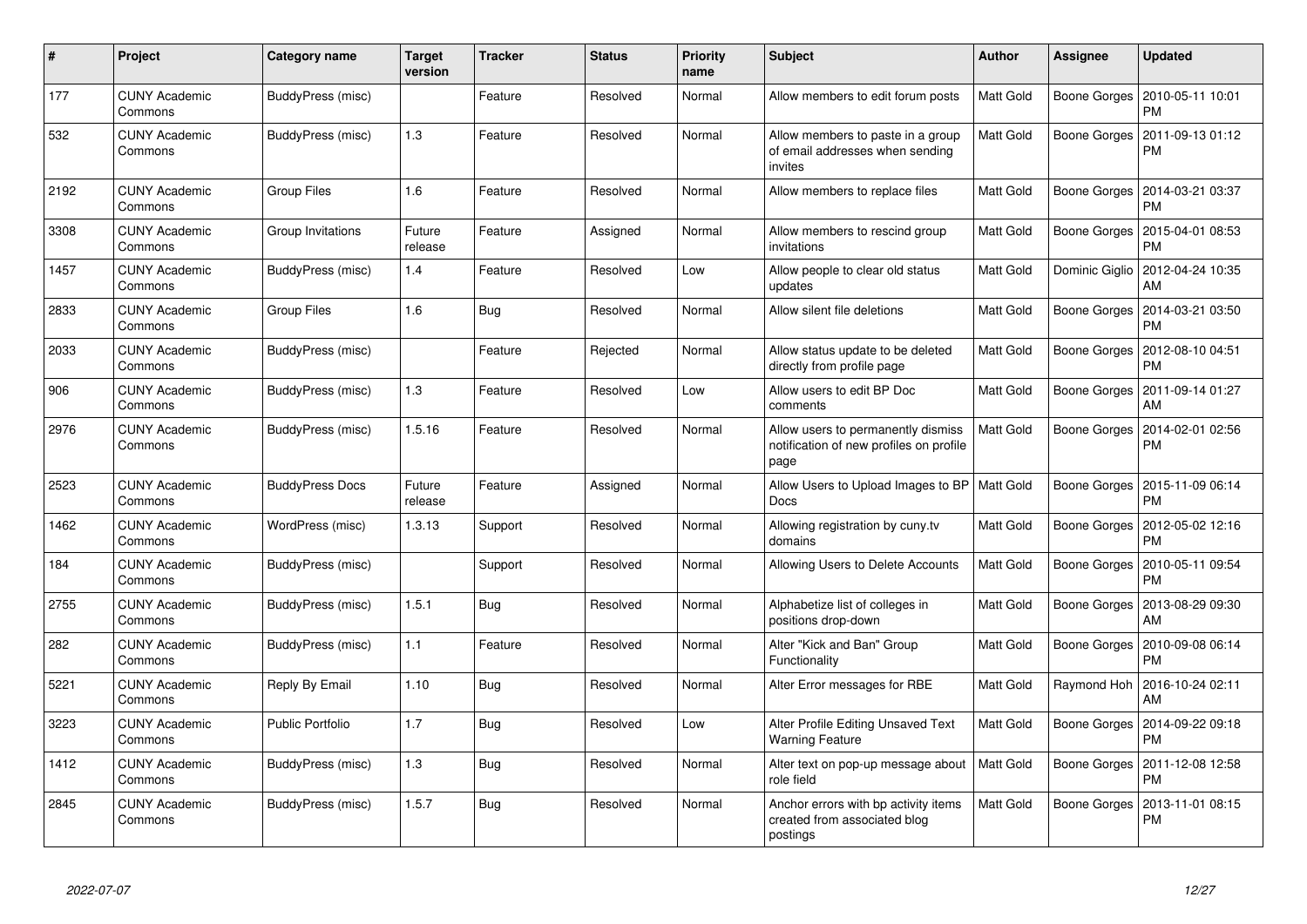| #    | Project                         | Category name      | <b>Target</b><br>version | <b>Tracker</b> | <b>Status</b> | <b>Priority</b><br>name | <b>Subject</b>                                                       | <b>Author</b> | Assignee           | <b>Updated</b>                |
|------|---------------------------------|--------------------|--------------------------|----------------|---------------|-------------------------|----------------------------------------------------------------------|---------------|--------------------|-------------------------------|
| 7823 | <b>CUNY Academic</b><br>Commons | Home Page          |                          | Feature        | Resolved      | High                    | animated gif on frontpage                                            | Matt Gold     | Boone Gorges       | 2017-03-22 04:36<br><b>PM</b> |
| 391  | <b>CUNY Academic</b><br>Commons | BuddyPress (misc)  | Not tracked              | Feature        | Resolved      | Normal                  | Announce changes to Group<br>Interface                               | Matt Gold     | <b>Brian Foote</b> | 2010-12-09 05:18<br><b>PM</b> |
| 1922 | <b>CUNY Academic</b><br>Commons | WordPress (misc)   | Not tracked              | Support        | Resolved      | Normal                  | Archiving files from a WP blog                                       | Matt Gold     | Boone Gorges       | 2012-06-12 11:33<br>AM        |
| 374  | <b>CUNY Academic</b><br>Commons | WordPress (misc)   | Not tracked              | Support        | Resolved      | Normal                  | Ask CUNY Campuses to Whitelist<br><b>Commons Domain</b>              | Matt Gold     | Sarah<br>Morgano   | 2013-09-08 10:12<br><b>PM</b> |
| 597  | <b>CUNY Academic</b><br>Commons | WordPress (misc)   | Not tracked              | Support        | Resolved      | Normal                  | Assist Lehman Project with Account<br>Registrations                  | Matt Gold     | <b>Matt Gold</b>   | 2011-11-03 10:20<br><b>PM</b> |
| 470  | <b>CUNY Academic</b><br>Commons | WordPress (misc)   | 1.0.3                    | Bug            | Duplicate     | Normal                  | Atahualpa Theme problems<br>following site upgrade                   | Matt Gold     | Boone Gorges       | 2010-12-13 10:59<br>AM        |
| 506  | <b>CUNY Academic</b><br>Commons | BuddyPress (misc)  |                          | Feature        | Rejected      | Normal                  | <b>Attachments for Group</b><br><b>Announcement Posts</b>            | Matt Gold     | Boone Gorges       | 2016-10-24 11:20<br>AM        |
| 4315 | <b>CUNY Academic</b><br>Commons | WordPress (misc)   | Not tracked              | Bug            | Resolved      | Normal                  | Authentication request                                               | Matt Gold     | Boone Gorges       | 2015-07-21 05:55<br><b>PM</b> |
| 2684 | <b>CUNY Academic</b><br>Commons | WordPress (misc)   |                          | Bug            | Rejected      | Normal                  | Authentication/Cookie problems                                       | Matt Gold     | Boone Gorges       | 2013-07-25 10:09<br>PM        |
| 5520 | <b>NYCDH Community Site</b>     |                    |                          | Feature        | Resolved      | Normal                  | Auto-Add Newly Registered<br>Members to the Announcements<br>Group   | Matt Gold     | Raymond Hoh        | 2016-05-03 07:25<br><b>PM</b> |
| 606  | <b>CUNY Academic</b><br>Commons | BuddyPress (misc)  | 1.1.10                   | <b>Bug</b>     | Rejected      | Low                     | Avatars don't show up in list of<br>members on group invite tool     | Matt Gold     | Boone Gorges       | 2011-02-24 11:47<br><b>PM</b> |
| 1401 | <b>CUNY Academic</b><br>Commons | BuddyPress (misc)  | 1.4                      | Bug            | Resolved      | Low                     | Avoiding really long blog names                                      | Matt Gold     | Dominic Giglio     | 2012-07-16 01:02<br><b>PM</b> |
| 9235 | <b>CUNY Academic</b><br>Commons | Reply By Email     | 1.14                     | Bug            | Resolved      | Normal                  | Better RBE error messaging when<br>duplicate content is detected     | Matt Gold     | Raymond Hoh        | 2018-11-14 10:35<br>AM        |
| 635  | <b>CUNY Academic</b><br>Commons | BuddyPress (misc)  | Future<br>release        | Feature        | Assigned      | Normal                  | Big Blue Button - Videoconferencing<br>in Groups and Blogs           | Matt Gold     | Boone Gorges       | 2011-03-14 03:24<br><b>PM</b> |
| 173  | <b>CUNY Academic</b><br>Commons | BuddyPress (misc)  |                          | Bug            | Resolved      | Normal                  | Blockquote display cut off in mac<br>browsers                        | Matt Gold     | Boone Gorges       | 2010-05-11 04:58<br><b>PM</b> |
| 5556 | <b>CUNY Academic</b><br>Commons | WordPress (misc)   | 1.9.16                   | Bug            | Resolved      | Normal                  | Blog comment leads to<br>unauthorized post warning                   | Matt Gold     | Boone Gorges       | 2016-05-21 11:12<br><b>PM</b> |
| 342  | <b>CUNY Academic</b><br>Commons | Blogs (BuddyPress) | 1.10.2                   | Feature        | Resolved      | Low                     | <b>Blog Listing Displays User Avatars</b><br>Instead of Blog Avatars | Matt Gold     | Boone Gorges       | 2019-12-06 11:08<br>AM        |
| 318  | <b>CUNY Academic</b><br>Commons | Upgrades           | 1.0.1                    | Feature        | Resolved      | Normal                  | Blog post on 1.01?                                                   | Matt Gold     | Boone Gorges       | 2010-08-31 09:40<br>AM        |
| 2106 | <b>CUNY Academic</b><br>Commons | BuddyPress (misc)  | Not tracked              | Support        | Resolved      | Normal                  | Blog posts part of group activity<br>feed                            | Matt Gold     | Boone Gorges       | 2016-01-26 12:30<br>AM        |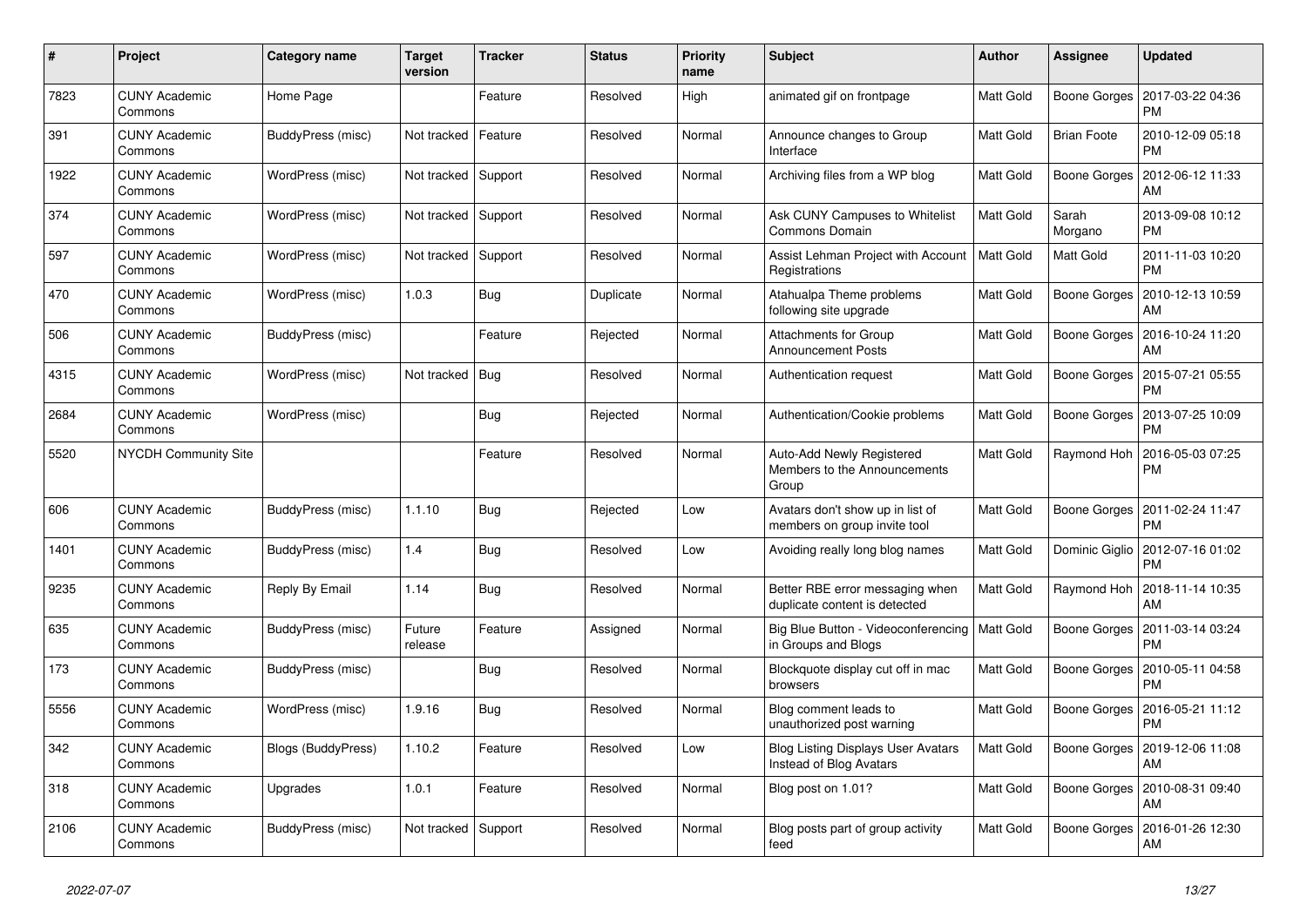| #    | Project                         | Category name            | <b>Target</b><br>version | <b>Tracker</b> | <b>Status</b> | <b>Priority</b><br>name | Subject                                                                       | Author           | <b>Assignee</b>    | <b>Updated</b>                               |
|------|---------------------------------|--------------------------|--------------------------|----------------|---------------|-------------------------|-------------------------------------------------------------------------------|------------------|--------------------|----------------------------------------------|
| 1094 | <b>CUNY Academic</b><br>Commons | WordPress (misc)         | Not tracked              | Support        | Rejected      | Normal                  | Blog privacy question                                                         | Matt Gold        | Boone Gorges       | 2011-08-04 12:01<br>PM                       |
| 419  | <b>CUNY Academic</b><br>Commons | WordPress (misc)         | 1.1.1                    | Bug            | Resolved      | Normal                  | <b>Blog/Blog Post Featured Content</b><br><b>Widget Errors</b>                | Matt Gold        | CIC Michael        | 2010-12-07 08:14<br>AM                       |
| 65   | CUNY Academic<br>Commons        | WordPress (misc)         |                          | <b>Bug</b>     | Resolved      | Normal                  | Blogs not accepting doc and docx<br>files as extensions                       | Matt Gold        | Matt Gold          | 2009-11-17 10:04<br><b>PM</b>                |
| 8793 | <b>CUNY Academic</b><br>Commons | Help/Codex               | 1.12.3                   | Bug            | Resolved      | Normal                  | Bold email address on help page                                               | Matt Gold        | Paige Dupont       | 2017-11-28 11:21<br>AM                       |
| 5128 | <b>CUNY Academic</b><br>Commons | Group Forums             | 1.9.5                    | Bug            | Resolved      | Normal                  | Botched forum display of posting to<br>multiple groups info                   | <b>Matt Gold</b> | Daniel Jones       | 2016-01-19 03:13<br><b>PM</b>                |
| 482  | <b>CUNY Academic</b><br>Commons | WordPress (misc)         | 1.1.4                    | Bug            | Resolved      | Normal                  | BP Admin Bar Display Error                                                    | Matt Gold        | Boone Gorges       | 2010-12-16 08:45<br>AM                       |
| 109  | <b>CUNY Academic</b><br>Commons | Upgrades                 |                          | Bug            | Resolved      | Normal                  | BP Admin Bar doesn't appear on<br>login screen                                | Matt Gold        | Boone Gorges       | 2010-05-11 05:21<br>PM                       |
| 527  | <b>CUNY Academic</b><br>Commons | <b>BuddyPress (misc)</b> | 1.1.7                    | <b>Bug</b>     | Resolved      | Low                     | BP Admin Bar Doesn't Show up on<br>Cityscape Theme                            | Matt Gold        | Boone Gorges       | 2011-01-04 03:39<br>PM                       |
| 796  | <b>CUNY Academic</b><br>Commons | Wiki                     | 1.2.4                    | Bug            | Resolved      | Normal                  | BP Admin Bar Header Margin                                                    | Matt Gold        |                    | Raymond Hoh   2011-06-07 02:37<br><b>PM</b>  |
| 340  | <b>CUNY Academic</b><br>Commons | BuddyPress (misc)        | 1.1                      | <b>Bug</b>     | Resolved      | High                    | BP Admin Bar Menu Mouseover<br>Areas Too Sensitive                            | <b>Matt Gold</b> | Boone Gorges       | 2010-12-01 09:48<br>AM                       |
| 235  | <b>CUNY Academic</b><br>Commons | BuddyPress (misc)        |                          | Bug            | Resolved      | Normal                  | BP Admin Bar Not Appearing on<br>Help Blog                                    | Matt Gold        | Boone Gorges       | 2010-05-20 06:15<br><b>PM</b>                |
| 82   | <b>CUNY Academic</b><br>Commons | Upgrades                 |                          | <b>Bug</b>     | Resolved      | Normal                  | BP Admin Styles/Subdomain blogs                                               | <b>Matt Gold</b> | <b>CIC Michael</b> | 2010-05-20 03:10<br><b>PM</b>                |
| 1321 | <b>CUNY Academic</b><br>Commons | BuddyPress (misc)        | 1.2.5                    | Bug            | Duplicate     | Normal                  | BP Doc Comment Doesn't Show Up<br>on Doc (but does appear in group<br>stream) | Matt Gold        | Boone Gorges       | 2011-11-04 08:04<br>AM                       |
| 2651 | NYCDH Community Site            |                          |                          | Bug            | Rejected      | Normal                  | BP Doc save button returns users to<br>doc directory instead of to group      | <b>Matt Gold</b> | Boone Gorges       | 2013-08-02 12:47<br><b>PM</b>                |
| 9105 | <b>CUNY Academic</b><br>Commons | <b>BuddyPress Docs</b>   | 1.12.7                   | Bug            | Resolved      | Urgent                  | BP doc titles/dates messed up                                                 | <b>Matt Gold</b> | Boone Gorges       | 2018-01-23 11:00<br>AM                       |
| 735  | <b>CUNY Academic</b><br>Commons | BuddyPress (misc)        | 1.2.5                    | Feature        | Resolved      | Normal                  | BP Docs - Include Check-Box to<br>Avoid Email Notifications of Minor<br>Edits | <b>Matt Gold</b> | Boone Gorges       | 2011-07-24 11:34<br>AM                       |
| 905  | <b>CUNY Academic</b><br>Commons | BuddyPress (misc)        | 1.2.4                    | <b>Bug</b>     | Resolved      | Low                     | BP Docs Authentication Issue                                                  | Matt Gold        |                    | Boone Gorges   2011-07-12 01:39<br>PM        |
| 992  | <b>CUNY Academic</b><br>Commons | BuddyPress (misc)        | 1.2.5                    | Bug            | Resolved      | Normal                  | BP Docs comments show up on WP   Matt Gold<br>Dashboard                       |                  |                    | Boone Gorges   2011-07-19 02:17<br><b>PM</b> |
| 993  | <b>CUNY Academic</b><br>Commons | BuddyPress (misc)        | 1.2.5                    | <b>Bug</b>     | Resolved      | Low                     | <b>BP Docs Notification Issue</b>                                             | Matt Gold        |                    | Boone Gorges   2011-07-20 12:10<br>AM        |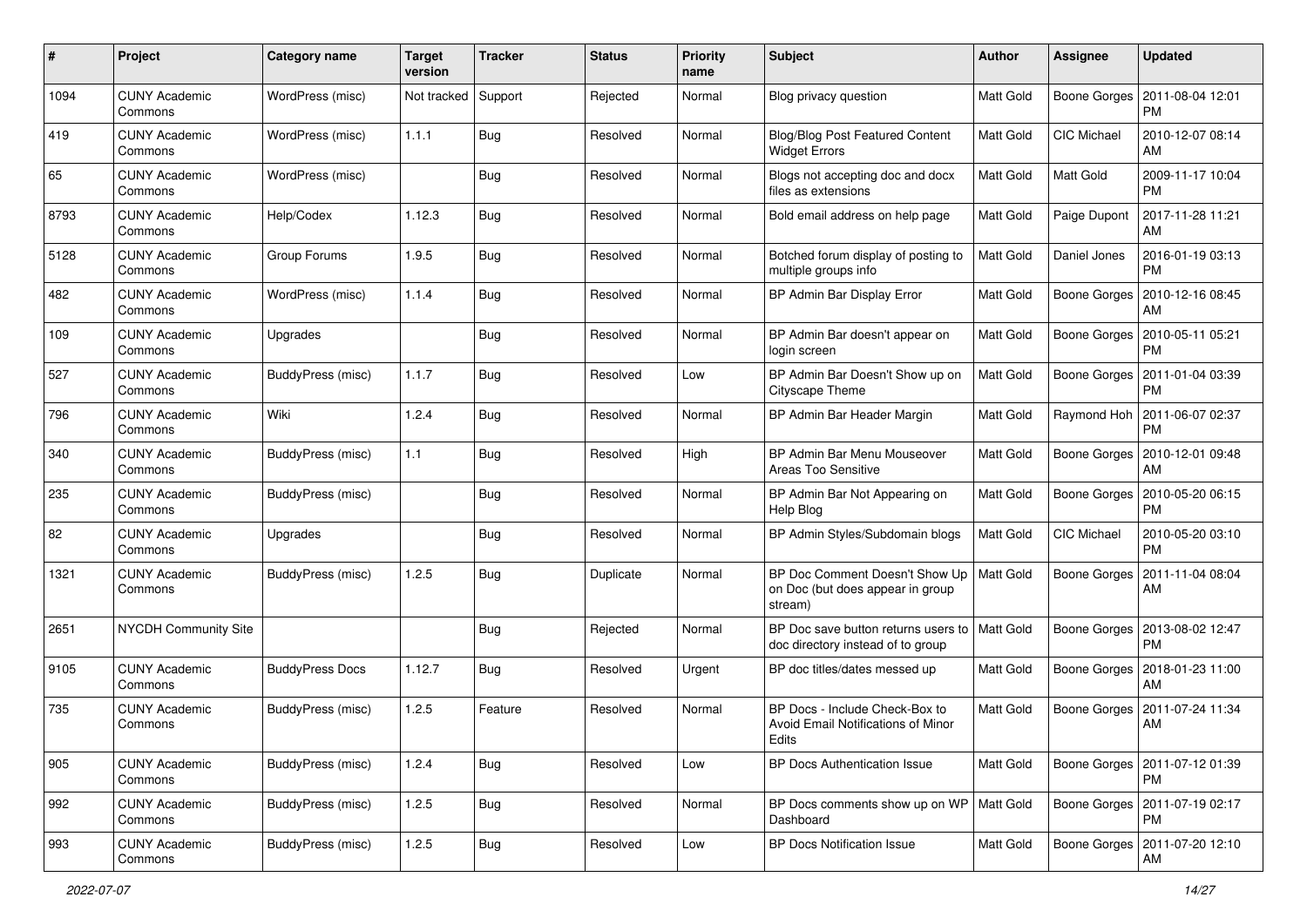| $\#$           | Project                         | Category name           | <b>Target</b><br>version | <b>Tracker</b> | <b>Status</b> | <b>Priority</b><br>name | <b>Subject</b>                                                                         | Author    | Assignee     | <b>Updated</b>                        |
|----------------|---------------------------------|-------------------------|--------------------------|----------------|---------------|-------------------------|----------------------------------------------------------------------------------------|-----------|--------------|---------------------------------------|
| 806            | <b>CUNY Academic</b><br>Commons | BuddyPress (misc)       | 1.2.4                    | Bug            | Resolved      | Normal                  | <b>BP Docs Notification Throttling</b><br>Issues                                       | Matt Gold | Boone Gorges | 2011-06-08 12:17<br><b>PM</b>         |
| 3289           | <b>NYCDH Community Site</b>     |                         |                          | Bug            | Resolved      | Normal                  | BP Docs revision overflowing div<br>containers                                         | Matt Gold | Raymond Hoh  | 2014-06-26 05:19<br><b>PM</b>         |
| 1616           | CUNY Academic<br>Commons        | BuddyPress (misc)       | 1.3.7                    | <b>Bug</b>     | Resolved      | Low                     | <b>BP Docs timeout issue</b>                                                           | Matt Gold | Boone Gorges | 2012-02-21 03:23<br><b>PM</b>         |
| 2528           | <b>CUNY Academic</b><br>Commons | BuddyPress (misc)       | 1.4.31                   | Feature        | Resolved      | Low                     | BP emails sent from secondary<br>sites should use main site headers                    | Matt Gold | Raymond Hoh  | 2013-07-11 11:14<br>AM                |
| 3265           | <b>CUNY Academic</b><br>Commons | Reply By Email          | Not tracked              | <b>Bug</b>     | Resolved      | Normal                  | BPE Duplicate message issue                                                            | Matt Gold | Matt Gold    | 2014-06-11 10:59<br><b>PM</b>         |
| 783            | <b>CUNY Academic</b><br>Commons | BuddyPress (misc)       | 1.2.4                    | Bug            | Resolved      | Normal                  | <b>Broken Avatar Images</b>                                                            | Matt Gold | Boone Gorges | 2011-06-06 02:49<br><b>PM</b>         |
| 138            | <b>CUNY Academic</b><br>Commons | BuddyPress (misc)       |                          | Bug            | Resolved      | Normal                  | Broken Links in Forum Notification<br>Emails                                           | Matt Gold | Boone Gorges | 2010-03-02 07:59<br><b>PM</b>         |
| 15228          | <b>CUNY Academic</b><br>Commons | BuddyPress (misc)       | 1.19.3                   | Bug            | Resolved      | Normal                  | Broken site icon in "Sites Across<br><b>CUNY Listing</b>                               | Matt Gold | Raymond Hoh  | 2022-01-26 07:48<br><b>PM</b>         |
| 3042           | <b>CUNY Academic</b><br>Commons | <b>Public Portfolio</b> | Future<br>release        | Feature        | Assigned      | Normal                  | Browsing member interests                                                              | Matt Gold | Boone Gorges | 2015-03-21 09:04<br><b>PM</b>         |
| 3581           | <b>CUNY Academic</b><br>Commons | <b>BuddyPress Docs</b>  | 1.7.1                    | Bug            | Resolved      | Normal                  | <b>BuddyPress Docs Line Break issue</b>                                                | Matt Gold | Boone Gorges | 2014-10-20 02:56<br><b>PM</b>         |
| 623            | <b>CUNY Academic</b><br>Commons | BuddyPress (misc)       | 1.2                      | Feature        | Resolved      | Normal                  | <b>BuddyPress Docs: Move</b><br>Paste-from-Word Icon Into Top Row<br>of Tiny-MCE icons | Matt Gold | Boone Gorges | 2011-02-28 06:33<br>PM                |
| 3809           | <b>CUNY Academic</b><br>Commons | BuddyPress (misc)       | 1.7.17                   | Bug            | Resolved      | Normal                  | BuddyPress member filters not<br>working correctly                                     | Matt Gold | Matt Gold    | 2015-03-22 01:03<br>AM                |
| 2622           | NYCDH Community Site            |                         |                          | Support        | Resolved      | Normal                  | BuddyPress Members Widget on<br>Homepage doesn't show new<br>members                   | Matt Gold | Raymond Hoh  | 2013-06-19 09:37<br>AM                |
| $\overline{7}$ | <b>CUNY Academic</b><br>Commons | BuddyPress (misc)       |                          | <b>Bug</b>     | Resolved      | Normal                  | BuddyPress theme error on iPhone                                                       | Matt Gold | Boone Gorges | 2009-09-15 07:39<br><b>PM</b>         |
| 5989           | NYCDH Community Site            |                         |                          | Support        | Resolved      | Normal                  | Buddypress/WP question                                                                 | Matt Gold | Raymond Hoh  | 2018-02-21 07:16<br><b>PM</b>         |
| 1487           | <b>CUNY Academic</b><br>Commons | BuddyPress (misc)       | 1.3.3                    | Feature        | Resolved      | Normal                  | Bug when using Featured Widget to<br>display a page                                    | Matt Gold | Boone Gorges | 2012-01-10 10:05<br><b>PM</b>         |
| 1134           | <b>CUNY Academic</b><br>Commons | WordPress (misc)        | 1.3                      | Feature        | Resolved      | Normal                  | <b>Build Flexibility for Image Choices</b><br>into Featured Content Widget             | Matt Gold |              | Boone Gorges   2011-11-30 02:27<br>AM |
| 2293           | <b>CUNY Academic</b><br>Commons | commonsinabox.org       |                          | Bug            | Resolved      | Normal                  | Building community on<br>commonsinabox.org - add members<br>page                       | Matt Gold | Chris Stein  | 2012-11-25 03:43<br><b>PM</b>         |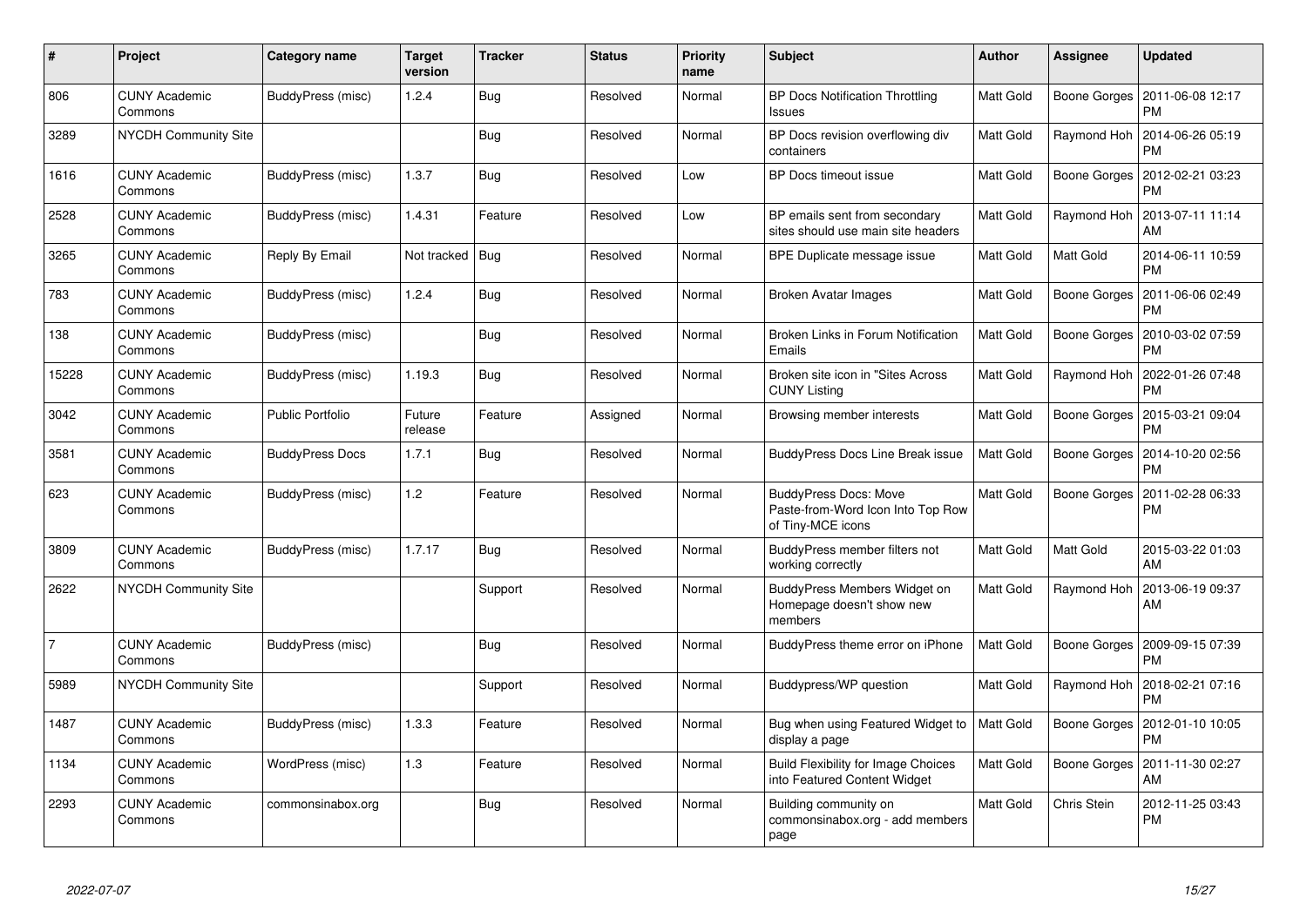| #     | Project                         | <b>Category name</b>      | <b>Target</b><br>version | <b>Tracker</b> | <b>Status</b> | <b>Priority</b><br>name | <b>Subject</b>                                                      | <b>Author</b>    | Assignee     | <b>Updated</b>                          |
|-------|---------------------------------|---------------------------|--------------------------|----------------|---------------|-------------------------|---------------------------------------------------------------------|------------------|--------------|-----------------------------------------|
| 5097  | <b>CUNY Academic</b><br>Commons | Registration              | Not tracked              | Support        | Resolved      | Normal                  | Bulk account creation                                               | Matt Gold        | Boone Gorges | 2016-04-07 11:14<br>AM                  |
| 364   | <b>CUNY Academic</b><br>Commons | <b>WordPress Plugins</b>  | Future<br>release        | Feature        | New           | Normal                  | <b>Bulletin Board</b>                                               | <b>Matt Gold</b> |              | 2015-01-05 08:50<br>PM                  |
| 2021  | <b>CUNY Academic</b><br>Commons | WordPress (misc)          | 1.5                      | Feature        | Rejected      | Low                     | Buy gravity forms                                                   | <b>Matt Gold</b> | Matt Gold    | 2012-08-07 05:00<br>PM                  |
| 467   | <b>CUNY Academic</b><br>Commons | BuddyPress (misc)         | Not tracked              | Bug            | Resolved      | Low                     | CAC Blog no longer listed on<br>BP-Admin Bar "My Blogs" list        | Matt Gold        | Boone Gorges | 2010-12-21 12:38<br>PM                  |
| 4980  | <b>CUNY Academic</b><br>Commons | Home Page                 | Future<br>release        | Feature        | Assigned      | Normal                  | CAC Featured Content -- Adding<br>Randomization                     | Matt Gold        | Boone Gorges | 2016-12-12 03:01<br>PM                  |
| 2737  | <b>CUNY Academic</b><br>Commons | BuddyPress (misc)         | 1.5.0.2                  | Bug            | Resolved      | Urgent                  | CAC Not allowing CUNY Addresses<br>to Register                      | <b>Matt Gold</b> | Boone Gorges | 2013-08-26 05:43<br>PM                  |
| 9148  | <b>CUNY Academic</b><br>Commons | Layout                    | 1.12.11                  | Bug            | Resolved      | Normal                  | CAC on Microsoft Edge                                               | <b>Matt Gold</b> | Matt Gold    | 2018-03-27 11:34<br>AM                  |
| 4180  | <b>CUNY Academic</b><br>Commons | WordPress (misc)          | Not tracked              | Bug            | Resolved      | High                    | Cache issues: site deletion process                                 | Matt Gold        | Boone Gorges | 2016-02-07 10:05<br>PM                  |
| 1657  | <b>CUNY Academic</b><br>Commons | BuddyPress (misc)         | 1.3.10                   | Bug            | Resolved      | Normal                  | Caching Issues                                                      | <b>Matt Gold</b> |              | 2012-04-04 10:17<br>AM                  |
| 4802  | <b>CUNY Academic</b><br>Commons | Events                    | Not tracked              | Feature        | Resolved      | Normal                  | Calendar Display                                                    | Matt Gold        | Boone Gorges | 2015-10-25 01:38<br>PM                  |
| 6143  | <b>CUNY Academic</b><br>Commons | Events                    | 1.10.1                   | Documentation  | Resolved      | Normal                  | Calendar Embed documentation                                        | Matt Gold        | scott voth   | 2016-11-11 11:02<br>AM                  |
| 11864 | <b>CUNY Academic</b><br>Commons | Events                    | Not tracked              | Support        | Resolved      | Normal                  | Calendar notification question                                      | Matt Gold        | Boone Gorges | 2019-09-16 05:39<br>PM                  |
| 3654  | <b>CUNY Academic</b><br>Commons | Group Forums              | 1.7.4                    | Bug            | Resolved      | Normal                  | can only attached one file to a forum   Matt Gold<br>post           |                  | Boone Gorges | 2014-11-21 10:42<br>AM                  |
| 9107  | <b>CUNY Academic</b><br>Commons | Non-CUNY sign up<br>codes | 1.12.7                   | Bug            | Resolved      | Normal                  | Can't add group to non-CUNY<br>sign-up code                         | Matt Gold        | Boone Gorges | 2018-01-23 04:15<br>PM                  |
| 2114  | <b>CUNY Academic</b><br>Commons | WordPress (misc)          |                          | Bug            | Rejected      | Low                     | Can't find config settings for Simpler   Matt Gold<br>iPaper plugin |                  |              | Dominic Giglio   2012-12-18 09:54<br>AM |
| 1841  | <b>CUNY Academic</b><br>Commons | WordPress (misc)          | Not tracked              | Support        | Resolved      | Normal                  | Can't find network admin menu                                       | Matt Gold        | Boone Gorges | 2012-04-19 10:30<br><b>PM</b>           |
| 9875  | <b>CUNY Academic</b><br>Commons | Messages                  | 1.13.3                   | Bug            | Resolved      | Low                     | Can't mark message as read                                          | Matt Gold        | Boone Gorges | 2018-06-01 07:54<br><b>PM</b>           |
| 810   | <b>CUNY Academic</b><br>Commons | BuddyPress (misc)         | 1.2.4                    | Bug            | Resolved      | Normal                  | Can't see all blogs in "My Blogs"                                   | Matt Gold        | Boone Gorges | 2011-07-12 10:51<br>PM                  |
| 315   | CUNY Academic<br>Commons        | WordPress (misc)          | 1.0.3                    | Bug            | Resolved      | Normal                  | Can't upload images to gallery                                      | Matt Gold        | Boone Gorges | 2010-09-08 02:24<br>PM                  |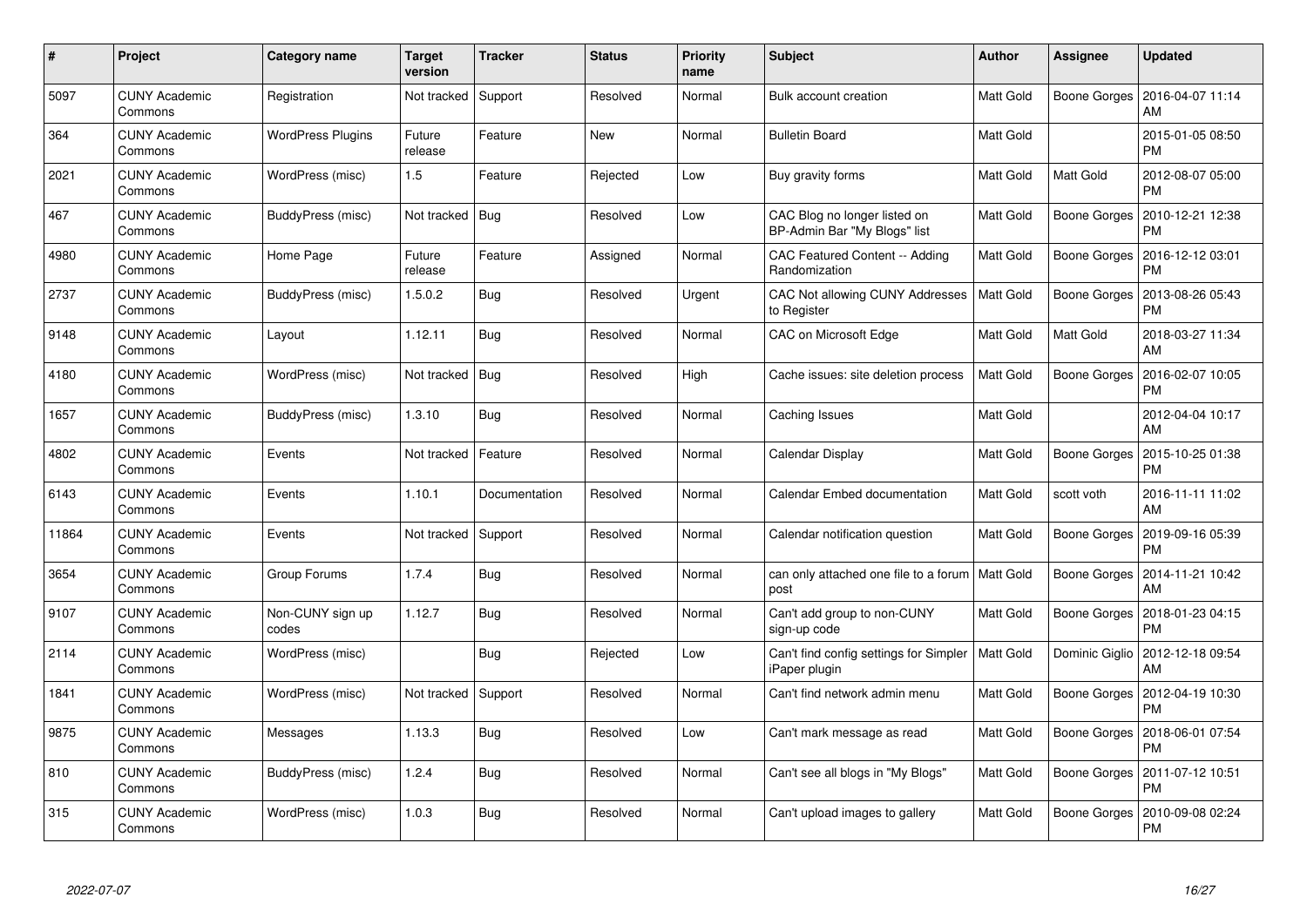| #    | Project                         | <b>Category name</b>   | <b>Target</b><br>version | <b>Tracker</b> | <b>Status</b> | <b>Priority</b><br>name | <b>Subject</b>                                                     | <b>Author</b>    | Assignee                | <b>Updated</b>                |
|------|---------------------------------|------------------------|--------------------------|----------------|---------------|-------------------------|--------------------------------------------------------------------|------------------|-------------------------|-------------------------------|
| 4057 | <b>CUNY Academic</b><br>Commons | <b>BuddyPress Docs</b> | 1.8.1                    | Bug            | Resolved      | Normal                  | Canceling edit mode of BP Doc<br>reloads editing screen            | Matt Gold        | Boone Gorges            | 2015-06-01 03:08<br>PM        |
| 205  | <b>CUNY Academic</b><br>Commons | BuddyPress (misc)      |                          | <b>Bug</b>     | Resolved      | High                    | <b>Cannot Create Account</b>                                       | Matt Gold        | Boone Gorges            | 2010-05-20 03:18<br>PM        |
| 2274 | <b>CUNY Academic</b><br>Commons | commonsinabox.org      | Not tracked              | Bug            | Rejected      | Normal                  | CBOX - group names on group<br>pages                               | Matt Gold        | Boone Gorges            | 2012-11-20 02:05<br>PM        |
| 2694 | <b>CUNY Academic</b><br>Commons | commonsinabox.org      | Not tracked              | Feature        | Resolved      | Normal                  | CBOX - Redirect to previous page<br>on login                       | Matt Gold        | Boone Gorges            | 2013-08-11 12:32<br>PM        |
| 2383 | <b>CUNY Academic</b><br>Commons | commonsinabox.org      | Not tracked              | Documentation  | Resolved      | Normal                  | CBOX documentation: site features                                  | Matt Gold        | scott voth              | 2014-03-01 09:46<br>AM        |
| 2271 | <b>CUNY Academic</b><br>Commons | commonsinabox.org      | Not tracked              | Feature        | Resolved      | Normal                  | CBOX forum posts include "notify by   Matt Gold<br>email" checkbox |                  | Boone Gorges            | 2016-01-26 12:33<br>AM        |
| 2270 | <b>CUNY Academic</b><br>Commons | commonsinabox.org      | Not tracked              | Bug            | Rejected      | Normal                  | CBOX group sign up - default email<br>setting                      | Matt Gold        | Boone Gorges            | 2012-11-20 03:51<br>PM        |
| 2349 | <b>CUNY Academic</b><br>Commons | commonsinabox.org      |                          | <b>Bug</b>     | Resolved      | High                    | CBOX header image position off                                     | Matt Gold        | Boone Gorges            | 2012-12-15 10:21<br>PM        |
| 2354 | <b>CUNY Academic</b><br>Commons | commonsinabox.org      |                          | Bug            | Rejected      | Low                     | CBOX header mouseover issue                                        | Matt Gold        | <b>Bowe</b><br>Frankema | 2014-05-01 08:02<br>PM        |
| 2279 | <b>CUNY Academic</b><br>Commons | commonsinabox.org      | Not tracked              | Bug            | Resolved      | Low                     | CBOX mention system rewrites<br>twitter links                      | Matt Gold        | Boone Gorges            | 2012-11-20 07:41<br>РM        |
| 3706 | <b>CUNY Academic</b><br>Commons | commonsinabox.org      | Not tracked              | Feature        | Resolved      | Normal                  | CBOX nav bar                                                       | Matt Gold        | scott voth              | 2016-01-26 05:26<br>PM        |
| 2389 | <b>CUNY Academic</b><br>Commons | commonsinabox.org      | Not tracked              | Documentation  | Resolved      | Normal                  | CBOX slider documentation                                          | Matt Gold        | scott voth              | 2019-09-23 03:03<br><b>PM</b> |
| 3823 | <b>CUNY Academic</b><br>Commons | commonsinabox.org      | Not tracked              | Bug            | Resolved      | Normal                  | CBOX styling issue                                                 | Matt Gold        | Boone Gorges            | 2015-02-23 03:33<br><b>PM</b> |
| 2275 | <b>CUNY Academic</b><br>Commons | commonsinabox.org      | Not tracked              | Bug            | Resolved      | Normal                  | <b>CBOX</b> support requests                                       | Matt Gold        | Boone Gorges            | 2012-11-20 02:05<br>РM        |
| 2971 | JustPublics@365<br>MediaCamp    |                        |                          | <b>Bug</b>     | Resolved      | Normal                  | <b>CBOX Theme Error</b>                                            | Matt Gold        | Raymond Hoh             | 2014-01-24 09:00<br>PM        |
| 2625 | <b>CUNY Academic</b><br>Commons | commonsinabox.org      | Not tracked              | Support        | Resolved      | Normal                  | <b>CBOX Widget Documentation Page</b>                              | <b>Matt Gold</b> | scott voth              | 2013-06-23 12:50<br>PM        |
| 2284 | <b>CUNY Academic</b><br>Commons | commonsinabox.org      |                          | Bug            | Rejected      | Normal                  | cbox.org forum link error from profile   Matt Gold<br>page         |                  | Boone Gorges            | 2012-11-20 08:02<br>РM        |
| 1853 | <b>CUNY Academic</b><br>Commons | WordPress (misc)       | Not tracked              | Bug            | Resolved      | Normal                  | CDev public?                                                       | Matt Gold        |                         | 2012-04-24 06:20<br><b>PM</b> |
| 1902 | CUNY Academic<br>Commons        | WordPress (misc)       | Not tracked   Bug        |                | Resolved      | Normal                  | CF access to home page slide<br>creation                           | Matt Gold        | Boone Gorges            | 2012-05-22 09:04<br>AM        |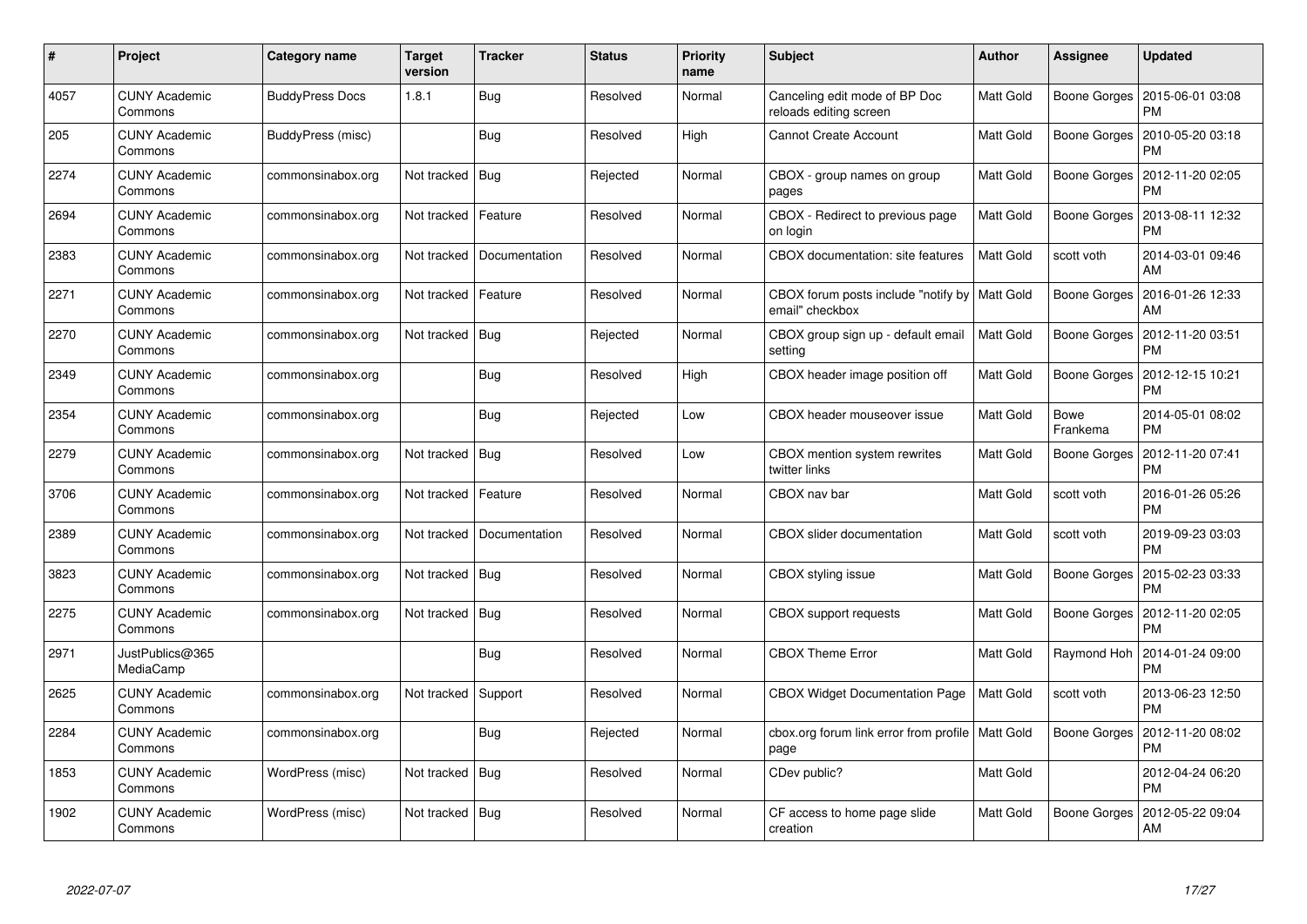| #    | Project                         | <b>Category name</b>       | <b>Target</b><br>version | <b>Tracker</b> | <b>Status</b> | <b>Priority</b><br>name | <b>Subject</b>                                                                                        | Author           | <b>Assignee</b>     | <b>Updated</b>                              |
|------|---------------------------------|----------------------------|--------------------------|----------------|---------------|-------------------------|-------------------------------------------------------------------------------------------------------|------------------|---------------------|---------------------------------------------|
| 2029 | <b>CUNY Academic</b><br>Commons | WordPress (misc)           | 1.4.11                   | Bug            | Resolved      | Normal                  | CForms error                                                                                          | Matt Gold        | Dominic Giglio      | 2012-11-17 02:15<br>PM                      |
| 2267 | <b>CUNY Academic</b><br>Commons |                            |                          | Bug            | Resolved      | Normal                  | Change "Cbox" to "CBOX" in<br>Dashboard Menu                                                          | Matt Gold        | Boone Gorges        | 2012-11-18 11:01<br><b>PM</b>               |
| 281  | <b>CUNY Academic</b><br>Commons | BuddyPress (misc)          | $1.1$                    | Feature        | Resolved      | Low                     | Change "Kick and Ban" terminology<br>in Group Interface                                               | Matt Gold        | Boone Gorges        | 2010-09-08 06:14<br><b>PM</b>               |
| 2206 | <b>CUNY Academic</b><br>Commons | BuddyPress (misc)          | 1.4.9                    | Support        | Resolved      | Normal                  | Change anchor location for "Post<br>New Topic" in group forums                                        | Matt Gold        | Dominic Giglio      | 2012-11-01 11:16<br>AM                      |
| 2771 | <b>CUNY Academic</b><br>Commons | BuddyPress (misc)          | 1.5.2                    | Feature        | Resolved      | Normal                  | Change Brief Descriptor Text Color<br>Again                                                           | <b>Matt Gold</b> | Boone Gorges        | 2013-09-10 06:07<br>AM                      |
| 4404 | <b>CUNY Academic</b><br>Commons | <b>Public Portfolio</b>    | Future<br>release        | Design/UX      | Assigned      | Normal                  | Change color of permissions info on<br>portfolio editing interface                                    | <b>Matt Gold</b> | Samantha<br>Raddatz | 2015-08-11 05:28<br>PM                      |
| 426  | <b>CUNY Academic</b><br>Commons | WordPress (misc)           | Not tracked              | Feature        | Resolved      | Normal                  | Change default blog theme once<br>WooThemes are installed                                             | Matt Gold        | Matt Gold           | 2010-12-21 12:42<br><b>PM</b>               |
| 5222 | <b>CUNY Academic</b><br>Commons | <b>Email Notifications</b> | Not tracked              | Feature        | Resolved      | Normal                  | Change email address in the footer<br>of email notifications                                          | Matt Gold        | Matt Gold           | 2016-04-08 11:49<br>AM                      |
| 646  | <b>CUNY Academic</b><br>Commons | BuddyPress (misc)          | 1.2                      | Bug            | Resolved      | Low                     | Change Error Message Non<br>Logged-In Users See When<br>Authorized Page is Requested<br>Without Login | Matt Gold        | Boone Gorges        | 2011-03-22 10:28<br>AM                      |
| 510  | <b>CUNY Academic</b><br>Commons | BuddyPress (misc)          | 1.2                      | Feature        | Resolved      | Normal                  | Change group slug placement on<br>group admin menu                                                    | Matt Gold        | Boone Gorges        | 2011-02-21 04:51<br><b>PM</b>               |
| 4079 | <b>CUNY Academic</b><br>Commons | Events                     | 1.8.6                    | Bug            | Resolved      | Normal                  | Change ical label for Events<br>Calendar                                                              | Matt Gold        |                     | Raymond Hoh   2015-07-22 04:16<br><b>PM</b> |
| 1324 | <b>CUNY Academic</b><br>Commons | WordPress (misc)           | 1.2.5                    | Feature        | Resolved      | Normal                  | Change link on main nav bar for<br>"Help"                                                             | Matt Gold        | Boone Gorges        | 2011-11-04 12:08<br><b>PM</b>               |
| 2776 | <b>CUNY Academic</b><br>Commons | BuddyPress (misc)          | 1.5.2                    | Bug            | Resolved      | Normal                  | Change Name of SPS in College list   Matt Gold                                                        |                  | Boone Gorges        | 2013-09-11 08:19<br><b>PM</b>               |
| 237  | <b>CUNY Academic</b><br>Commons | BuddyPress (misc)          |                          | Feature        | Resolved      | Low                     | Change Subject Line of Emailed<br><b>Group Updates</b>                                                | Matt Gold        | Boone Gorges        | 2010-05-12 11:24<br>AM                      |
| 238  | <b>CUNY Academic</b><br>Commons | BuddyPress (misc)          |                          | Feature        | Resolved      | Low                     | Change Subject Line of Group<br>Document Emails                                                       | Matt Gold        | Boone Gorges        | 2010-05-12 11:27<br>AM                      |
| 29   | <b>CUNY Academic</b><br>Commons | Group Forums               |                          | Bug            | Resolved      | Low                     | Change user name display on<br><b>BbPress</b>                                                         | Matt Gold        | Boone Gorges        | 2009-10-19 03:27<br>PM                      |
| 129  | <b>CUNY Academic</b><br>Commons | Wiki                       |                          | Feature        | Resolved      | Normal                  | Change wiki admin                                                                                     | Matt Gold        | Lucas<br>Thurston   | 2010-05-11 09:57<br><b>PM</b>               |
| 361  | <b>CUNY Academic</b><br>Commons | BuddyPress (misc)          | 1.1                      | Feature        | Resolved      | Normal                  | Change Wording of Options on<br><b>Friend Request Responses</b>                                       | Matt Gold        | Chris Stein         | 2010-11-24 01:42<br><b>PM</b>               |
| 314  | <b>CUNY Academic</b><br>Commons | BuddyPress (misc)          | 1.0.2                    | <b>Bug</b>     | Resolved      | Normal                  | Changing Blog Title in BuddyPress<br>Menus                                                            | Matt Gold        | Boone Gorges        | 2010-09-02 10:59<br>AM                      |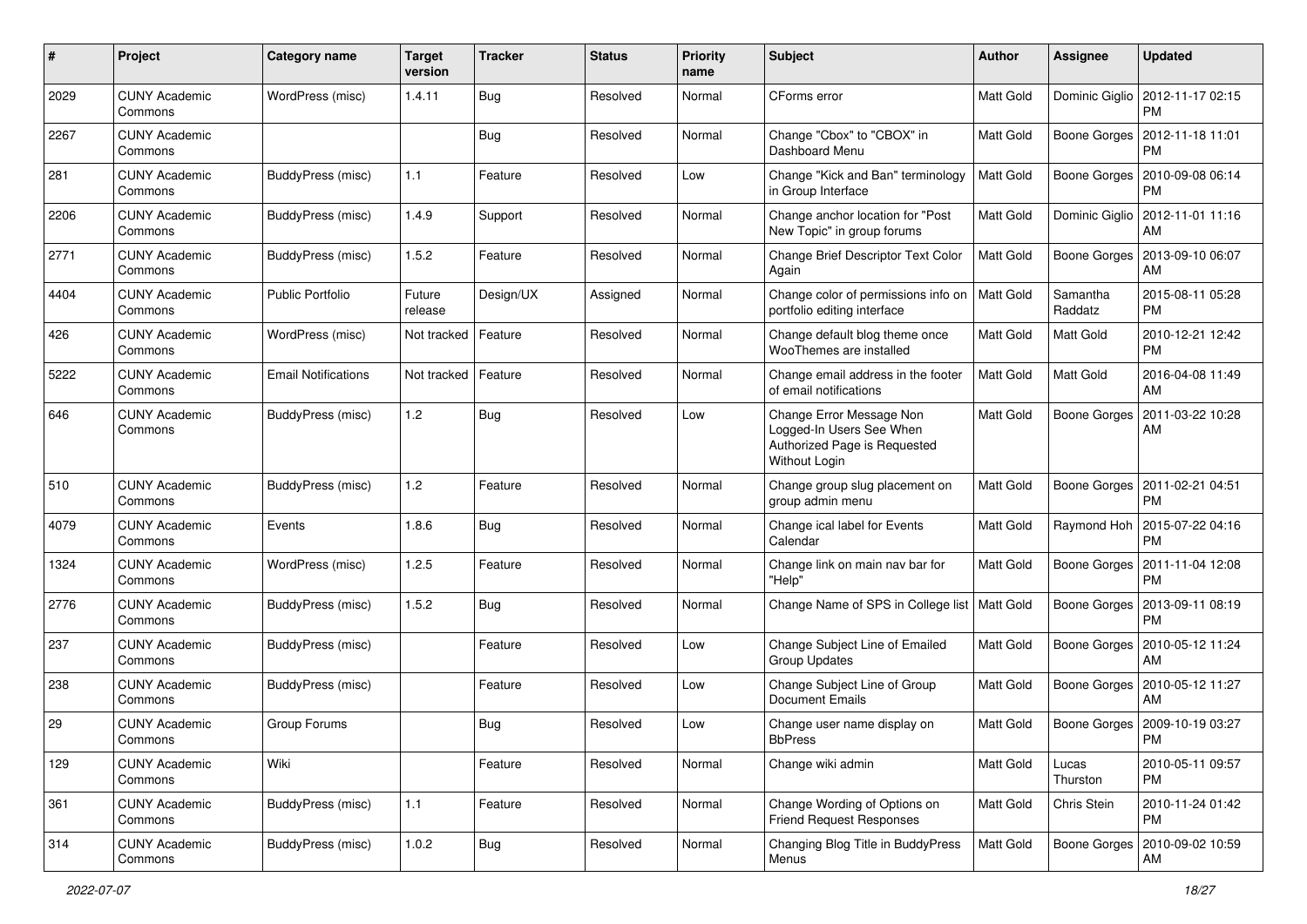| #     | Project                         | Category name           | <b>Target</b><br>version | Tracker        | <b>Status</b> | <b>Priority</b><br>name | <b>Subject</b>                                          | <b>Author</b> | Assignee          | <b>Updated</b>                |
|-------|---------------------------------|-------------------------|--------------------------|----------------|---------------|-------------------------|---------------------------------------------------------|---------------|-------------------|-------------------------------|
| 1117  | <b>CUNY Academic</b><br>Commons | BuddyPress (misc)       | 1.2.5                    | Bug            | Resolved      | Normal                  | Character Display Error in Feed                         | Matt Gold     | Boone Gorges      | 2011-09-12 06:29<br><b>PM</b> |
| 147   | <b>CUNY Academic</b><br>Commons | Group Forums            |                          | Bug            | Resolved      | Normal                  | <b>Character Limit on Forum Post</b><br>Titles          | Matt Gold     | Boone Gorges      | 2009-12-22 10:38<br><b>PM</b> |
| 285   | <b>CUNY Academic</b><br>Commons | WordPress (misc)        | Not tracked              | Bug            | Rejected      | Normal                  | Check Commons mailserver<br>configuration               | Matt Gold     |                   | 2010-12-21 11:58<br>AM        |
| 91    | <b>CUNY Academic</b><br>Commons | Upgrades                |                          | Bug            | Resolved      | Normal                  | Check Plugin Styling                                    | Matt Gold     | Chris Stein       | 2010-05-11 05:02<br><b>PM</b> |
| 1951  | <b>CUNY Academic</b><br>Commons | WordPress (misc)        | Not tracked   Bug        |                | Resolved      | Normal                  | Check RSS feed of GCDI site                             | Matt Gold     | Boone Gorges      | 2012-07-19 10:00<br><b>PM</b> |
| 456   | <b>CUNY Academic</b><br>Commons | BuddyPress (misc)       | Not tracked              | Bug            | Resolved      | Normal                  | <b>Check Sitewide Plugins</b>                           | Matt Gold     | Boone Gorges      | 2010-12-21 12:31<br><b>PM</b> |
| 5411  | <b>CUNY Academic</b><br>Commons | <b>WordPress Themes</b> | 1.10                     | Feature        | Resolved      | Normal                  | Child theme for the MALS program                        | Matt Gold     | Daniel Jones      | 2016-05-09 08:51<br><b>PM</b> |
| 98    | <b>CUNY Academic</b><br>Commons | Wiki                    |                          | Bug            | Resolved      | High                    | CICDev Authentication request on<br>wiki                | Matt Gold     | Lucas<br>Thurston | 2009-12-03 11:45<br>AM        |
| 10563 | <b>CUNY Academic</b><br>Commons |                         | 1.13.12                  | Bug            | Resolved      | Urgent                  | cllicking on links from site menu<br>leads to 500 error | Matt Gold     | Boone Gorges      | 2018-10-23 10:48<br>AM        |
| 174   | <b>CUNY Academic</b><br>Commons | BuddyPress (misc)       |                          | Bug            | Resolved      | Normal                  | College names no longer active<br>links on profiles     | Matt Gold     | Boone Gorges      | 2010-05-11 05:00<br>PM        |
| 2044  | <b>CUNY Academic</b><br>Commons | WordPress (misc)        | 1.4.7                    | Bug            | Resolved      | Normal                  | Comment field asks for name info<br>when user logged in | Matt Gold     | Dominic Giglio    | 2012-10-11 08:34<br><b>PM</b> |
| 116   | <b>CUNY Academic</b><br>Commons | Upgrades                |                          | Bug            | Resolved      | Low                     | Comment Out Popular Listing of<br>Members on Homepage   | Matt Gold     | Boone Gorges      | 2009-12-09 12:51<br>PM        |
| 4923  | <b>CUNY Academic</b><br>Commons | WordPress (misc)        | Not tracked              | Support        | Resolved      | Normal                  | Comment posting censoring                               | Matt Gold     | Boone Gorges      | 2015-11-20 10:37<br><b>PM</b> |
| 12341 | <b>CUNY Academic</b><br>Commons |                         |                          | <b>Bug</b>     | Abandoned     | High                    | Commons down                                            | Matt Gold     |                   | 2020-02-11 10:45<br>AM        |
| 1901  | <b>CUNY Academic</b><br>Commons | WordPress (misc)        | Not tracked              | Bug            | Rejected      | Normal                  | <b>Commons Down</b>                                     | Matt Gold     |                   | 2012-05-22 09:59<br>AM        |
| 14951 | <b>CUNY Academic</b><br>Commons |                         | Not tracked   Bug        |                | Resolved      | Normal                  | Commons down                                            | Matt Gold     | Boone Gorges      | 2021-11-23 04:21<br><b>PM</b> |
| 3898  | <b>CUNY Academic</b><br>Commons | Server                  |                          | System Upgrade | Resolved      | Urgent                  | commons down                                            | Matt Gold     | Boone Gorges      | 2015-03-11 09:50<br>AM        |
| 2016  | <b>CUNY Academic</b><br>Commons | Server                  | Not tracked              | <b>Bug</b>     | Resolved      | Immediate               | Commons Down for a moment                               | Matt Gold     |                   | 2012-08-06 02:14<br><b>PM</b> |
| 2892  | CUNY Academic<br>Commons        | BuddyPress (misc)       |                          | Bug            | Rejected      | High                    | Commons homepage - blog column                          | Matt Gold     | Boone Gorges      | 2013-11-14 01:00<br><b>PM</b> |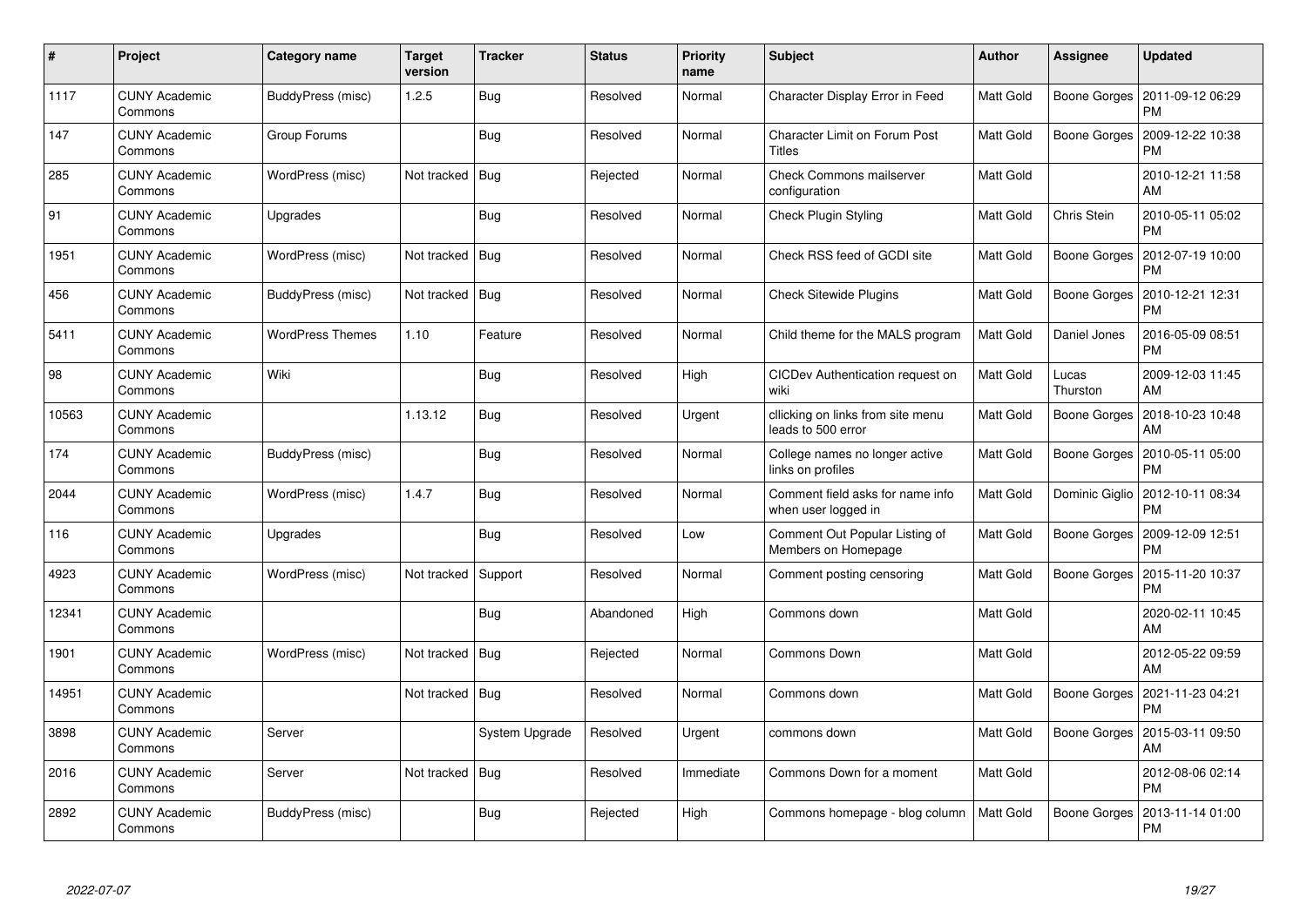| #     | Project                         | Category name           | <b>Target</b><br>version | <b>Tracker</b> | <b>Status</b> | <b>Priority</b><br>name | <b>Subject</b>                                                                          | <b>Author</b> | Assignee           | <b>Updated</b>                |
|-------|---------------------------------|-------------------------|--------------------------|----------------|---------------|-------------------------|-----------------------------------------------------------------------------------------|---------------|--------------------|-------------------------------|
| 8380  | <b>CUNY Academic</b><br>Commons | commonsinabox.org       | Not tracked              | Support        | Resolved      | Normal                  | Commons In a Box login issue                                                            | Matt Gold     | Raymond Hoh        | 2017-06-29 03:44<br><b>PM</b> |
| 7689  | <b>CUNY Academic</b><br>Commons |                         |                          | Bug            | Duplicate     | Immediate               | Commons in Blank State                                                                  | Matt Gold     | Boone Gorges       | 2017-02-15 10:19<br>PM        |
| 1531  | <b>CUNY Academic</b><br>Commons | WordPress (misc)        | 1.3.4                    | Bug            | Resolved      | Urgent                  | Commons Only Viewable to<br>Logged-In Viewers                                           | Matt Gold     | Boone Gorges       | 2012-01-12 12:50<br>AM        |
| 3075  | <b>CUNY Academic</b><br>Commons | Server                  | Not tracked              | Bug            | Rejected      | Normal                  | Commons running slow?                                                                   | Matt Gold     | Boone Gorges       | 2014-05-06 01:45<br><b>PM</b> |
| 5890  | <b>CUNY Academic</b><br>Commons | <b>Commons Profile</b>  | 1.9.24                   | Bug            | Resolved      | Normal                  | Commons user profile erroneously<br>indicates a group for a member                      | Matt Gold     | Boone Gorges       | 2016-08-11 11:53<br>PM        |
| 940   | <b>CUNY Academic</b><br>Commons | Redmine                 | Future<br>release        | Feature        | Assigned      | Low                     | Communication with users after<br>releases                                              | Matt Gold     | Dominic Giglio     | 2012-09-09 04:36<br><b>PM</b> |
| 3769  | <b>CUNY Academic</b><br>Commons | <b>Public Portfolio</b> | 1.7.12                   | Bug            | Resolved      | Normal                  | Completion mouseover on editing<br>version of profile is blank                          | Matt Gold     | Boone Gorges       | 2015-02-12 09:13<br>AM        |
| 10658 | <b>CUNY Academic</b><br>Commons | Design                  | 1.14.8                   | Design/UX      | Resolved      | Normal                  | Condense sitewide footer                                                                | Matt Gold     | Sonja Leix         | 2019-03-12 11:20<br>AM        |
| 157   | <b>CUNY Academic</b><br>Commons | BuddyPress (misc)       | Not tracked              | Feature        | Rejected      | Normal                  | Conduct a review of BuddyPress<br>plugins                                               | Matt Gold     | Boone Gorges       | 2016-01-26 12:16<br>AM        |
| 2360  | <b>CUNY Academic</b><br>Commons | BuddyPress (misc)       | 1.5                      | Feature        | Resolved      | Low                     | <b>Confirmation before File Deletion</b>                                                | Matt Gold     | Boone Gorges       | 2013-08-01 09:08<br>PM        |
| 305   | <b>CUNY Academic</b><br>Commons | WordPress (misc)        | Not tracked              | <b>Bug</b>     | Resolved      | Normal                  | Confirmation emails not received                                                        | Matt Gold     | Boone Gorges       | 2010-09-08 11:00<br>AM        |
| 1557  | <b>CUNY Academic</b><br>Commons | WordPress (misc)        | 1.4                      | Feature        | Resolved      | Normal                  | Confirmation Message on Adding<br>New Users to Blog                                     | Matt Gold     | Boone Gorges       | 2012-05-31 01:53<br>AM        |
| 440   | <b>CUNY Academic</b><br>Commons | WordPress (misc)        | 1.1.1                    | Bug            | Resolved      | Normal                  | Conflict between Image Uploader<br>and CAC Featured Content Plugin                      | Matt Gold     | <b>CIC Michael</b> | 2010-12-08 02:25<br><b>PM</b> |
| 656   | <b>CUNY Academic</b><br>Commons | BuddyPress (misc)       | 1.2                      | Bug            | Resolved      | Low                     | <b>Conflicting Email Subscription</b><br>Messages                                       | Matt Gold     | Boone Gorges       | 2011-04-10 10:10<br><b>PM</b> |
| 16306 | <b>CUNY Academic</b><br>Commons | Messages                | 2.0.2                    | Bug            | Resolved      | Normal                  | Confusing messaging on send<br>message page                                             | Matt Gold     | Raymond Hoh        | 2022-06-29 11:31<br>AM        |
| 2111  | <b>CUNY Academic</b><br>Commons | Redmine                 | 1.5                      | Feature        | Duplicate     | Low                     | Connect Commons updates to<br><b>Redmine Tickets</b>                                    | Matt Gold     | Boone Gorges       | 2012-09-09 08:09<br>AM        |
| 8756  | <b>CUNY Academic</b><br>Commons | Group Blogs             | Future<br>release        | Feature        | Hold          | Normal                  | Connect multiple blogs to one<br>group?                                                 | Matt Gold     | Boone Gorges       | 2017-09-30 10:42<br>AM        |
| 1132  | <b>CUNY Academic</b><br>Commons | WordPress (misc)        | 1.3                      | Feature        | Rejected      | Normal                  | Consider adding a forum plugin for<br>blogs                                             | Matt Gold     | Boone Gorges       | 2011-11-17 10:51<br><b>PM</b> |
| 1345  | <b>CUNY Academic</b><br>Commons | BuddyPress (misc)       | 1.3                      | Bug            | Resolved      | Normal                  | Consider Adding BuddyPress Group   Matt Gold<br>for Community Admins and Mods<br>Plugin |               | Boone Gorges       | 2011-11-28 03:17<br><b>PM</b> |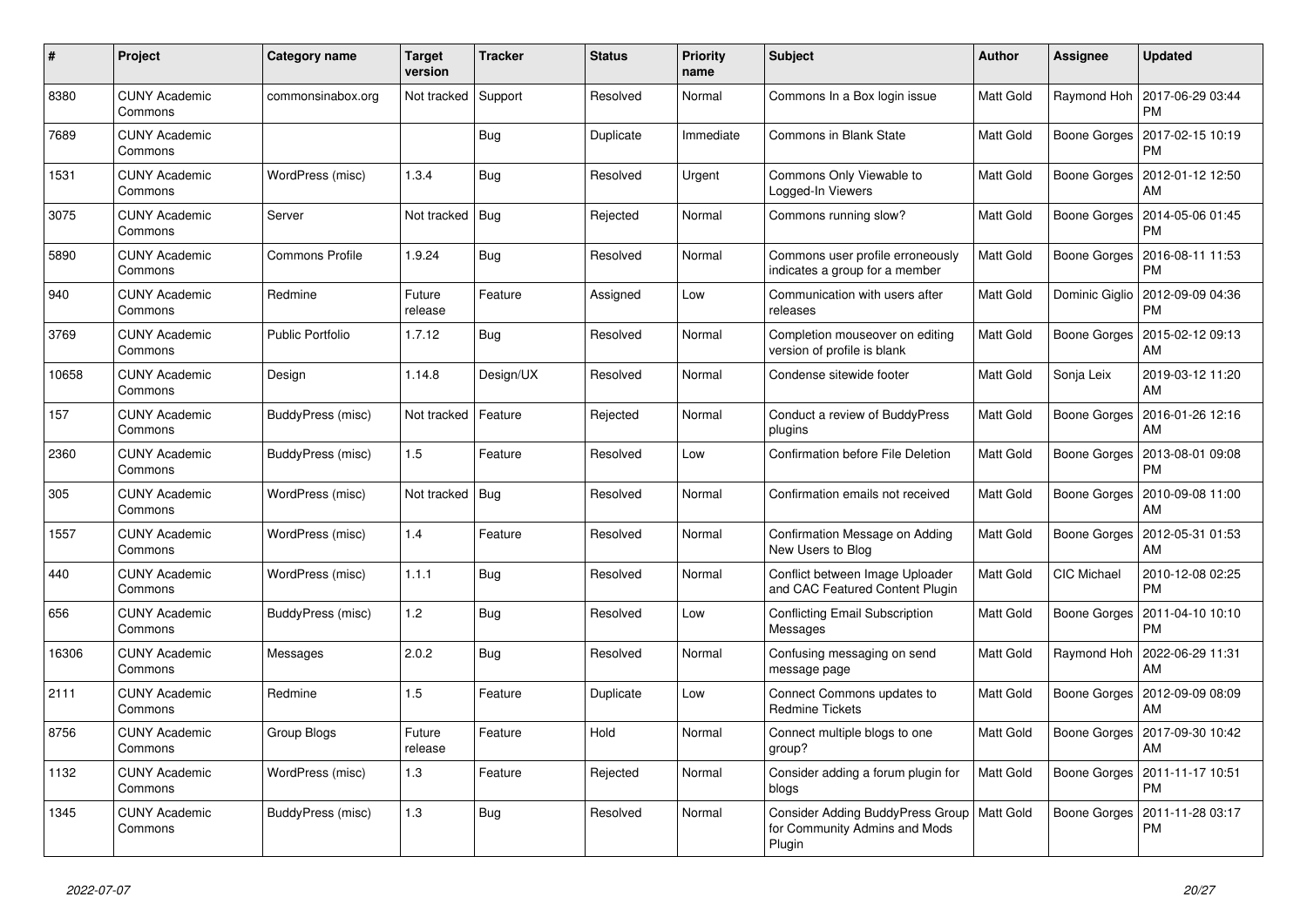| $\#$  | Project                         | <b>Category name</b>    | <b>Target</b><br>version | <b>Tracker</b> | <b>Status</b> | <b>Priority</b><br>name | Subject                                                                            | Author           | <b>Assignee</b> | <b>Updated</b>                               |
|-------|---------------------------------|-------------------------|--------------------------|----------------|---------------|-------------------------|------------------------------------------------------------------------------------|------------------|-----------------|----------------------------------------------|
| 428   | <b>CUNY Academic</b><br>Commons | BuddyPress (misc)       | 1.2                      | Feature        | Resolved      | Normal                  | Consider adding Log Out button to<br><b>BP Admin Bar</b>                           | Matt Gold        | Boone Gorges    | 2010-12-22 12:12<br>PM                       |
| 120   | <b>CUNY Academic</b><br>Commons | BuddyPress (misc)       | 1.4                      | Feature        | Resolved      | Normal                  | <b>Consider Adding Privacy Options</b><br>Plugin for Profiles                      | Matt Gold        | Boone Gorges    | 2015-11-12 01:02<br>AM                       |
| 599   | <b>CUNY Academic</b><br>Commons | BuddyPress (misc)       | Future<br>release        | Feature        | Assigned      | Normal                  | Consider adding rating plugins for<br>BuddyPress/BBPress                           | Matt Gold        | Boone Gorges    | 2011-08-22 06:50<br>PM                       |
| 176   | <b>CUNY Academic</b><br>Commons | Documentation           | Not tracked              | Feature        | Rejected      | Normal                  | Consider adding submenu to Help<br>section                                         | Matt Gold        | Matt Gold       | 2016-01-26 05:12<br><b>PM</b>                |
| 774   | <b>CUNY Academic</b><br>Commons | BuddyPress (misc)       | 1.3                      | Feature        | Resolved      | Normal                  | Consider Allowing Email to Be Sent<br><b>Between Unfriended Members</b>            | <b>Matt Gold</b> | Boone Gorges    | 2011-06-16 04:06<br><b>PM</b>                |
| 1215  | <b>CUNY Academic</b><br>Commons | <b>WordPress Themes</b> |                          | Feature        | Rejected      | Normal                  | Consider Buying Viva Themes Pack                                                   | <b>Matt Gold</b> | Matt Gold       | 2016-10-24 11:41<br>AM                       |
| 3564  | <b>CUNY Academic</b><br>Commons | User Experience         |                          | Design/UX      | Rejected      | Normal                  | Consider repositioning Forum link in   Matt Gold<br>group nav                      |                  | Chris Stein     | 2015-04-13 04:32<br><b>PM</b>                |
| 639   | <b>CUNY Academic</b><br>Commons | WordPress (misc)        | 1.1.11                   | Feature        | Resolved      | Low                     | <b>Consider WP Comment Remix</b><br>Plugin                                         | Matt Gold        | Boone Gorges    | 2011-03-17 05:43<br>PM                       |
| 3176  | <b>CUNY Academic</b><br>Commons | Group Library           | 1.17.0                   | Design/UX      | Resolved      | Normal                  | Consolidate Doc/File/Forum<br>Attachment interface                                 | Matt Gold        | Boone Gorges    | 2020-07-14 01:06<br><b>PM</b>                |
| 8161  | <b>CUNY Academic</b><br>Commons |                         |                          | <b>Bug</b>     | Rejected      | Normal                  | Contact form info sent to Commons<br>email                                         | Matt Gold        | Boone Gorges    | 2017-05-21 10:52<br>PM                       |
| 13949 | <b>CUNY Academic</b><br>Commons |                         | Not tracked              | Bug            | <b>New</b>    | Normal                  | Continued debugging of runaway<br>MySQL connections                                | Matt Gold        | Boone Gorges    | 2021-09-14 10:42<br>AM                       |
| 8463  | <b>CUNY Academic</b><br>Commons | <b>Public Portfolio</b> | 1.11.9                   | Bug            | Resolved      | Normal                  | Continued issues with portfolio view<br>on mobile device                           | <b>Matt Gold</b> | Daniel Jones    | 2017-08-13 07:44<br><b>PM</b>                |
| 3152  | <b>CUNY Academic</b><br>Commons | WordPress (misc)        |                          | Bug            | Rejected      | Normal                  | Cookie/Session weirdness                                                           | Matt Gold        | Boone Gorges    | 2014-04-27 02:41<br><b>PM</b>                |
| 4238  | <b>CUNY Academic</b><br>Commons | Events                  | Future<br>release        | Feature        | Assigned      | Normal                  | Copy Events to Other Groups?                                                       | Matt Gold        | Boone Gorges    | 2015-07-02 10:08<br>AM                       |
| 561   | <b>CUNY Academic</b><br>Commons | BuddyPress (misc)       |                          | Bug            | Resolved      | Normal                  | Copyright Violation                                                                | Matt Gold        | Matt Gold       | 2011-02-05 03:10<br><b>PM</b>                |
| 3045  | <b>CUNY Academic</b><br>Commons | <b>Public Portfolio</b> | 1.7                      | Feature        | Resolved      | Normal                  | Create 'clear formatting' button for<br>profile editor                             | Matt Gold        | Boone Gorges    | 2014-10-08 03:53<br><b>PM</b>                |
| 2757  | <b>CUNY Academic</b><br>Commons | <b>Group Files</b>      | 1.7                      | Feature        | Resolved      | Normal                  | Create "Download All" Capabilities<br>for Files in a Folder                        | <b>Matt Gold</b> |                 | Boone Gorges   2014-10-14 03:09<br><b>PM</b> |
| 1459  | <b>CUNY Academic</b><br>Commons | WordPress (misc)        | 1.3.1                    | Feature        | Resolved      | Normal                  | Create "no image" option for<br>featured blog posts on featured<br>homepage widget | Matt Gold        | Boone Gorges    | 2011-12-19 11:25<br>AM                       |
| 8935  | <b>CUNY Academic</b><br>Commons | Public Portfolio        | 1.13                     | Feature        | Resolved      | Normal                  | Create a better-looking null state for<br>Portfolios without About You<br>sections | <b>Matt Gold</b> | Boone Gorges    | 2018-03-23 04:37<br><b>PM</b>                |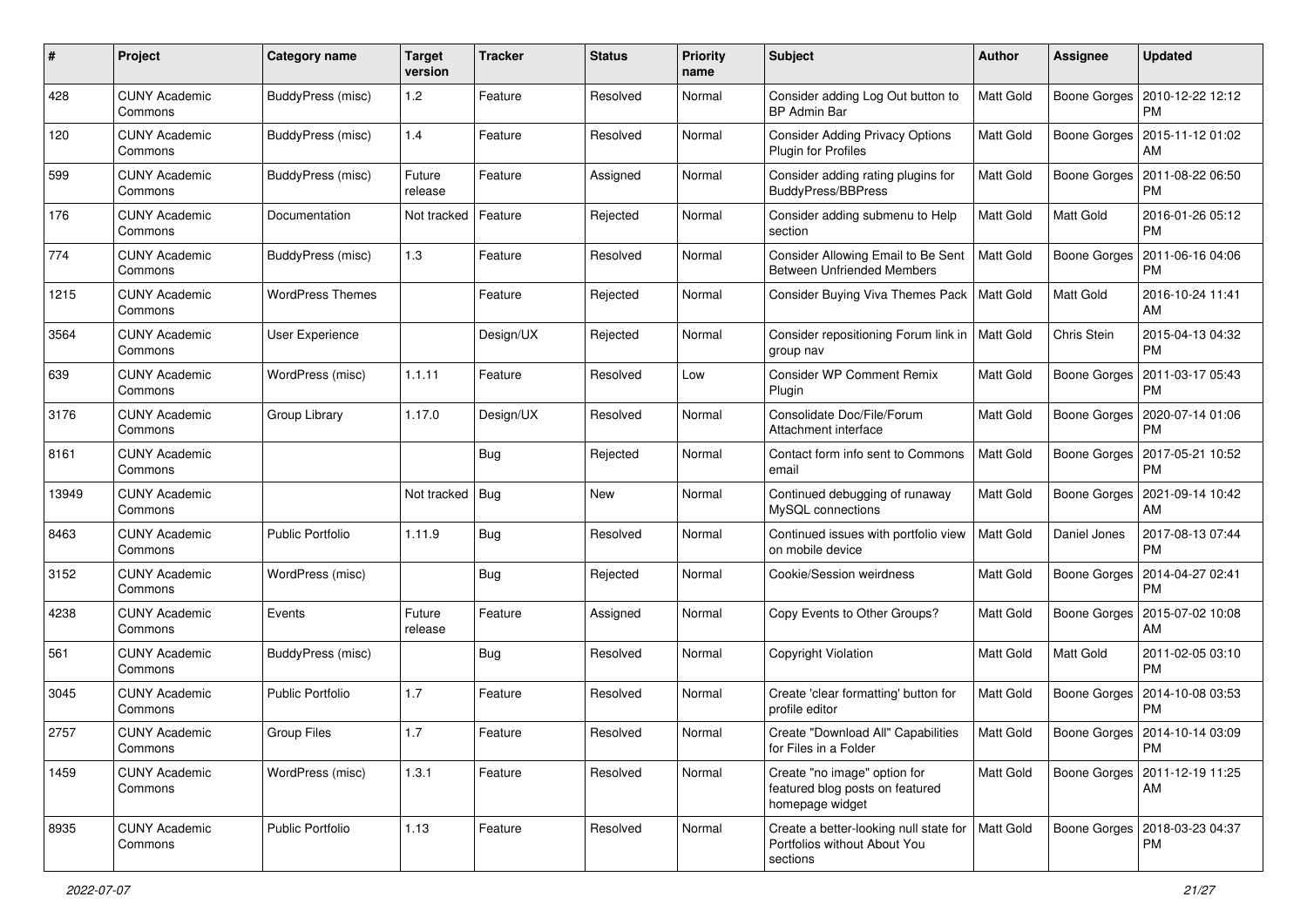| $\pmb{\sharp}$ | Project                         | <b>Category name</b>    | <b>Target</b><br>version | <b>Tracker</b> | <b>Status</b> | <b>Priority</b><br>name | <b>Subject</b>                                                                        | <b>Author</b>    | Assignee           | <b>Updated</b>                |
|----------------|---------------------------------|-------------------------|--------------------------|----------------|---------------|-------------------------|---------------------------------------------------------------------------------------|------------------|--------------------|-------------------------------|
| 81             | <b>CUNY Academic</b><br>Commons | Upgrades                |                          | <b>Bug</b>     | Resolved      | Normal                  | Create a blog template                                                                | Matt Gold        | <b>CIC Michael</b> | 2009-12-02 08:17<br><b>PM</b> |
| 8837           | <b>CUNY Academic</b><br>Commons |                         | Not tracked              | Feature        | Assigned      | Normal                  | Create a form to request info from<br>people requesting premium themes<br>and plugins | Matt Gold        | Marilyn Weber      | 2017-11-14 03:35<br><b>PM</b> |
| 1920           | <b>CUNY Academic</b><br>Commons | WordPress (misc)        | Not tracked              | Feature        | Resolved      | Normal                  | Create A Page on the Commons --<br>Landing Page for email                             | Matt Gold        | scott voth         | 2012-06-08 11:02<br><b>PM</b> |
| 504            | <b>CUNY Academic</b><br>Commons | WordPress (misc)        | Not tracked              | Feature        | Resolved      | Normal                  | Create a page on the news blog to<br>highlight stories about the<br>Commons           | Matt Gold        | scott voth         | 2011-03-14 10:07<br><b>PM</b> |
| 3080           | <b>CUNY Academic</b><br>Commons | <b>Group Files</b>      | Future<br>release        | Feature        | Assigned      | Low                     | Create a system to keep track of file<br>changes                                      | <b>Matt Gold</b> | Boone Gorges       | 2014-02-26 10:04<br><b>PM</b> |
| 212            | <b>CUNY Academic</b><br>Commons | BuddyPress (misc)       |                          | Feature        | Resolved      | High                    | Create a way for group members to<br>send out email announcements                     | Matt Gold        | Boone Gorges       | 2010-05-12 10:11<br>AM        |
| 1981           | <b>CUNY Academic</b><br>Commons | WordPress (misc)        |                          | Feature        | Rejected      | Normal                  | Create a WordPress-based<br>alternative to UserVoice                                  | Matt Gold        | Boone Gorges       | 2015-11-09 02:50<br><b>PM</b> |
| 3178           | <b>CUNY Academic</b><br>Commons | Group Forums            | 1.8                      | Design/UX      | Resolved      | Normal                  | Create ability to repost forums posts<br>to other forums                              | <b>Matt Gold</b> | Daniel Jones       | 2015-05-21 12:55<br><b>PM</b> |
| 498            | <b>CUNY Academic</b><br>Commons | BuddyPress (misc)       |                          | Feature        | Duplicate     | Normal                  | Create ability to respond to forum<br>posts by email                                  | Matt Gold        | Boone Gorges       | 2010-12-20 11:34<br>AM        |
| 2770           | <b>CUNY Academic</b><br>Commons | WordPress (misc)        |                          | <b>Bug</b>     | Resolved      | Normal                  | Create Access to Network Admin<br>from new Admin Bar                                  | Matt Gold        | Boone Gorges       | 2013-09-10 12:31<br><b>PM</b> |
| 3657           | <b>CUNY Academic</b><br>Commons | WordPress (misc)        | Not tracked              | Feature        | <b>New</b>    | Normal                  | Create alert for GC email addresses                                                   | <b>Matt Gold</b> | <b>Matt Gold</b>   | 2016-04-14 11:29<br><b>PM</b> |
| 2787           | <b>CUNY Academic</b><br>Commons |                         | Not tracked              | Bug            | Resolved      | Normal                  | Create annotated screenshot for<br>portfolio codex page                               | Matt Gold        | scott voth         | 2014-02-08 02:38<br><b>PM</b> |
| 5342           | <b>CUNY Academic</b><br>Commons | Registration            | 1.10                     | Feature        | Resolved      | Normal                  | Create auto-emails to people on<br>Unconfirmed list to nudge towards<br>completion    | Matt Gold        | Boone Gorges       | 2016-10-31 01:48<br><b>PM</b> |
| 5955           | <b>CUNY Academic</b><br>Commons | Outreach                | Future<br>release        | Feature        | Assigned      | Normal                  | Create auto-newsletter for<br>commons members                                         | Matt Gold        | Luke Waltzer       | 2016-08-30 10:34<br>AM        |
| 3012           | <b>CUNY Academic</b><br>Commons | <b>Public Portfolio</b> | 1.7                      | Design/UX      | Resolved      | Low                     | Create automated nudges for<br>people who have not filled in profiles                 | Matt Gold        | Boone Gorges       | 2014-10-09 02:51<br><b>PM</b> |
| 330            | <b>CUNY Academic</b><br>Commons | BuddyPress (misc)       | Not tracked              | Feature        | Resolved      | Low                     | Create avatar/gravatar for<br>Commons WP profile page                                 | Matt Gold        | Boone Gorges       | 2010-09-10 03:36<br><b>PM</b> |
| 446            | <b>CUNY Academic</b><br>Commons | WordPress (misc)        | 1.8                      | Feature        | Resolved      | Normal                  | Create better account activation<br>error messages                                    | Matt Gold        | Daniel Jones       | 2015-03-05 11:23<br>AM        |
| 491            | <b>CUNY Academic</b><br>Commons | WordPress (misc)        | Not tracked              | Support        | Resolved      | Normal                  | Create better/more visible<br>documentation for WooThemes                             | Matt Gold        | scott voth         | 2011-03-12 12:27<br><b>PM</b> |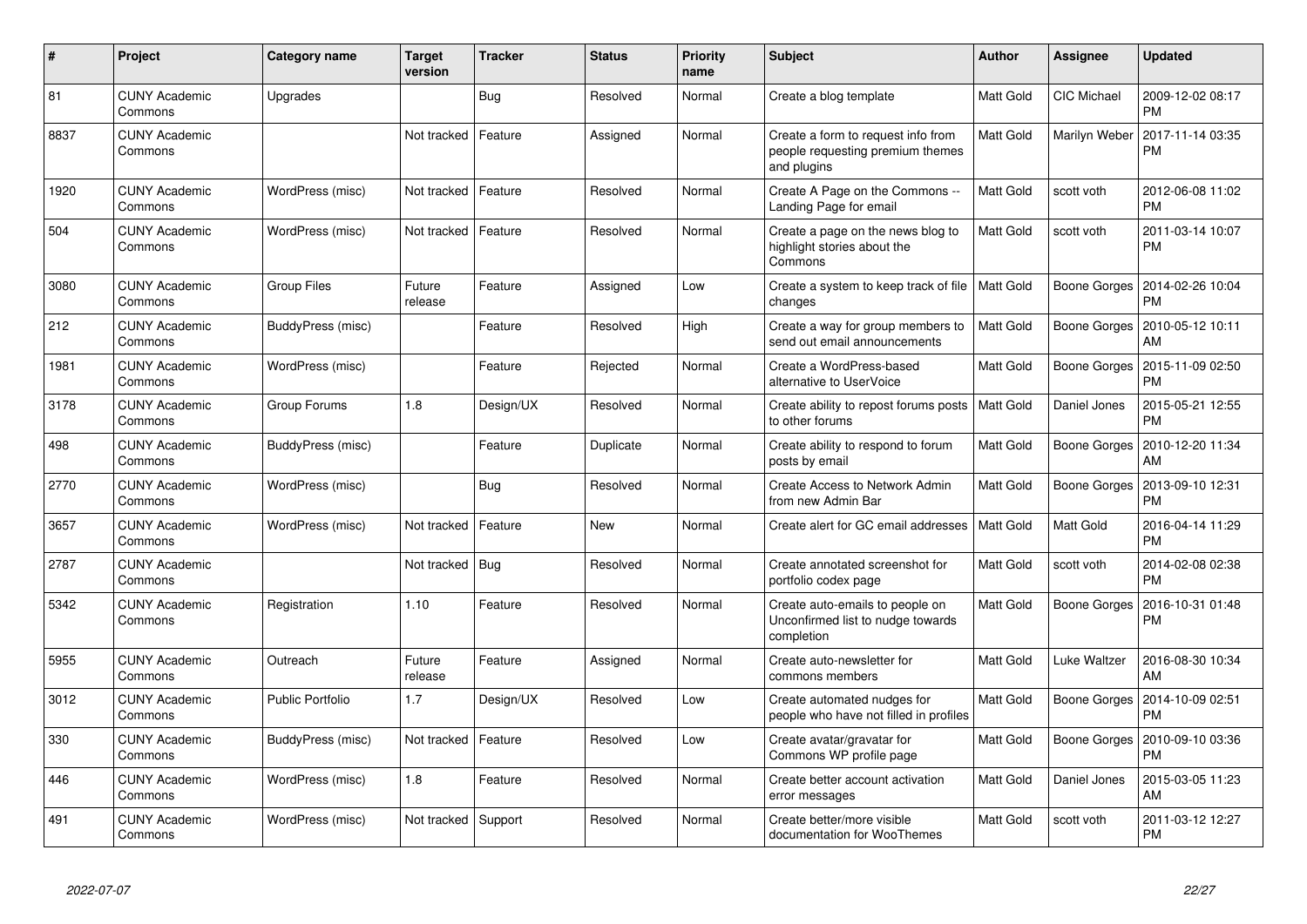| $\#$ | Project                         | Category name     | <b>Target</b><br>version | <b>Tracker</b> | <b>Status</b> | Priority<br>name | <b>Subject</b>                                                                   | Author           | Assignee           | <b>Updated</b>                        |
|------|---------------------------------|-------------------|--------------------------|----------------|---------------|------------------|----------------------------------------------------------------------------------|------------------|--------------------|---------------------------------------|
| 75   | <b>CUNY Academic</b><br>Commons | Upgrades          |                          | Feature        | Resolved      | Normal           | Create buttons for join/login/tour                                               | Matt Gold        | <b>CIC Michael</b> | 2009-12-03 04:29<br><b>PM</b>         |
| 909  | <b>CUNY Academic</b><br>Commons | BuddyPress (misc) |                          | Feature        | Duplicate     | Normal           | Create Calendar Feature for Groups                                               | <b>Matt Gold</b> | Boone Gorges       | 2012-07-16 12:38<br><b>PM</b>         |
| 1200 | <b>CUNY Academic</b><br>Commons | WordPress (misc)  | Not tracked              | Feature        | Rejected      | Normal           | Create Changelog for the Commons                                                 | Matt Gold        | Boone Gorges       | 2017-11-15 05:06<br><b>PM</b>         |
| 1395 | <b>CUNY Academic</b><br>Commons | WordPress (misc)  | Not tracked              | Feature        | Resolved      | Normal           | Create Commons Buzz Post about<br>Digital Campus Episode                         | Matt Gold        | scott voth         | 2012-06-08 10:31<br><b>PM</b>         |
| 649  | <b>CUNY Academic</b><br>Commons | BuddyPress (misc) | 1.3                      | Feature        | Resolved      | Normal           | Create Copy All button for<br><b>BuddyPress Docs</b>                             | Matt Gold        | Boone Gorges       | 2011-09-13 11:59<br>AM                |
| 2090 | <b>CUNY Academic</b><br>Commons | BuddyPress (misc) |                          | Feature        | Rejected      | Normal           | Create Course Group Template that<br>includes notifications of new blog<br>posts | Matt Gold        | Boone Gorges       | 2012-12-18 10:59<br>AM                |
| 829  | <b>CUNY Academic</b><br>Commons | WordPress (misc)  | Not tracked              | Feature        | Resolved      | Normal           | Create CUNY Job Postings Blog                                                    | Matt Gold        | scott voth         | 2011-07-04 11:20<br>AM                |
| 3046 | <b>CUNY Academic</b><br>Commons | cuny.is           | Not tracked              | Bug            | Resolved      | Urgent           | Create CUNY.IS                                                                   | Matt Gold        | Boone Gorges       | 2014-02-18 06:55<br><b>PM</b>         |
| 2942 | <b>CUNY Academic</b><br>Commons | WordPress (misc)  | Not tracked              | Feature        | Resolved      | Normal           | Create cuny is redirect for Digital<br><b>GC</b> site                            | Matt Gold        |                    | Boone Gorges   2013-12-20 08:54<br>AM |
| 6115 | <b>CUNY Academic</b><br>Commons | Publicity         | Not tracked              | Feature        | Assigned      | Normal           | create digital signage for GC                                                    | Matt Gold        | scott voth         | 2016-10-11 10:09<br><b>PM</b>         |
| 121  | <b>CUNY Academic</b><br>Commons | Upgrades          |                          | Feature        | Resolved      | Normal           | Create Domain Aliasing for<br><b>UserVoice Account</b>                           | Matt Gold        |                    | 2010-03-01 12:34<br><b>PM</b>         |
| 2039 | <b>CUNY Academic</b><br>Commons | BuddyPress (misc) | 1.4.3                    | Support        | Resolved      | Normal           | Create Failure function for RBE                                                  | Matt Gold        | Raymond Hoh        | 2012-08-27 09:44<br>AM                |
| 158  | <b>CUNY Academic</b><br>Commons | WordPress (misc)  |                          | Feature        | Resolved      | High             | Create Featured Group Widget for<br>Homepage                                     | Matt Gold        | Boone Gorges       | 2010-06-22 06:53<br><b>PM</b>         |
| 72   | <b>CUNY Academic</b><br>Commons | Upgrades          |                          | Feature        | Resolved      | Low              | Create Fifth Slide for News Post on<br>New Design and Features                   | Matt Gold        | CIC Michael        | 2009-12-02 08:16<br><b>PM</b>         |
| 6584 | <b>CUNY Academic</b><br>Commons | cuny.is           | Not tracked              | Feature        | Resolved      | Normal           | Create form for requesting cuny.is<br>links                                      | Matt Gold        | scott voth         | 2018-09-12 02:07<br><b>PM</b>         |
| 1551 | <b>CUNY Academic</b><br>Commons | WordPress (misc)  | 1.3.5                    | <b>Bug</b>     | Resolved      | Normal           | Create Front-Page SOPA Protest<br>page                                           | Matt Gold        | Boone Gorges       | 2012-01-17 09:32<br><b>PM</b>         |
| 5736 | <b>CUNY Academic</b><br>Commons | WordPress (misc)  | Not tracked              | Support        | Resolved      | Normal           | Create GCDI dev site                                                             | Matt Gold        | Boone Gorges       | 2016-06-27 04:23<br><b>PM</b>         |
| 3327 | <b>CUNY Academic</b><br>Commons | Publicity         |                          | Publicity      | Resolved      | Normal           | Create hero slide for publications<br>page                                       | Matt Gold        | scott voth         | 2014-07-26 05:03<br><b>PM</b>         |
| 3014 | <b>CUNY Academic</b><br>Commons |                   | Not tracked              | Outreach       | Resolved      | Normal           | Create homepage slide for CUE<br>conference                                      | Matt Gold        | scott voth         | 2014-02-08 01:40<br><b>PM</b>         |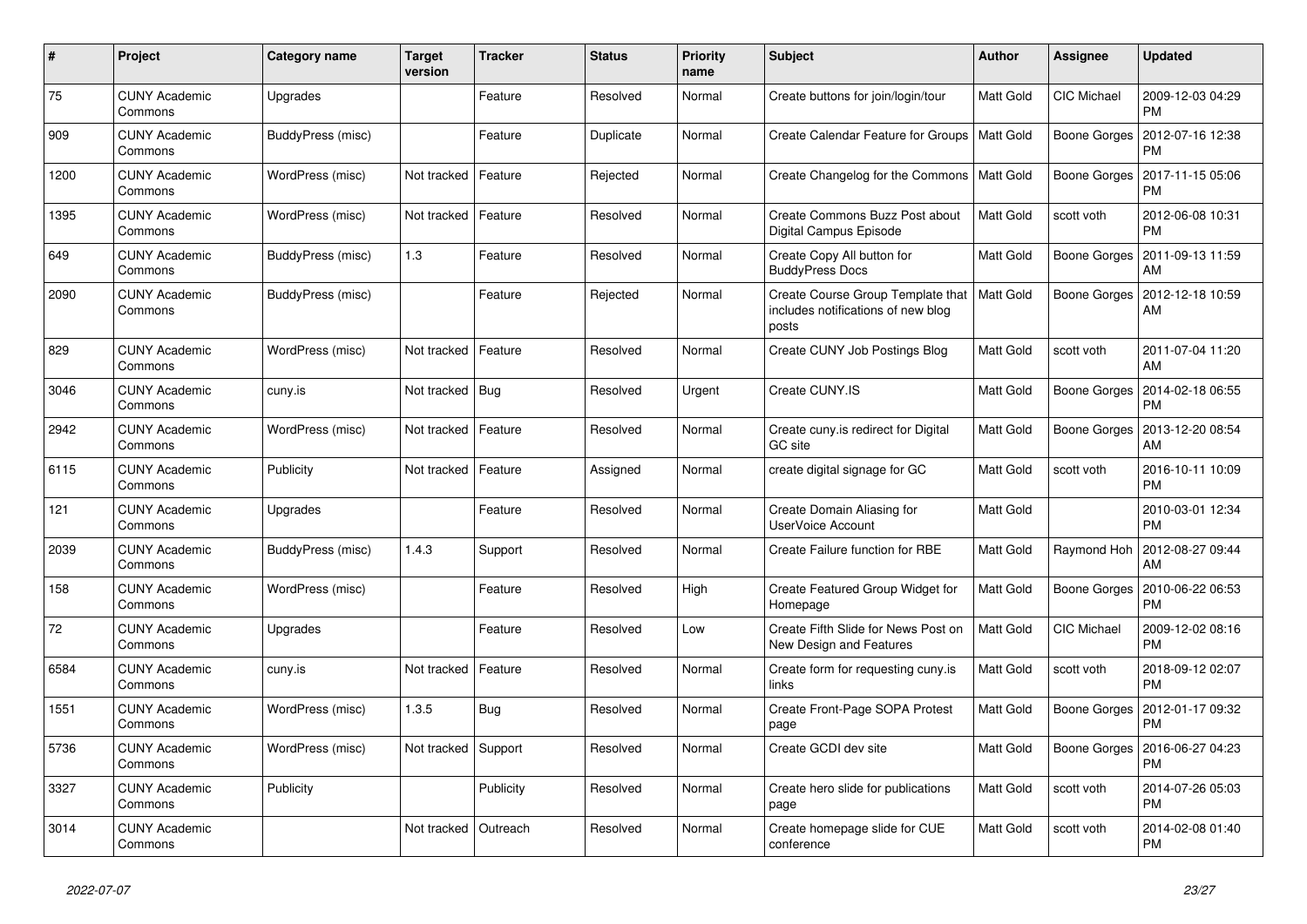| $\#$ | Project                         | Category name     | <b>Target</b><br>version | <b>Tracker</b> | <b>Status</b> | <b>Priority</b><br>name | <b>Subject</b>                                                                            | Author           | Assignee      | <b>Updated</b>                        |
|------|---------------------------------|-------------------|--------------------------|----------------|---------------|-------------------------|-------------------------------------------------------------------------------------------|------------------|---------------|---------------------------------------|
| 1870 | <b>CUNY Academic</b><br>Commons |                   | Not tracked              | Publicity      | Resolved      | Normal                  | Create Homepage Slide for Fashion<br><b>Studies Conference</b>                            | <b>Matt Gold</b> | scott voth    | 2014-02-08 02:37<br><b>PM</b>         |
| 3368 | <b>CUNY Academic</b><br>Commons | Publicity         | Not tracked              | Publicity      | Resolved      | Normal                  | Create homepage slide for ITP<br>projects site                                            | Matt Gold        | scott voth    | 2014-08-20 07:05<br><b>PM</b>         |
| 3349 | <b>CUNY Academic</b><br>Commons | Homepage Slides   | Not tracked              | Publicity      | Resolved      | Normal                  | create homepage slide for new JITP<br>issue                                               | Matt Gold        | scott voth    | 2014-08-20 07:05<br><b>PM</b>         |
| 2980 | <b>CUNY Academic</b><br>Commons |                   |                          | Support        | Resolved      | Normal                  | Create Instructions for Inviting<br>People to Groups and Blogs                            | Matt Gold        | scott voth    | 2014-02-08 02:12<br><b>PM</b>         |
| 593  | <b>CUNY Academic</b><br>Commons | WordPress (misc)  | Future<br>release        | Feature        | Duplicate     | Normal                  | Create intuitive interface for adding<br>site members to subdomain blogs                  | Matt Gold        |               | Boone Gorges   2011-11-21 07:55<br>AM |
| 64   | <b>CUNY Academic</b><br>Commons | BuddyPress (misc) |                          | Feature        | Resolved      | Normal                  | Create links to file attachments in<br>BP Forum Subscription Plugin                       | Matt Gold        | Boone Gorges  | 2009-12-10 01:29<br><b>PM</b>         |
| 2002 | <b>CUNY Academic</b><br>Commons | WordPress (misc)  | 1.4.6                    | Feature        | Resolved      | Normal                  | Create Livestream video<br>space/channel for the Commons                                  | Matt Gold        | Michael Smith | 2012-09-30 05:52<br><b>PM</b>         |
| 636  | <b>CUNY Academic</b><br>Commons | WordPress (misc)  | Not tracked Support      |                | Assigned      | Normal                  | Create Lynda.com-like Table of<br><b>Contents for Prospective Tutorial</b><br>Screencasts | Matt Gold        | scott voth    | 2016-02-23 03:12<br><b>PM</b>         |
| 3479 | <b>CUNY Academic</b><br>Commons | Outreach          | Not tracked              | Outreach       | Resolved      | Normal                  | Create MailChimp draft of CBOX<br>email                                                   | Matt Gold        | scott voth    | 2014-10-04 09:50<br><b>PM</b>         |
| 643  | CUNY Academic<br>Commons        | BuddyPress (misc) | 1.3                      | Feature        | Resolved      | Normal                  | Create Mechanism to Require<br>People to Fill Out New Identity<br>Profile Field           | Matt Gold        | Boone Gorges  | 2011-10-19 01:50<br><b>PM</b>         |
| 365  | <b>CUNY Academic</b><br>Commons | WordPress (misc)  | Future<br>release        | Feature        | Assigned      | Normal                  | <b>Create Mouseover Tooltips</b><br>throughout Site                                       | Matt Gold        | Chris Stein   | 2015-11-09 06:18<br><b>PM</b>         |
| 1220 | <b>CUNY Academic</b><br>Commons | BuddyPress (misc) |                          | Feature        | Duplicate     | Normal                  | Create native WordPress version of<br>UserVoice integrated into the<br>Commons            | Matt Gold        | Boone Gorges  | 2012-08-15 01:15<br><b>PM</b>         |
| 642  | <b>CUNY Academic</b><br>Commons | BuddyPress (misc) | Not tracked              | Feature        | Resolved      | Normal                  | Create new BuddyPress Profile<br>Field to Designate Role                                  | Matt Gold        | Matt Gold     | 2011-09-24 03:22<br><b>PM</b>         |
| 94   | <b>CUNY Academic</b><br>Commons | Upgrades          |                          | Feature        | Deferred      | Normal                  | Create new favicon                                                                        | Matt Gold        | Matt Gold     | 2015-04-01 09:20<br><b>PM</b>         |
| 4053 | <b>CUNY Academic</b><br>Commons | Events            | Future<br>release        | Feature        | Assigned      | Normal                  | Create new tab for past events                                                            | Matt Gold        | Boone Gorges  | 2015-05-12 02:10<br><b>PM</b>         |
| 1473 | <b>CUNY Academic</b><br>Commons | WordPress (misc)  | 1.3.7                    | Outreach       | Resolved      | Normal                  | Create News Blog Post on Akismet<br>for CUNY                                              | Matt Gold        | Matt Gold     | 2012-02-08 08:31<br><b>PM</b>         |
| 3325 | <b>CUNY Academic</b><br>Commons | Publicity         | Not tracked              | Publicity      | Resolved      | Low                     | Create page documenting CAC<br>contributions to WP/BP core                                | Matt Gold        | Boone Gorges  | 2014-09-26 06:37<br><b>PM</b>         |
| 4648 | <b>CUNY Academic</b><br>Commons | Wiki              | 1.10                     | Feature        | Duplicate     | Normal                  | Create plan for deprecating the wiki                                                      | Matt Gold        | Stephen Real  | 2016-01-06 12:35<br>PM                |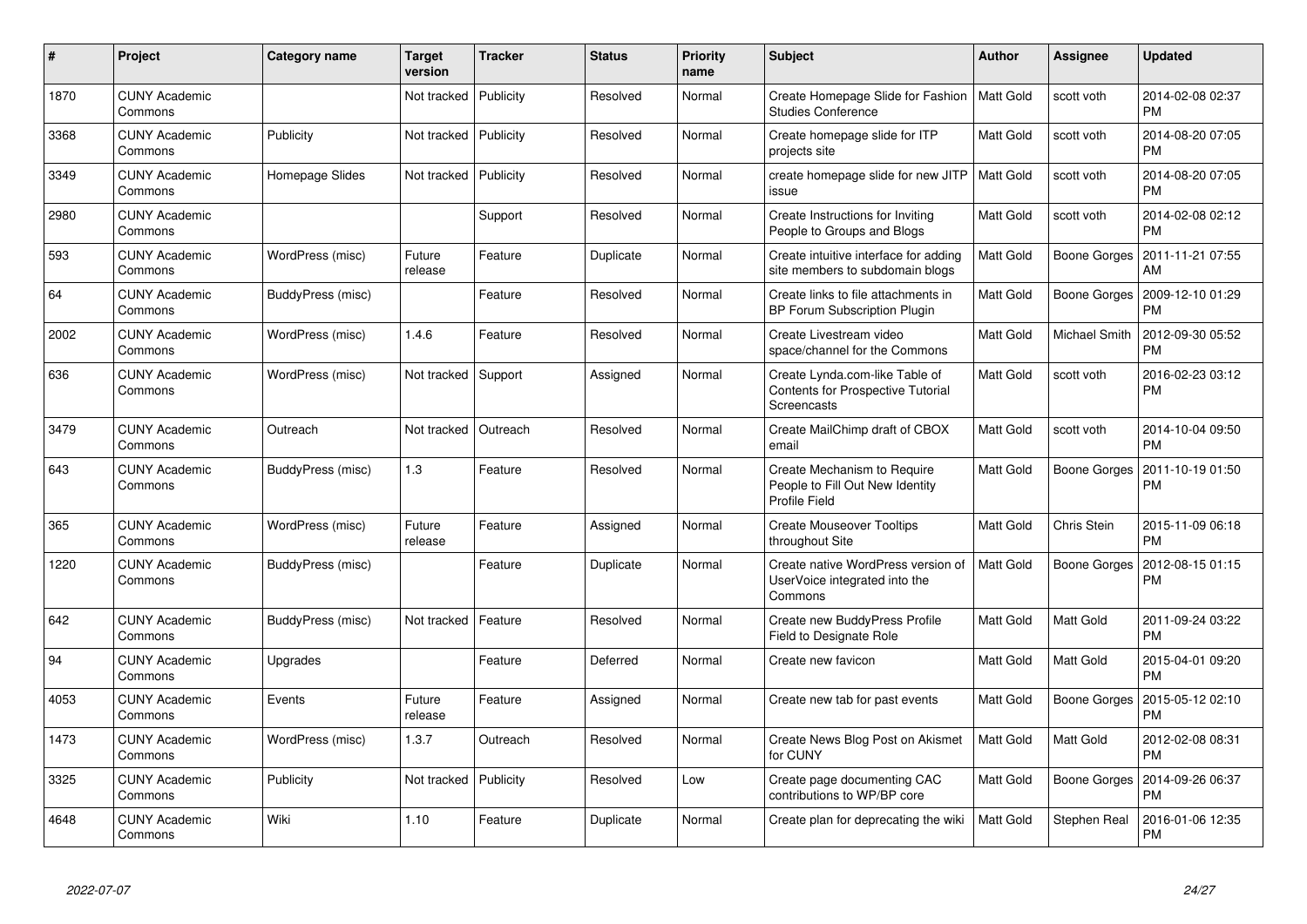| $\pmb{\#}$ | Project                         | <b>Category name</b>    | <b>Target</b><br>version | <b>Tracker</b> | <b>Status</b> | <b>Priority</b><br>name | <b>Subject</b>                                                                                     | Author    | Assignee     | <b>Updated</b>                                 |
|------------|---------------------------------|-------------------------|--------------------------|----------------|---------------|-------------------------|----------------------------------------------------------------------------------------------------|-----------|--------------|------------------------------------------------|
| 1329       | <b>CUNY Academic</b><br>Commons | WordPress (misc)        | 1.3                      | Feature        | Resolved      | Normal                  | Create Plugin to Make it Easier to<br>Add Users to a Blog                                          | Matt Gold | Boone Gorges | 2011-12-15 08:43<br>AM                         |
| 313        | <b>CUNY Academic</b><br>Commons | WordPress (misc)        | $1.1$                    | Feature        | Resolved      | Normal                  | Create Plugin/Widget for Hero<br>Image Space on Commons<br>Homepage                                | Matt Gold | Ron Rennick  | 2010-10-06 12:41<br><b>PM</b>                  |
| 746        | <b>CUNY Academic</b><br>Commons | BuddyPress (misc)       | 1.3                      | <b>Bug</b>     | Resolved      | Normal                  | Create Pop-Up Login Overlay                                                                        | Matt Gold | Raymond Hoh  | 2011-05-16 06:32<br><b>PM</b>                  |
| 648        | <b>CUNY Academic</b><br>Commons | BuddyPress (misc)       | 1.3                      | Feature        | Resolved      | Normal                  | Create Print functionality for<br><b>BuddyPress Docs</b>                                           | Matt Gold | Boone Gorges | 2011-07-19 11:46<br>AM                         |
| 34         | <b>CUNY Academic</b><br>Commons | BuddyPress (misc)       |                          | Feature        | Resolved      | Low                     | Create Privacy Settings for Profile<br>Data                                                        | Matt Gold | Boone Gorges | 2010-05-11 06:52<br><b>PM</b>                  |
| 2695       | <b>CUNY Academic</b><br>Commons | WordPress (misc)        | 1.10                     | Feature        | Resolved      | Normal                  | Create Private File Uploads for<br><b>Blogs</b>                                                    | Matt Gold | Boone Gorges | 2016-10-18 09:45<br>AM                         |
| 2248       | <b>CUNY Academic</b><br>Commons | BuddyPress (misc)       | 1.4.11                   | Feature        | Resolved      | Low                     | Create Profile link to academia.edu<br>profile                                                     | Matt Gold |              | Dominic Giglio   2012-11-21 11:55<br><b>PM</b> |
| 3291       | <b>CUNY Academic</b><br>Commons | Publicity               | Not tracked              | Publicity      | Resolved      | Normal                  | Create Publications page for the<br>Commons                                                        | Matt Gold | scott voth   | 2014-07-02 02:30<br><b>PM</b>                  |
| 288        | <b>CUNY Academic</b><br>Commons | Redmine                 |                          | Feature        | Rejected      | Normal                  | Create related ticket feature for<br>Redmine                                                       | Matt Gold | Boone Gorges | 2010-07-27 09:59<br>AM                         |
| 629        | <b>CUNY Academic</b><br>Commons | BuddyPress (misc)       | $1.2$                    | Feature        | Resolved      | Normal                  | Create Required Profile Field to<br>Define User Status                                             | Matt Gold | Matt Gold    | 2011-03-17 06:34<br><b>PM</b>                  |
| 5231       | <b>CUNY Academic</b><br>Commons | Registration            | 1.9.8                    | Feature        | Resolved      | Normal                  | Create role that allows community<br>facilitators to access the<br>Unconfirmed tool                | Matt Gold | Boone Gorges | 2016-02-19 01:31<br>AM                         |
| 1641       | <b>CUNY Academic</b><br>Commons | WordPress (misc)        | 1.3.7                    | Feature        | Resolved      | Urgent                  | Create shortcode to embed fora.tv<br>videos                                                        | Matt Gold | Boone Gorges | 2012-02-21 05:22<br><b>PM</b>                  |
| 122        | <b>CUNY Academic</b><br>Commons | Upgrades                | Not tracked              | Feature        | Rejected      | Normal                  | Create Single Sign on for UserVoice   Matt Gold                                                    |           | Zach Davis   | 2016-01-26 10:50<br>AM                         |
| 502        | <b>CUNY Academic</b><br>Commons | <b>WordPress Themes</b> | 1.14                     | Feature        | Duplicate     | High                    | <b>Create Site Templates</b>                                                                       | Matt Gold | Chris Stein  | 2018-10-24 12:34<br><b>PM</b>                  |
| 10950      | <b>CUNY Academic</b><br>Commons |                         |                          | Support        | Resolved      | High                    | Create slide for system<br>maintenance                                                             | Matt Gold | scott voth   | 2019-01-12 10:23<br>AM                         |
| 1869       | <b>CUNY Academic</b><br>Commons |                         | Not tracked Support      |                | Resolved      | Normal                  | Create Slide for Victorian<br>Conference                                                           | Matt Gold | scott voth   | 2012-06-08 10:29<br>PM                         |
| 3124       | <b>CUNY Academic</b><br>Commons | Design                  | 1.6                      | Bug            | Resolved      | Normal                  | Create small version of horizontal<br>logo image to include in HTML<br>Emails                      | Matt Gold | Boone Gorges | 2014-04-01 03:40<br>PM                         |
| 348        | <b>CUNY Academic</b><br>Commons | BuddyPress (misc)       | 1.2                      | Feature        | Resolved      | Normal                  | Create status marker to show which<br>invited group members have<br>already received group invites | Matt Gold |              | Boone Gorges   2011-03-08 09:08<br>PM          |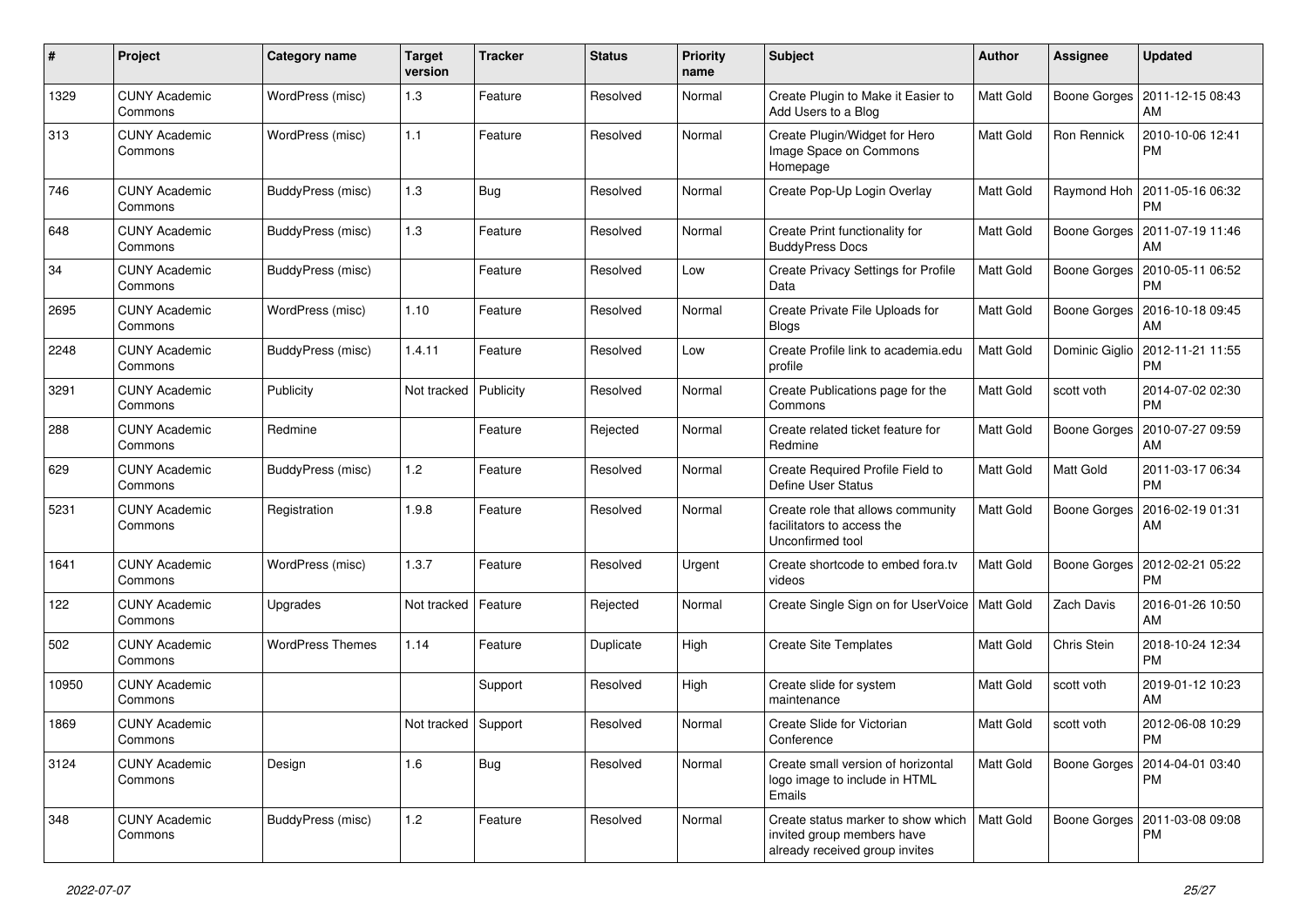| #    | Project                         | <b>Category name</b>      | <b>Target</b><br>version | <b>Tracker</b> | <b>Status</b> | <b>Priority</b><br>name | <b>Subject</b>                                                        | <b>Author</b>    | Assignee       | <b>Updated</b>                |
|------|---------------------------------|---------------------------|--------------------------|----------------|---------------|-------------------------|-----------------------------------------------------------------------|------------------|----------------|-------------------------------|
| 637  | <b>CUNY Academic</b><br>Commons | WordPress (misc)          | Not tracked              | Outreach       | Resolved      | Normal                  | Create Table of Contents for<br>Hour-Long Commons presentation        | Matt Gold        | Michael Smith  | 2016-01-26 10:55<br>AM        |
| 8666 | <b>CUNY Academic</b><br>Commons | Teaching                  | Not tracked              | Documentation  | Assigned      | Normal                  | Create Teaching on the Commons<br>Resource Page                       | Matt Gold        | Laurie Hurson  | 2019-09-23 03:16<br>PM        |
| 1334 | <b>CUNY Academic</b><br>Commons | Analytics                 | Future<br>release        | Feature        | Abandoned     | Normal                  | Create Tool To Count Email<br>Notifications                           | Matt Gold        | Matt Gold      | 2015-11-12 12:56<br>AM        |
| 771  | <b>CUNY Academic</b><br>Commons | WordPress (misc)          | 1.3                      | Feature        | Rejected      | Normal                  | Create Tool to Display Users in<br>Order of ID# in Dashboard          | Matt Gold        | Boone Gorges   | 2011-05-24 08:57<br>AM        |
| 287  | <b>CUNY Academic</b><br>Commons | WordPress (misc)          | Future<br>release        | Feature        | Assigned      | Normal                  | Create troubleshooting tool for<br>account sign-up                    | Matt Gold        | Boone Gorges   | 2015-11-09 06:17<br><b>PM</b> |
| 6365 | <b>CUNY Academic</b><br>Commons | BuddyPress (misc)         | Not tracked              | Feature        | Duplicate     | Normal                  | Create Undergraduate Student<br>status/role on the CAC                | Matt Gold        | Boone Gorges   | 2016-10-20 11:38<br>AM        |
| 1098 | <b>CUNY Academic</b><br>Commons | <b>Blogs (BuddyPress)</b> | 1.6                      | Feature        | Resolved      | Low                     | Create way for people to search<br>through authors on blog listings   | Matt Gold        | Boone Gorges   | 2014-03-31 07:01<br>PM        |
| 1386 | <b>CUNY Academic</b><br>Commons | BuddyPress (misc)         | 1.5                      | Feature        | Resolved      | Low                     | Create way to create custom order<br>BP Profile Field checklist items | Matt Gold        | Dominic Giglio | 2012-12-18 10:38<br>AM        |
| 701  | <b>CUNY Academic</b><br>Commons | Wiki                      | Not tracked              | Feature        | Resolved      | Normal                  | Create Wikipedia Page for the<br><b>CUNY Academic Commons</b>         | Matt Gold        | scott voth     | 2011-06-05 10:39<br>AM        |
| 1742 | <b>CUNY Academic</b><br>Commons | WordPress (misc)          | Not tracked              | Support        | Resolved      | Normal                  | Create zip file of PDFs from JITP<br>directory                        | Matt Gold        | Boone Gorges   | 2012-03-16 10:53<br>AM        |
| 2135 | <b>CUNY Academic</b><br>Commons | Group Blogs               | 1.6                      | Feature        | Resolved      | Normal                  | Creating a Blog, Creating a Group                                     | Matt Gold        | Chris Stein    | 2014-04-01 11:59<br>AM        |
| 4660 | <b>CUNY Academic</b><br>Commons | Events                    | Not tracked              | Bug            | Resolved      | High                    | Creating new event leads to<br>whitescreen                            | Matt Gold        | Boone Gorges   | 2015-09-22 05:56<br>РM        |
| 1559 | <b>CUNY Academic</b><br>Commons | BuddyPress (misc)         |                          | Feature        | Rejected      | Normal                  | Crop Text Length Field on Featured<br>Homepage Widget Doesn't Work    | <b>Matt Gold</b> | Dominic Giglio | 2012-07-02 12:10<br>PM        |
| 9144 | <b>CUNY Academic</b><br>Commons | <b>WordPress Themes</b>   | Not tracked              | Support        | Resolved      | Normal                  | CSS question                                                          | Matt Gold        | Boone Gorges   | 2018-01-30 10:23<br>PM        |
| 381  | <b>CUNY Academic</b><br>Commons | WordPress (misc)          | 1.1                      | Bug            | Resolved      | Normal                  | Cull old themes from site                                             | Matt Gold        | Matt Gold      | 2010-12-03 02:06<br>AM        |
| 2959 | <b>CUNY Academic</b><br>Commons | WordPress (misc)          | Not tracked              | Bug            | Resolved      | Normal                  | <b>CUNY Academic Commons SEO</b><br>issues                            | Matt Gold        | Boone Gorges   | 2014-05-06 01:43<br><b>PM</b> |
| 6126 | <b>CUNY Academic</b><br>Commons | Wiki                      | Not tracked              | Bug            | Resolved      | Normal                  | <b>CUNY DHI Guide</b>                                                 | Matt Gold        | Boone Gorges   | 2016-10-09 02:59<br>PM        |
| 4151 | <b>CUNY Academic</b><br>Commons | <b>WordPress Themes</b>   | Not tracked              | Support        | Resolved      | Normal                  | CUNY GCDI homepage image links<br>broken                              | Matt Gold        | Daniel Jones   | 2015-08-10 02:43<br>PM        |
| 3714 | <b>CUNY Academic</b><br>Commons | cuny.is                   | 1.7.7                    | Feature        | Resolved      | Normal                  | cuny.is access                                                        | Matt Gold        | Boone Gorges   | 2014-12-22 02:19<br>PM        |